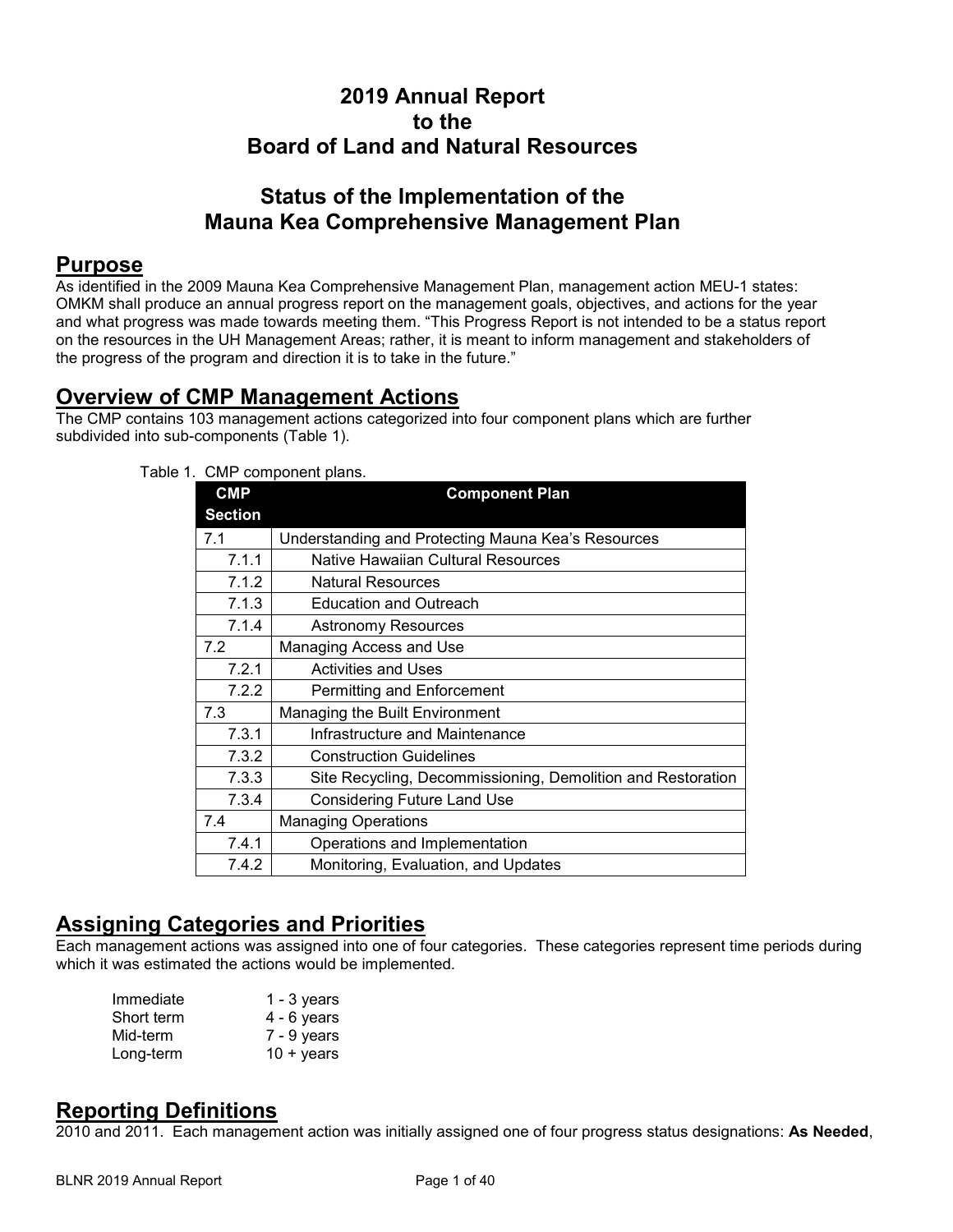### **Short to Long Term**, **Ongoing**, or **Completed**.

2012. In 2012 the **Ongoing** category was further divided into two groups, **Ongoing** and **In Progress**, to distinguish management actions that are part of OMKM's regular responsibilities (ongoing) and those that require specialized implementation (in progress).

2014. Based on feedback from the Office of the Auditor, State of Hawaii, beginning with 2014, the definitions for Ongoing and In Progress were further refined. **Ongoing** refers to activities that have established processes in place and are performed as part of OMKM's daily responsibilities. For example, processes for reporting disturbances to historic properties are established while actual reporting is **Ongoing** as necessary. **In Progress** refers to actions that require specialized implementation such as the development of policies or hiring consultants and researchers, and while efforts are **In Progress** the action or process is not yet complete.

| $2010 - 2011$                                            | 2012 - 2013                                                                                           |                                                                                                                                           | 2014                                                                                                                                                                                                                                                                                                                         |
|----------------------------------------------------------|-------------------------------------------------------------------------------------------------------|-------------------------------------------------------------------------------------------------------------------------------------------|------------------------------------------------------------------------------------------------------------------------------------------------------------------------------------------------------------------------------------------------------------------------------------------------------------------------------|
|                                                          | <b>Ongoing</b> was divided into two groups                                                            |                                                                                                                                           | Auditor's recommendation                                                                                                                                                                                                                                                                                                     |
| <b>Ongoing</b> are actions that<br>are being implemented | <b>Ongoing are</b><br>activities that are<br>performed as part<br>of OMKM's daily<br>responsibilities | In-Progress are<br>actions that require<br>specialized<br>implementation,<br>e.g., development of<br>policies or hiring of<br>consultants | <b>Ongoing</b> was further defined as<br>activities that have established<br>processes in place and are<br>performed as part of OMKM's daily<br>responsibilities. In-Progress are<br>actions that requires specialized<br>implementation and while efforts are<br>in-progress, the action or process is<br>not yet complete. |

### Evolution of the Definition of the Terms Ongoing and In-Progress (years 2010 through 2014)

| Short to Long Term<br>In Progress | Management action still to be implemented during its scheduled time period.<br>Management action that requires specialized implementation has been initiated, process                                     |
|-----------------------------------|-----------------------------------------------------------------------------------------------------------------------------------------------------------------------------------------------------------|
|                                   | is not yet complete.                                                                                                                                                                                      |
| Ongoing                           | Management action is implemented and processes are in place to fulfill this requirement,<br>actions will continue indefinitely because they are part of OMKM's continuing<br>management responsibilities. |
| Completed                         | Management action is completed.                                                                                                                                                                           |

# **Annual Reports are Cumulative**

Each successive report builds upon the previous year's report, thereby the annual reports beginning with 2011 are cumulative. As an annual report, this submission provides additional detail on activities occurring in calendar year 2018.

# **2019 Summary of Implementation Status**

Most management actions have either been implemented or are in progress. Many actions are considered 'ongoing' as they are long term, continuous land management responsibilities. Appendix A details the implementation status with explanations for individual CMP management actions. Appendix B details the cumulative annual progression of implementation status from 2010 to present.

# **CMP Implementation Activities**

As reported in earlier reports OMKM identified five priority categories. Efforts have been initiated in all of the categories and are described below.

### **Priority Categories:**

- **Research**
- **•** Monitoring
- Resources Management Programs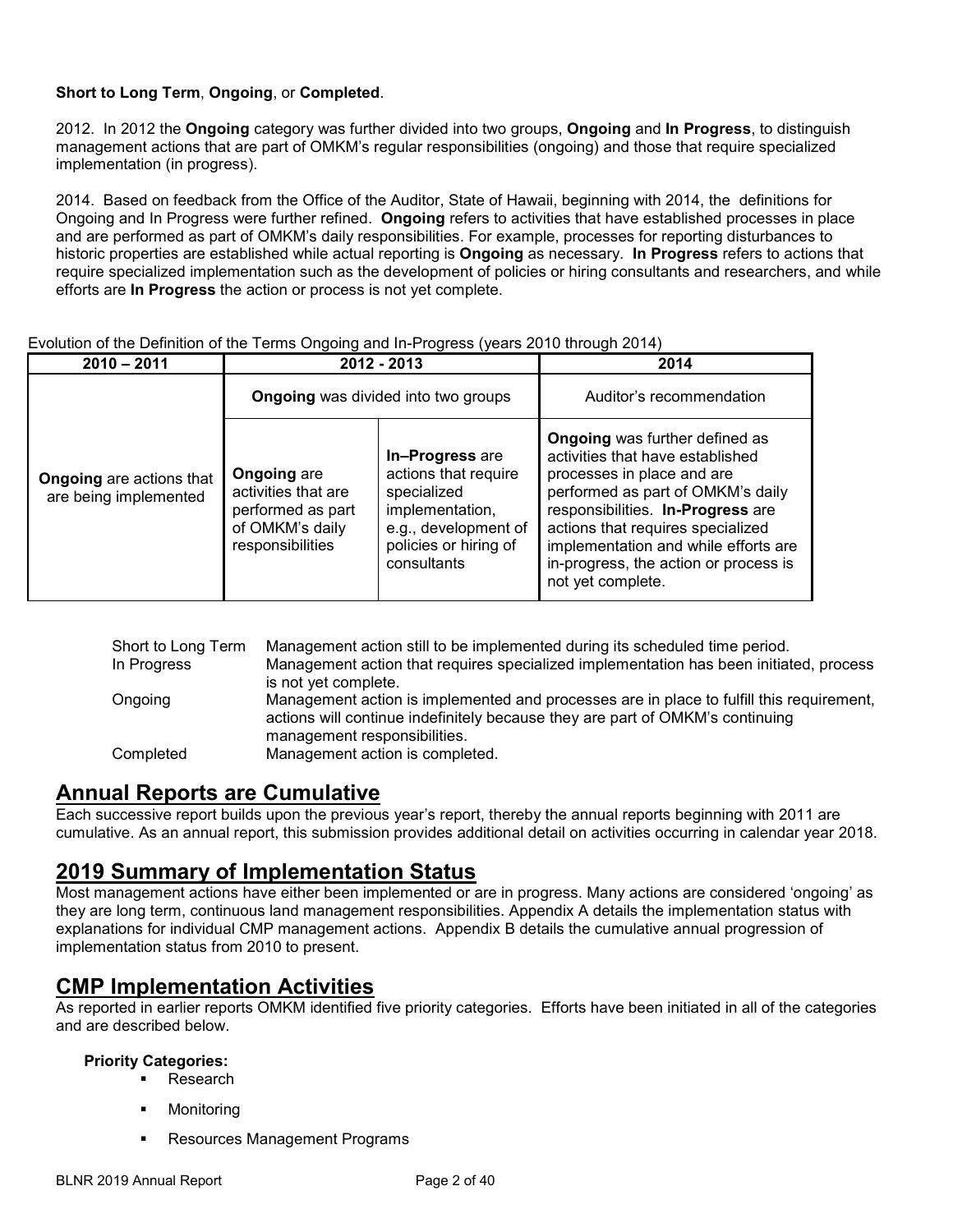- **Education, Training and Outreach**
- **•** Printed Materials & Public Forums

A summary of implementation activities are described below.

## **Research (Table 1)**

Data derived from research provides the basis for the development of resource protection programs. OMKM continues its efforts to conduct research including establishing baseline data of the various resources. In the case of the wēkiu bug, studies also focused on the bug's life history, habitat and genetics. OMKM utilizes resources available within the UH system including faculty, graduate and undergraduate students, in its efforts to fulfill CMP mandates.

#### *Biological Research*

#### Biodiversity of Arthropods

Field work for the 2011 study of the biodiversity of arthropods in the summit region in the Halepōhaku area is complete. Specimen curation and report writing are anticipated to be complete in early 2020. Two species of native moth were described in the scientific literature;

[https://biotaxa.org/Zootaxa/article/viewFile/zootaxa.4545.2.7/38727.](https://biotaxa.org/Zootaxa/article/viewFile/zootaxa.4545.2.7/38727)

### Wekiu Bug

A study of the characterization and mapping of wēkiu bug habitat was completed in 2016. A study on the restoration of wēkiu bug habitat that was initiated in 2015 culminated in the publication of a thesis in early 2018.

#### Ongoing Research

Research initiated in 2017 included: 1) a project to investigate diets and parasitoid loads for important native and invasive arthropods, 2), research on wēkiu bug diet, and 3) field work for a multi-year survey of sea and forest birds, and bats. Both bats and seabirds have been detected at the upper elevations of the Mauna Kea Forest Reserve, using radar and acoustic monitors. Efforts to document habitat use, if any, by these species in the Mauna Kea Science Reserve is ongoing.

#### *Invasive Species*

#### Measures Prevent Introduction of Invasive Species

In 2015, OMKM initiated a study to evaluate measures to prevent the introduction of invasive species, in particular the inspections of vehicles and equipment. This included an analysis of the feasibility of a vehicle washing facility as a means of helping to prevent the introduction of invasive species. This study concluded in early 2018 and provides management-specific recommendations as part of a MS thesis.

#### Invasive Species Protocols - Update

Invasive species prevention protocols were updated in 2018 addressing relevant recommendations from the 2018 MS thesis research (above).

#### *Geology and Erosion*

#### Study of Erosion Processes

A multi-year study of surface erosion processes on cinder cones that was initiated in 2014 is still ongoing. A second iteration of terrestrial LiDAR mapping (detailed digital elevation mapping) was completed in 2017. In 2018 field work included data collection in the Halepōhaku area while in 2019 the Maunakea Summit Access Road corridor will be added to the study area. This study will help to better understand natural erosion as well as help characterize arthropod habitat.

#### Permafrost

OMKM funded a study to assess the presence of permafrost and whether conditions for the formation of permafrost still exist—this project is transitioning to a monitoring phase to document the long-term status of permafrost on Maunakea. The publication "The Coldest Places in Hawaii: The Ice-Preserving Microclimates of High-Altitude Craters and Caves on Tropical Island Volcanoes" characterized unique climate phenomena found on Maunakea; [https://doi.org/10.1175/BAMS-D-17-0238.1.](https://doi.org/10.1175/BAMS-D-17-0238.1)

#### Groundwater Hydrology

A groundwater hydrology study was begun, looking at sources of groundwater in west Hawai'i, including sensors at the summit and at Halepōhaku.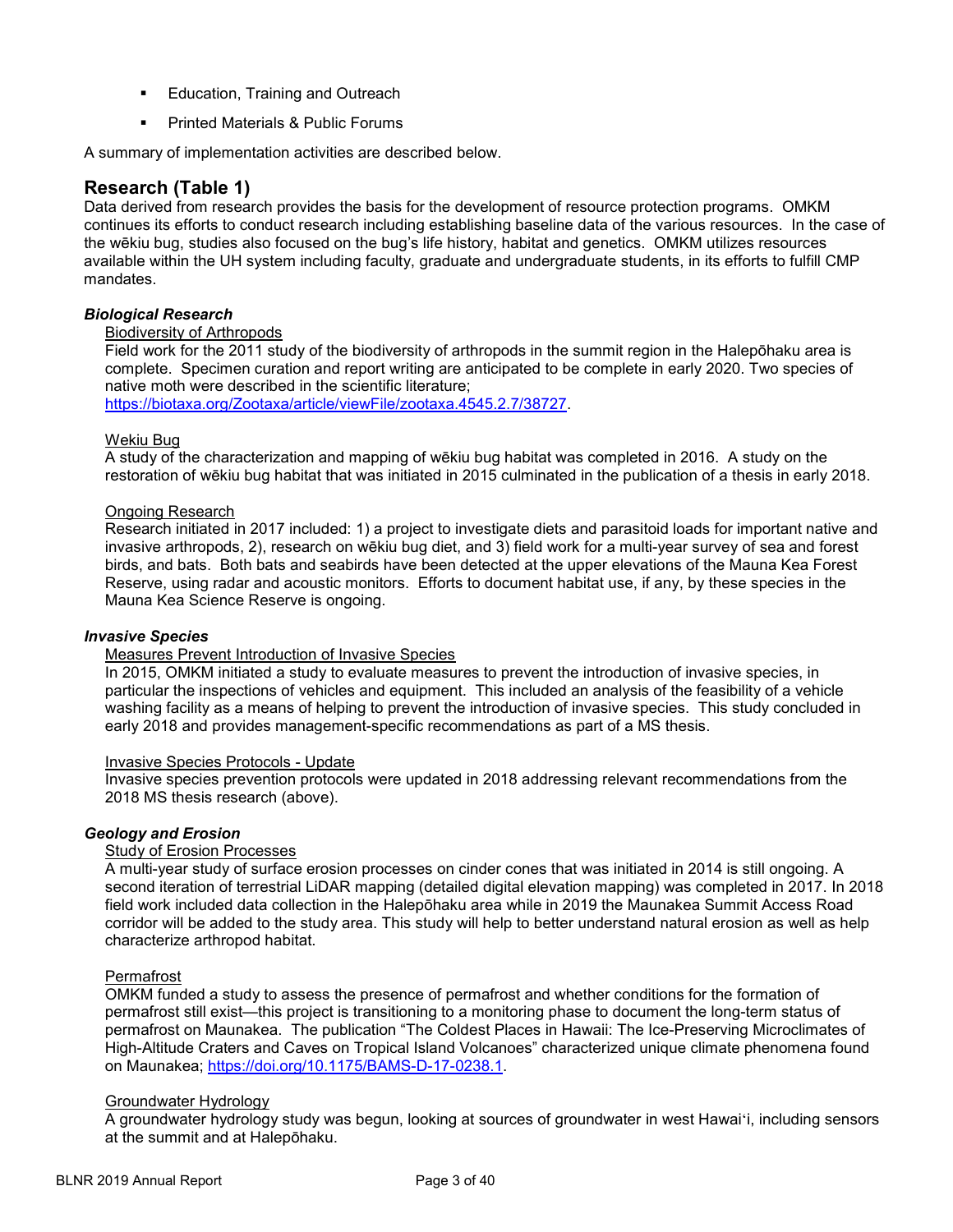#### Observatories Assist with Volcano Threat Assessment

The U.S. Geological Survey national volcanic threat assessment was updated, addressing the ongoing Kīlauea eruption as well as Maunakea and other Hawaiian volcanoes. Low-light cameras developed by the astronomical observatories, installed at the summit with a view towards the eruption and lava flow areas, proved extremely popular.

### *Weather and Climate – Climate Change*

#### Climate Change Model

A multi-year study developing climate change models to determine impacts to the summit ecosystem 50-years in the future is available in a public data archive

[\(http://thredds.soest.hawaii.edu:8080/thredds/catalog/downscaling/catalog.html\)](http://thredds.soest.hawaii.edu:8080/thredds/catalog/downscaling/catalog.html).

#### Long-Term Temperature Records

A separate study integrating long-term temperature records and other types of climate data for earlier years when temperature was not recorded was completed and a journal manuscript is in review. Research into climate processes for this plan was published as "Temperature Trends in Hawai'i: A Century of Change, 1917–2016"; [https://rmets.onlinelibrary.wiley.com/doi/abs/10.1002/joc.6053.](https://rmets.onlinelibrary.wiley.com/doi/abs/10.1002/joc.6053)

The article "Snow cover in Hawai'i (1893–1953) and its effect on ground temperature" was published as a result of coordination across several research projects, with a Farrington High School graduate (now a college undergraduate) as the lead author; [https://doi.org/10.1080/15230430.2019.1600963.](https://doi.org/10.1080/15230430.2019.1600963)

#### Vog Monitoring

Sulfur dioxide sensors were installed at Halepōhaku to help assess vog distribution and allow visitors to better manage public health concerns; https://tatacenter-airquality.mit.edu/hawaii-vog.

#### Weather Monitoring

The above studies in conjunction with development of a plan to improve weather monitoring on the summit as part of a sea level to summit network of weather stations will help to track changes in weather and climate over the long term and will provide data to evaluate altitudinal changes and impacts on ecosystems from sea level to the summit.

#### *Other Studies*

#### Visitor and Commercial Tour Capacity Study

In collaboration with UH Mānoa's School of Travel Industry Management, OMKM initiated a study to assess the capacity for commercial tour operations and public visitation on UH's managed lands.

#### Collecting Information on Traditional and Customary Practices

In consultation with Kahu Kū Mauna, OMKM's process for collecting information on traditional and customary practices is through published documents from studies, oral histories, or through other formal methods of information gathering, such as environmental assessments and impact statements. Examples of published works include the 1999 "Oral History and Consultation Study for the Mauna Kea Science Reserve and Hale Pōhaku Complex Development Plan Update", 2005 archival project and oral history "Mauna Kea-Ka Piko Kaulana o Ka 'Āina", 2009 "Cultural Resource Management Plan", and various cultural assessments completed as part of HRS Chapter 343 mandates. Similar third party materials, such as the USGS Open File Report 2017- 1043 "Conversing with Pelehonuamea: A workshop combining 1,000+ years of traditional Hawaiian knowledge with 200 years of scientific thought on Kīlauea volcanism" also incorporate information on Maunakea's traditional and customary practices. Additional partnerships within the UH-system and other State-agency partners, continue to be pursued.

### **Monitoring (Table 2)**

Following surveys to determine the baseline inventory of a resource, the next step is monitoring to assess the status of the resource over time.

#### *Historic Properties*

Following the completion of an archaeological inventory survey of the Maunakea Science Reserve and summit access road, an annual assessment of the archaeological sites (historic properties) began in 2012. In compliance with the Long Term Historic Property Monitoring Plan, approved by SHPD in 2014, assessment of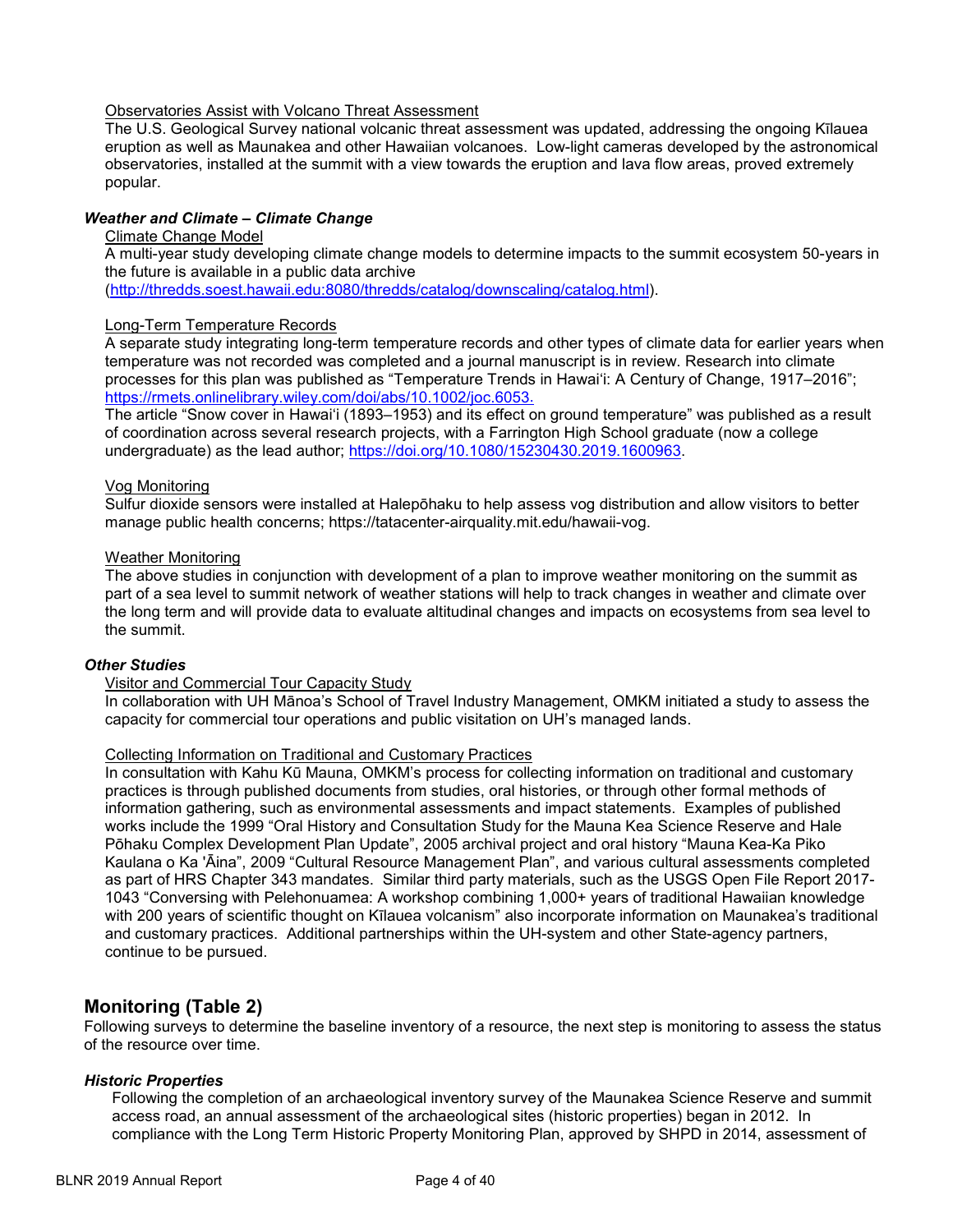historic properties in the Astronomy Precinct and alongside the summit access road is conducted annually while the more remote sites are assessed on a three and five year rotational basis. Annual reports for these efforts are submitted to SHPD after consultation with the Kahu Kū Mauna Council on management action recommendations.

#### *Photo Documentation of Lake Waiau*

While not part of UH's managed lands, in a cooperative effort with DLNR's Natural Area Reserve, OMKM rangers photo document monthly the level of Lake Waiau in the Mauna Kea Ice Age Natural Area Reserve, and periodically hike to the adze quarry to assess conditions.

### *Wēkiu Bug and Alien Species*

#### Wekiu Bug

Monitoring surveys of the wēkiu bug, which began in 2002, and alien arthropods, in 2007, continues to be conducted annually.

#### Invasive Species

Monitoring of invasive species has been ongoing since 2007. Beginning in 2013 monthly surveys are made in and around the surrounding areas of the facilities at the 9,200 foot elevation. In addition, quarterly surveys are conducted at facilities at the summit.

#### *Botanical Resources*

Monitoring of botanical resources is completed in conjunction with the yearly historic property assessment. A more detailed monitoring plan for botanical resources will be developed in collaboration with recommendations for arthropod monitoring.

### **Resource Management Programs (Table 3)**

Resource management programs may be policies, plans, or long-term action programs which purpose is to preserve or protect the resources, or to help ensure the health and safety of those visiting and working on the mountain.

#### *Cultural Resources*

OMKM, together with Kahu Kū Mauna, developed policies for the construction of new cultural features, including the stacking of rocks, the scattering of human remains, placement of offerings, buffers around historic properties and visitation and use of ancient shrines. The Maunakea Management Board (MKMB) approved these policies in early 2018 after extensive community consultation held over a period of several years by Kahu Kū Mauna.

#### *Invasive Species*

As mentioned in previous reports, data from surveys and studies provide valuable information for developing management programs to protect the resources such as the endemic wēkiu bug. Invasive flora and fauna are a concern because of their potential impact not only on the wēkiu bug, but also on other native species, and on the "health" of Maunakea's unique ecosystem. OMKM's invasive species prevention, response and control plan is actively being implemented, especially regarding observatory related activities. Preventing the introduction of predatory ants remains a high priority. The adaptive-management invasive species plan is periodically reviewed and updated, with annual reports prepared and made publicly available.

#### Removal of Invasive Weeds

OMKM continues its efforts to remove fireweed (*Senecio madagascarensis*). While on patrol, rangers remove fireweed found along the road and in the summit areas. OMKM's invasive weed pull program brings community volunteers to the Halepōhaku area to pull fireweed, mullein and other invasive plants. It is OMKM's goal to manage invasive weeds and to revegetate the area with native vegetation.

#### *Operations Monitoring, and Maintenance Plan (OMMP)*

An OMMP is implemented and identify maintenance needs, protocols and strategies that minimizes impacts to the resources and ensures that permittees comply with the conditions of their CDUPs. The OMMP is updated annually.

#### *CMP Compliance*

Twice annually OMKM rangers conduct inspections of all summit facilities for compliance with their Conservation District Use Permits.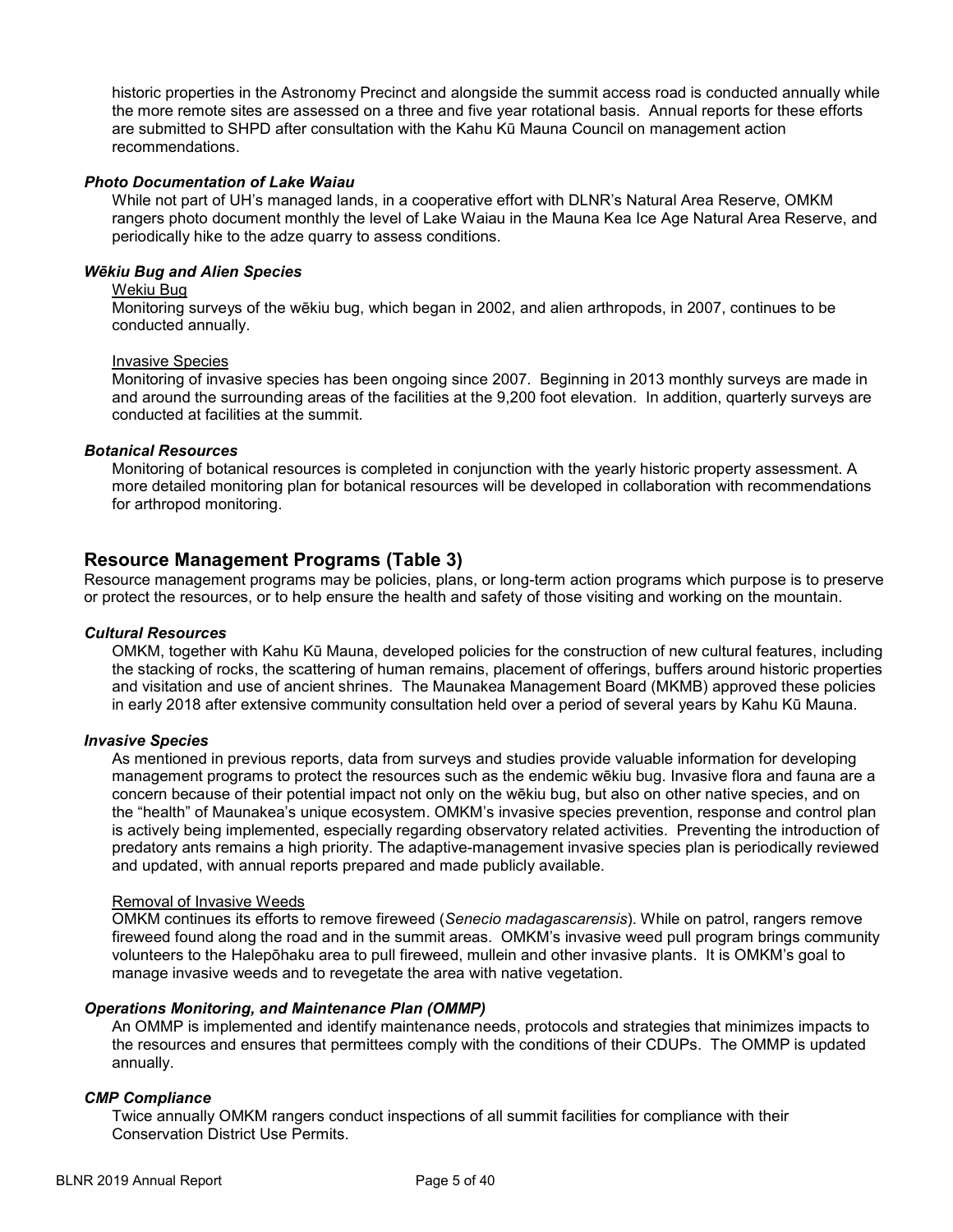#### *CMP Actions and Mitigation*

Applicants of projects are required to review the CMP and submit measures to comply with relevant CMP actions as part of the project's proposal. When applicable, mitigation measures are also included in the proposals.

#### *Infrastructure Safety Improvements*

Parking, vehicle and pedestrian flow and visitor capacity concerns are being addressed in design improvements to keep parking, drop off and pickup of visitors on the same side of the road as the VIS. It is currently being addressed with the completion of vehicular ingress/egress-parking system. The project involved the construction of a new paved parking lot with 38 stalls. Road repair and improvements are also being evaluated. Capital improvement project funds were provided for this project.

#### *Native Plant Propagation*

The CIP project that created new parking stalls (see *Infrastructure Safety Improvements* above) included approval for the installation of a greenhouse for propagating native plants, including māmane to replace trees removed for the Infrastructure Safety Improvement project in addition to other native plants for revegetating the Halepōhaku area.

#### *Vehicle Counter*

An automated vehicle counter was installed to count the number of vehicles that drive above Halepōhaku. A portable vehicle counter is being used in conjunction with the automated counter to help determine the number of vehicles go only to the VIS.

#### *Road Condition Sensor*

A test road condition sensor installed in 2013 has shown the device accurately senses the presence of ice on the road. Two additional sensors have been installed along hazardous road sections prone to the development of ice, in particular black ice. When ice is detected the sensors automatically send email notifications to rangers who take action such as closing the road to protect the safety of the visiting public. Installation of additional sensors will be based on demonstrated utility of the first three in a network configuration.

### **Education, Training and Outreach**

OMKM recognizes the need to formally educate and train management staff, stakeholders and the general public about the resources and significance of Maunakea. One of the key tenets of the Public Access Plan is that "an informed public is best prepared to make good decisions and act responsibly." OMKM also recognizes the importance of establishing community relationships and keeping them informed of OMKM's activities.

#### *Orientation*

The OMKM Maunakea User/Resource Orientation program was launched in 2013. It is a requirement that all observatory and support staff (both office and on-mountain), vendors, construction workers, mid-level support and VIS staff, UH employees, and commercial tour drivers attend the orientation. In 2018 over 400 people attended the orientation. Since the orientation began in 2013, over 2,500 people have attended the orientation. Beginning in 2016 those who took the orientation in 2013 have begun their renewal process. An online version with an assessment quiz is available as a more efficient means of delivery and an alternative to in-person sessions. A video orientation for visitors will also be developed to be shown in the Visitor Information Station (VIS). An orientation plan, approved by the Management Board and DLNR guides implementation and identifies a renewal requirement every 3 years.

#### *Training*

Beginning in 2016, a staff/employee training program was initiated. All OMKM and Maunakea Observatory Support Services employees are required to attend.

#### *Volunteer Program*

Since its inception in the Spring of 2012, OMKM 's community volunteer weed pull program has held 56 events, filled over 2,300 bags of weeds by 1,470 volunteers putting in over 10,400 hours. Groups participating in 2018 include various UH Hilo student groups, local primary school students and families, Observatories, and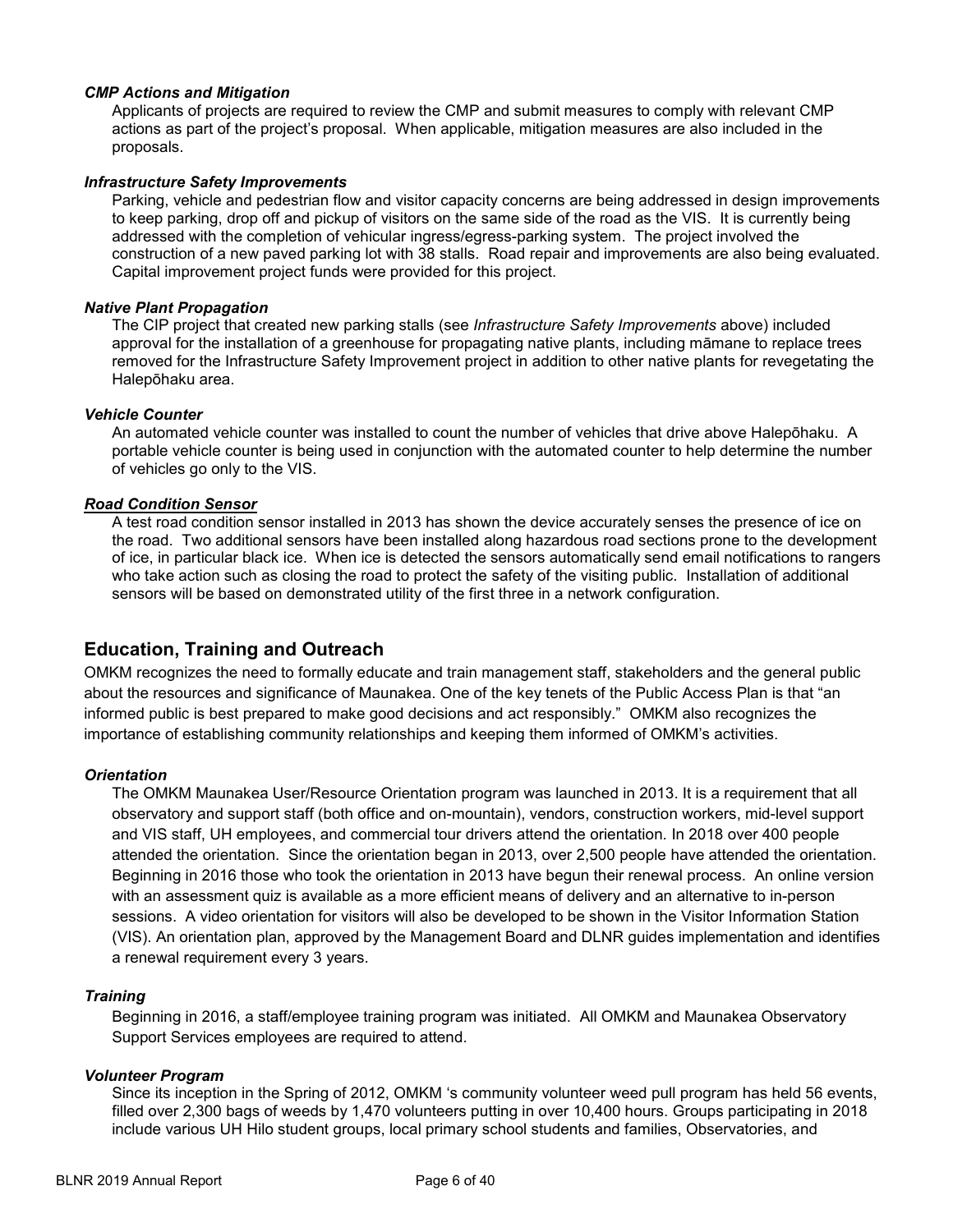employee organizations, and environmental science students. OMKM is propagating plants for future restoration efforts in the Halepōhaku area*.* 

#### *Outreach*

OMKM seeks opportunities to share with the community its activities. OMKM also participates in school and community events showcasing the natural resources found on Maunakea, fun science and keiki activities.

As part of their educational efforts with young children, researchers working on OMKM projects have been going to schools to demonstrate the use of equipment that is used in their scientific studies, such as unmanned aerial vehicles (drones) or conducts experiments with the students. Others mentor students, including those who wish to conduct and enter the results of their studies in the State science fair.

### **Printed Materials & Public Forums**

Education and outreach efforts include the development of educational materials, such as brochures, signage and the dissemination of materials, OMKM regularly updates its heritage and resources guide (brochure). This guide along with the safety brochure, "*Visiting Maunakea Safely and Responsibly,"* are distributed at the VIS at the 9,200 foot elevation and at the 'Imiloa Astronomy Center. OMKM also seeks opportunities to speak to groups, such as Rotary clubs, community associations and business organizations about OMKM's activities.

## **Daily Implementation of Ongoing Actions**

#### *OMKM Maunakea Rangers*

The Maunakea rangers continue to monitor activities on UH's managed lands on a daily basis. They record pertinent data including the number of vehicles by type (4- vs. 2-wheel drive, observatory, commercial and motorcycles) and observations of visitor activities, including hikers, bikers, vehicle speeds, trash, etc. Through their interactions with the public they help to educate people about Maunakea, including the cultural significance, environmental uniqueness, science, and how to visit safely. Many of the management actions relating to public and commercial activities, and trash pick-up and removal are carried out by the Rangers as part of their daily responsibilities. In addition, twice annually the rangers conduct inspections of the summit and Halepōhaku facilities for compliance with their conservation district use permits.

The Maunakea ranger corps has a target staffing level of nine full-time and one part time rangers. This allows OMKM to schedule three rangers for duty and ensures a minimum of two rangers on duty should one ranger be sick or on vacation.

#### *UH Internal Audit of Maunakea Support Services and Office of Maunakea Management*

An audit of finances related to the University of Hawaii's management of Maunakea was presented to the UH Board of Regents Committee on Independent Audit. The audit concluded that the "University entities involved with Maunakea have developed processes and procedures to appropriately account for their respective transactions in connection with their management of Maunakea." The audit evaluated university funds, lease payments and external funds received in support of stewardship, management, education and other activities related to Maunakea.

## **Administrative Rules**

In 2018 draft administrative rules were reviewed by Kahu Kū Mauna and the Mauna Kea Management Board and a recommendation was submitted to the Board of Regents who approved the draft rules for public hearings. In July 2018, Governor Ige gave his approval to move ahead with public hearings. Pursuant to HRS Chapter 91, public hearings were held in September 2018. Changes to the rules based on public comments received are being considered and a second round of hearings is anticipated.

There are 15 CMP management actions that require administrative rules for implementation. These include categories involving natural and astronomy resources, education and outreach, infrastructure and maintenance, infrastructure and maintenance, and in particular, activities and uses. The rule making process continues and it is hoped that rules will be approved by the Board of Regents in 2019.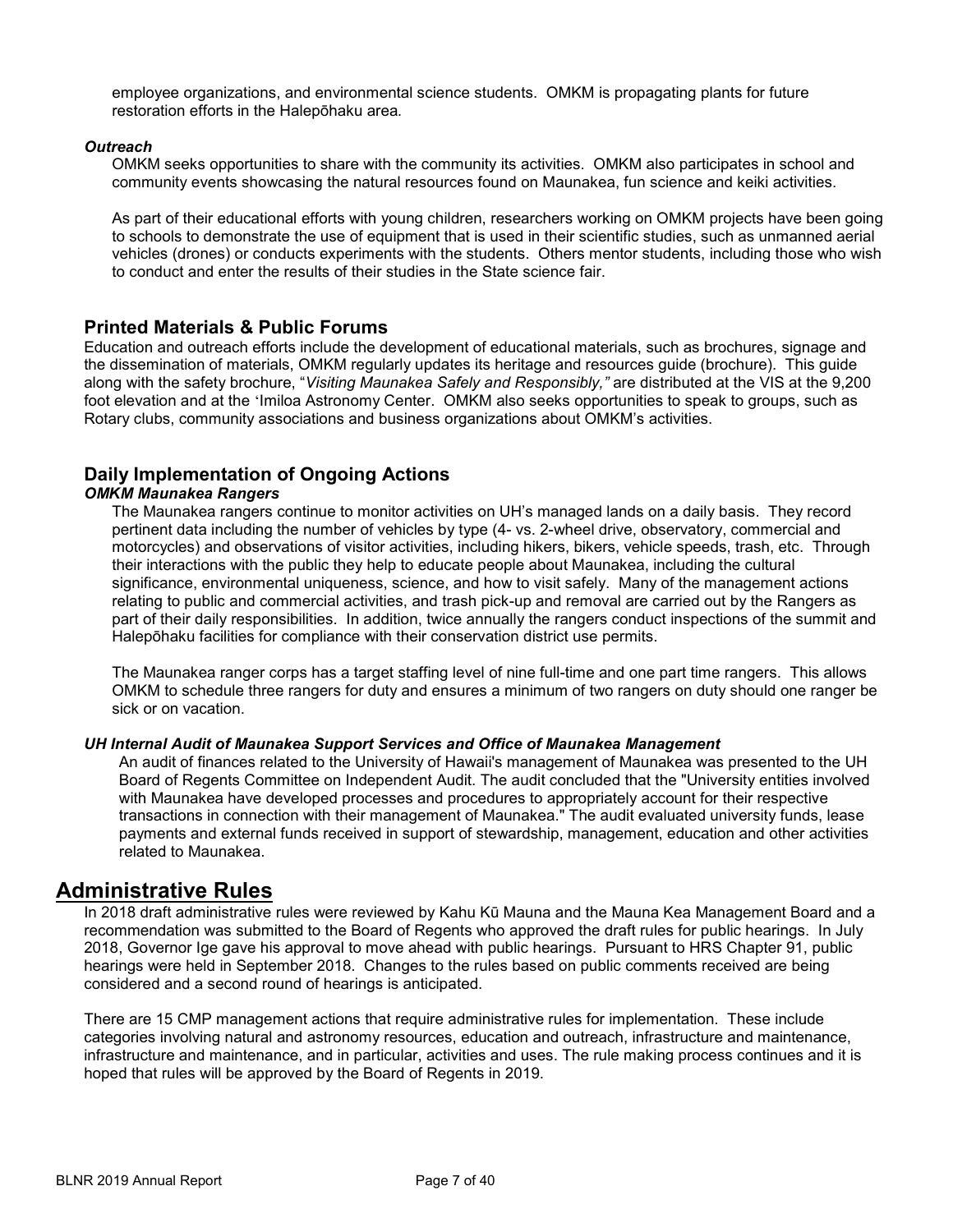# **Table 1. Research Activities**

| Surveys and studies on:                                              | • 2005 - 2009. Archaeological inventory of historic properties of the Science Reserve, summit access road                                                                                |
|----------------------------------------------------------------------|------------------------------------------------------------------------------------------------------------------------------------------------------------------------------------------|
| • Historic Properties                                                | and Halepōhaku.                                                                                                                                                                          |
| • Arthropods                                                         | 2006. Climatological analysis of meteorological observations at the summit of Maunakea<br>$\bullet$                                                                                      |
| • Geology and erosion                                                | 2006 - 2011 Modeling the ecology of the wēkiu bug's Maunakea environment<br>$\bullet$                                                                                                    |
| • Climate and weather                                                | 2007. Review Mauna Loa weather data dating back to 1958 to assess climate conditions on Maunakea to<br>help with wēkiu bug research                                                      |
|                                                                      | 2012 – 2018. Study to assess presence of native and non-native plant and arthropod species.                                                                                              |
|                                                                      | • 2012 – 2018. Study to assess presence of permafrost and whether conditions for formation of permafrost<br>still exist.                                                                 |
|                                                                      | 2011-2017. A multiyear study on the development of a climate change modeling program to help forecast<br>climate change on the summit to help determine impacts to the summit ecosystem. |
|                                                                      | 2012. High Altitude Climate of the Island of Hawai'i publication.<br>$\bullet$                                                                                                           |
|                                                                      | 2013 - ongoing. OMKM is working with the Department of Geography at UH Manoa on the development of                                                                                       |
|                                                                      | a sea level to summit weather monitoring network to help track climate change. OMKM's participation is to<br>help the location and installation on weather station on the summit.        |
|                                                                      | • 2014 -ongoing. Surficial study of the geology and erosion in cinder cone environments above 12,500'. High-                                                                             |
|                                                                      | resolution topographic maps, and imagery have been completed.                                                                                                                            |
|                                                                      | • 2013 – 2016. Study to extend the long term temperature records for the State of Hawaii by integrating other                                                                            |
|                                                                      | climate data for earlier years when temperature was not recorded.                                                                                                                        |
|                                                                      | 2017 – ongoing. Study to investigate diet and parasite loads in alpine arthropods.                                                                                                       |
| Surveys on human activities and needs:                               | 2001 – ongoing. Rangers continue to submit daily reports on human activities; data are input in a database.                                                                              |
|                                                                      | • 2016 – ongoing. An automated vehicle counter keeps a real time count of all vehicles traversing above                                                                                  |
|                                                                      | Halepōhaku. Rangers also conduct daily counts of vehicles identifying 2 wheel vs 4 wheel drive vehicles.                                                                                 |
|                                                                      | 2018 – Rangers install an axle vehicle counter to assess in conjunction with the automated vehicle counter,                                                                              |
|                                                                      | the number of vehicles that go only to Halepohaku.                                                                                                                                       |
|                                                                      | 2019 – ongoing. A study of visitor activities and carrying capacity.<br>$\bullet$                                                                                                        |
| Ongoing surveys and studies of the wēkiu bug<br>and other arthropods | • 2011. A study of how geology (pu'u and terrain), wind speeds and direction influence insect and snow pack<br>deposits on the summit to help supplement wēkiu bug research.             |
|                                                                      | • 2011 - 2018. Multi-year survey of the summit region and at the mid-level area at 9,200 ft elevation to                                                                                 |
|                                                                      | assess the biodiversity of arthropods. Including a 2016 MS Thesis on biodiversity in the Halepohaku area.                                                                                |
|                                                                      | 2014 – 2016. A study evaluating the characterization and mapping of wēkiu bug habitat has been                                                                                           |
|                                                                      | completed.                                                                                                                                                                               |
|                                                                      | • 2015 – ongoing. A multi-year wēkiu bug habitat restoration plan is being implemented, also part of the TMT                                                                             |
|                                                                      | CDUP requirements. OMKM is currently supporting this management action.                                                                                                                  |
|                                                                      | 2016. Habitat mapping of wēkiu bugs using existing remote sensing and arthropod trap data.                                                                                               |
|                                                                      | 2017 - ongoing. Study to investigate diet and parasite loads in alpine arthropods.<br>$\bullet$                                                                                          |
| Alien and invasive species                                           | • 2012 – 2015. Development of an invasive species management plan. It is composed of modules                                                                                             |
|                                                                      | addressing various aspects of the invasive species prevention, response, and control. Implementation is                                                                                  |
|                                                                      | ongoing                                                                                                                                                                                  |
|                                                                      | 2015 – 2018. A study to evaluate measures to prevent the introduction of invasive species, in particular the                                                                             |
|                                                                      | inspection of vehicles and equipment was initiated in 2015.                                                                                                                              |
| <b>Other Studies</b>                                                 | • 2004 - 2006. Archival study and compilation of native traditions, historical accounts, and oral history                                                                                |
|                                                                      | interviews for Mauna Kea.                                                                                                                                                                |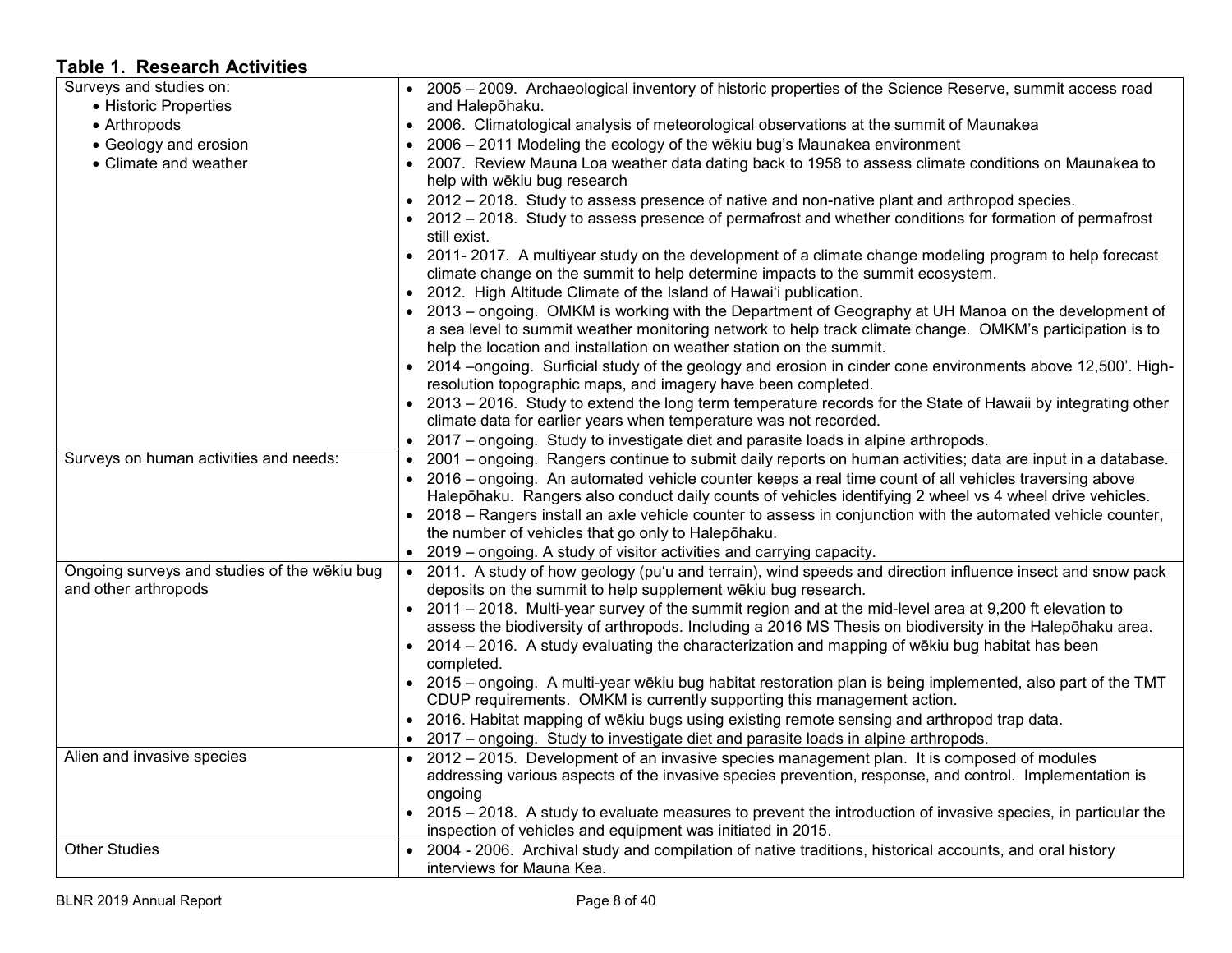| 2005 – 2009. Archaeological inventory of historic properties of the Science Reserve, summit access road |
|---------------------------------------------------------------------------------------------------------|
| and Halepōhaku.                                                                                         |
| 2016. Initiated seabird, forest bird and bat inventory study                                            |

# **Table 2. Monitoring**

| Historic Properties (archaeological sites) | 2012 - ongoing. Annual archaeological monitoring of historic properties (archaeological sites). The Long-<br>Term Historic Monitoring Plan was approved by State of Hawaii Historic Preservation Division (SHPD) in |
|--------------------------------------------|---------------------------------------------------------------------------------------------------------------------------------------------------------------------------------------------------------------------|
|                                            | 2014.                                                                                                                                                                                                               |
|                                            | 2014. SHPD approved the Long Term Historic Properties Monitoring Plan for UH Managed lands on                                                                                                                       |
|                                            | Maunakea.                                                                                                                                                                                                           |
|                                            | 2011- ongoing. On a monthly basis, OMKM Rangers photo document the level of Lake Waiau in DLNR's                                                                                                                    |
|                                            | Maunakea Ice Age Natural Area Reserve (MKIANAR). Rangers also periodically hike to the adze quarry in                                                                                                               |
|                                            | the MKIANAR) to assess conditions. Rangers pick up and remove trash from their hikes into the MKIANAR.                                                                                                              |
| Wēkiu bug and alien species.               | 2002 – ongoing. Annual surveys on wekiu bug have been conducted since 2002.                                                                                                                                         |
|                                            | 2007 – ongoing. Annual surveys of alien species are conducted on UH Managed lands                                                                                                                                   |
| Invasive species                           | 2013 – ongoing. Monthly surveys for invasive species are conducted at the facilities at the mid-level, 9,200                                                                                                        |
|                                            | ft elevation, including the VIS and the support facilities.                                                                                                                                                         |
|                                            | 2013 – ongoing. Quarterly surveys for invasive species are conducted at all the summit facilities for invasive                                                                                                      |
|                                            | species.                                                                                                                                                                                                            |
|                                            | 2013 – ongoing. Natural resources personnel accompany archaeologists in their annual monitoring to                                                                                                                  |
|                                            | assess sites and surrounding areas for native and invasive species                                                                                                                                                  |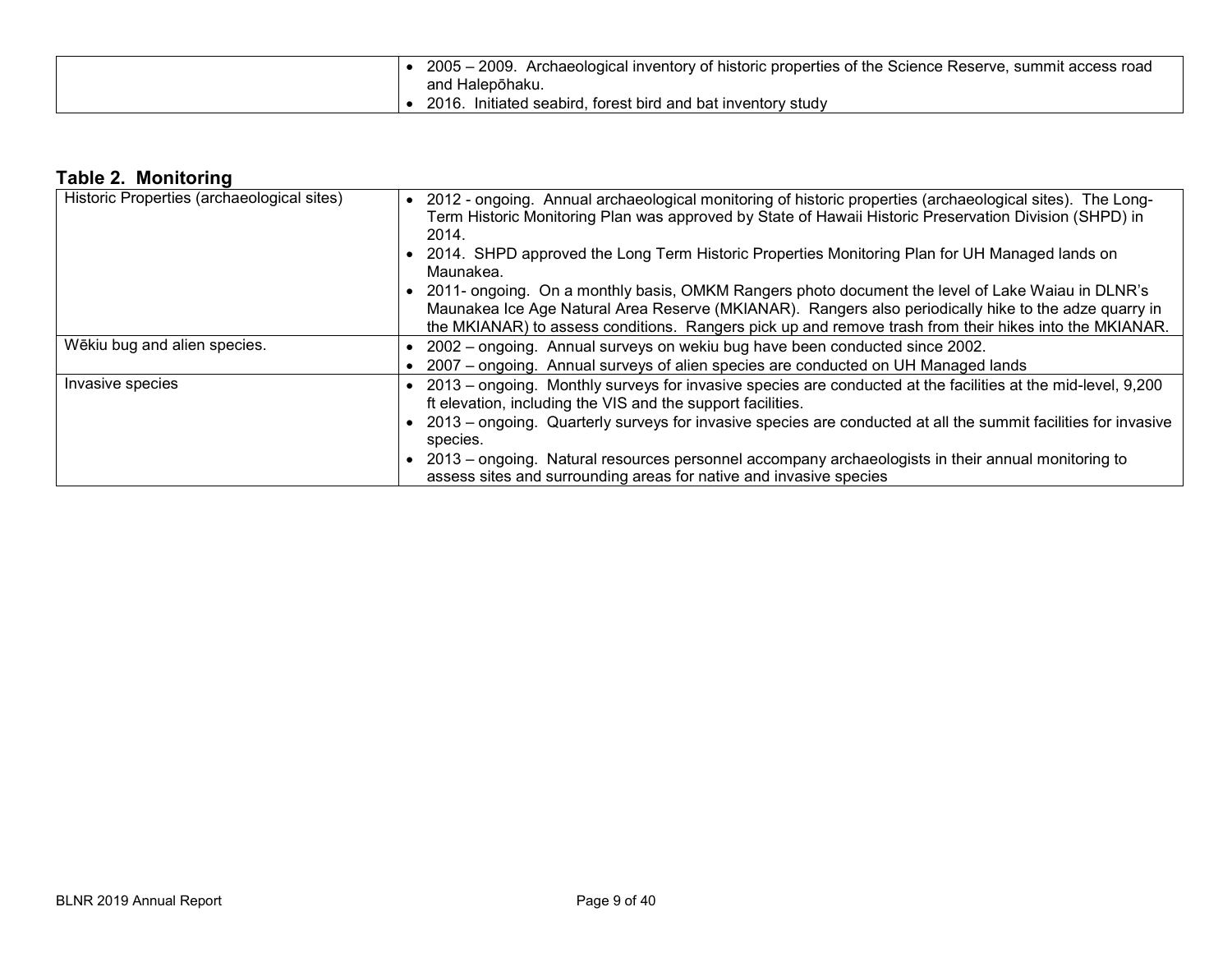# **Table 3. Resource Management Programs**

| Polices and plans related to cultural resources            | • 2012 – 2014. A burial treatment plan was reviewed by the Hawaii Island Burial Council and approved by the<br>Division of Historic Preservation. It contains a schedule for monitoring.<br>• 2012 – 2018. Policies relating to the placement and removal of offerings, the scattering of human remains,<br>the construction of new cultural features including the stacking of rocks were developed by Kahu Kū Mauna.<br>In 2016 following public consultation Kahu Kū Mauna approved the policies. The MKMB felt that more<br>community consultation was required before finalizing the policy. Community consultation on these policies<br>is on-going. Following additional consultation, MKMB approved in 2018.<br>2016 – ongoing. The U.S. Department of Defense was contacted to begin the review process prior to any<br>removal efforts of military aircraft.                                                                                                                                                                                                                                                                                                |
|------------------------------------------------------------|-----------------------------------------------------------------------------------------------------------------------------------------------------------------------------------------------------------------------------------------------------------------------------------------------------------------------------------------------------------------------------------------------------------------------------------------------------------------------------------------------------------------------------------------------------------------------------------------------------------------------------------------------------------------------------------------------------------------------------------------------------------------------------------------------------------------------------------------------------------------------------------------------------------------------------------------------------------------------------------------------------------------------------------------------------------------------------------------------------------------------------------------------------------------------|
| Invasive species control                                   | 2012 - ongoing. An active volunteer program to remove fireweed (Senecio madagascariensis) and other<br>invasive plants continues at the mid-level area. Rangers continue to remove fireweed in the upper<br>elevations.<br>2013 – ongoing. The Maunakea Invasive Species Management Plan was approved by the MKMB. It is<br>composed of modules addressing various aspects of the invasive species prevention, response, and control.<br>Implementation is ongoing.<br>2013 - ongoing. The Hawaii Ant Lab and Big Island Invasive Species Committee continue to support<br>implementation of the Invasive Species Management Plan by providing technical support, and assisting with<br>inspections and monitoring work.                                                                                                                                                                                                                                                                                                                                                                                                                                              |
| Wēkiu bug management plan and habitat<br>restoration plan. | Data from wēkiu bug, invasive/alien arthropod, biodiversity arthropod studies, topography and wēkiu bug<br>food distribution, and climate studies will provide the basis for developing management and habitat<br>restoration plans for the bug                                                                                                                                                                                                                                                                                                                                                                                                                                                                                                                                                                                                                                                                                                                                                                                                                                                                                                                       |
| <b>Public facilities</b>                                   | 2014 – ongoing. An automated vehicle counter was installed to count the number of vehicles (differentiating:<br>public, commercial, tour, observatory, etc.) that drive above Halepohaku.<br>• 2014 – 2018. CIP funds are used to construct improvements to the ingress and egress at the VIS and to<br>address parking and pedestrian flow. An Environmental Assessment was prepared and published in 2017.<br>A CDUA was submitted for DLNR and a CDUP was approved in June 2018. Funds were also used to study<br>the condition of the summit loop road, make recommendations for repair, including estimated costs.<br>2018 – Rangers install an axle vehicle counter to assess in conjunction with the automated vehicle counter,<br>the number of vehicles that go only to Halepohaku.                                                                                                                                                                                                                                                                                                                                                                          |
| Other Plans and activities                                 | 2001. OMKM ranger program established.<br>$\bullet$<br>2007 - ongoing. Biannual inspection of facilities for compliance with their CDUPs<br>$\bullet$<br>2009. BLNR approved the Maunakea Comprehensive Management Plan (CMP)<br>$\bullet$<br>• 2010. BLNR approved the Cultural and Natural Resources Management Plans, Public Access Plan and the<br>Decommissioning Plan, sub-plans to the CMP.<br>2012 – ongoing. Beginning in 2012 applicants of projects are required to review the Comprehensive<br>Management Plan (CMP) and submit measures to comply with relevant CMP actions as part of their project<br>proposals. When applicable, mitigation measures are included in the project proposal.<br>2016 – Completed/ongoing. An Operations, Monitoring, and Maintenance Plan has been developed. The<br>plan recognizes the need to identify maintenance needs, protocols and strategies that minimizes impacts to<br>the resources and ensures that permittees comply with the conditions of their CDUPs. It also serves as a<br>reporting mechanism for CMP compliance activities calls for the coordination of maintenance activities and<br>schedules. |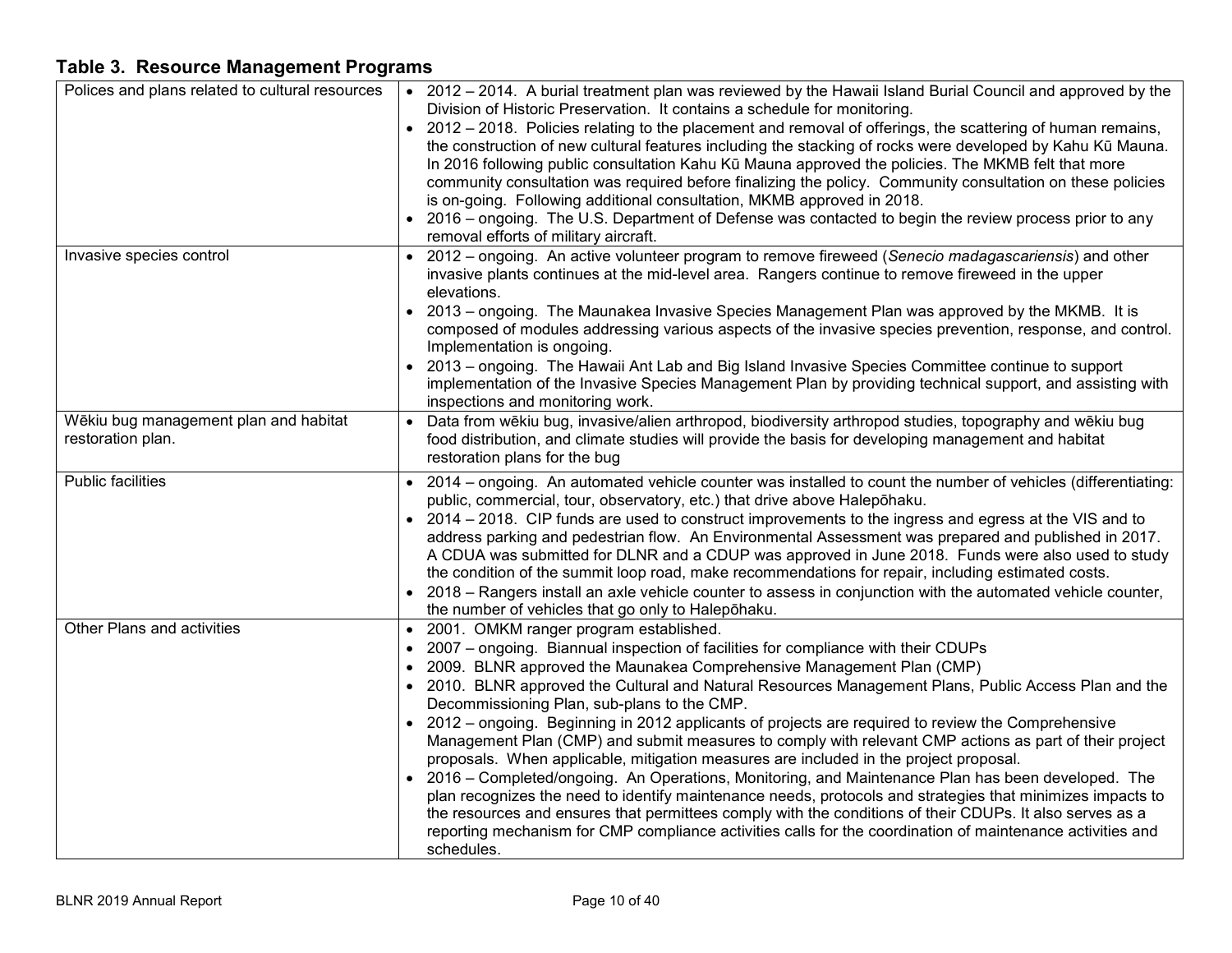| 2017 – ongoing. A Sign Plan was approved by the MKMB. This plan helps ensure appropriate review and        |
|------------------------------------------------------------------------------------------------------------|
| consistency in sign design and use.                                                                        |
| 2015 Caltech Submillimeter telescope submitted its Notice of Intent (NOI) to decommission initiating the   |
| decommissioning process for its observatory on the summit. MKMB approved the NOI in 2016. Pursuant to      |
| the Decommissioning Plan (DP) for Mauna Kea Observatories, OMKM is overseeing the decommissioning          |
| process and Caltech is preparing all necessary documents, including Environmental Assessment (EA),         |
| Conservation District Use Permit application and DP requirements. An EA is currently being prepared.       |
| 2015 UH Hilo submitted its Notice of Intent to decommission initiating the decommissioning process for its |
| summit observatory, Hōkū Kea. Public testimony against the decommissioning of UH Hilo's educational        |
| telescope resulted in the MKMB deferring approval of the NOI. OMKM is overseeing the decommissioning       |
| process and UH Hilo is responsible for carrying out the DP requirements. In 2018, UH Hilo removed the      |
| non-operational telescope from inside its summit facility.                                                 |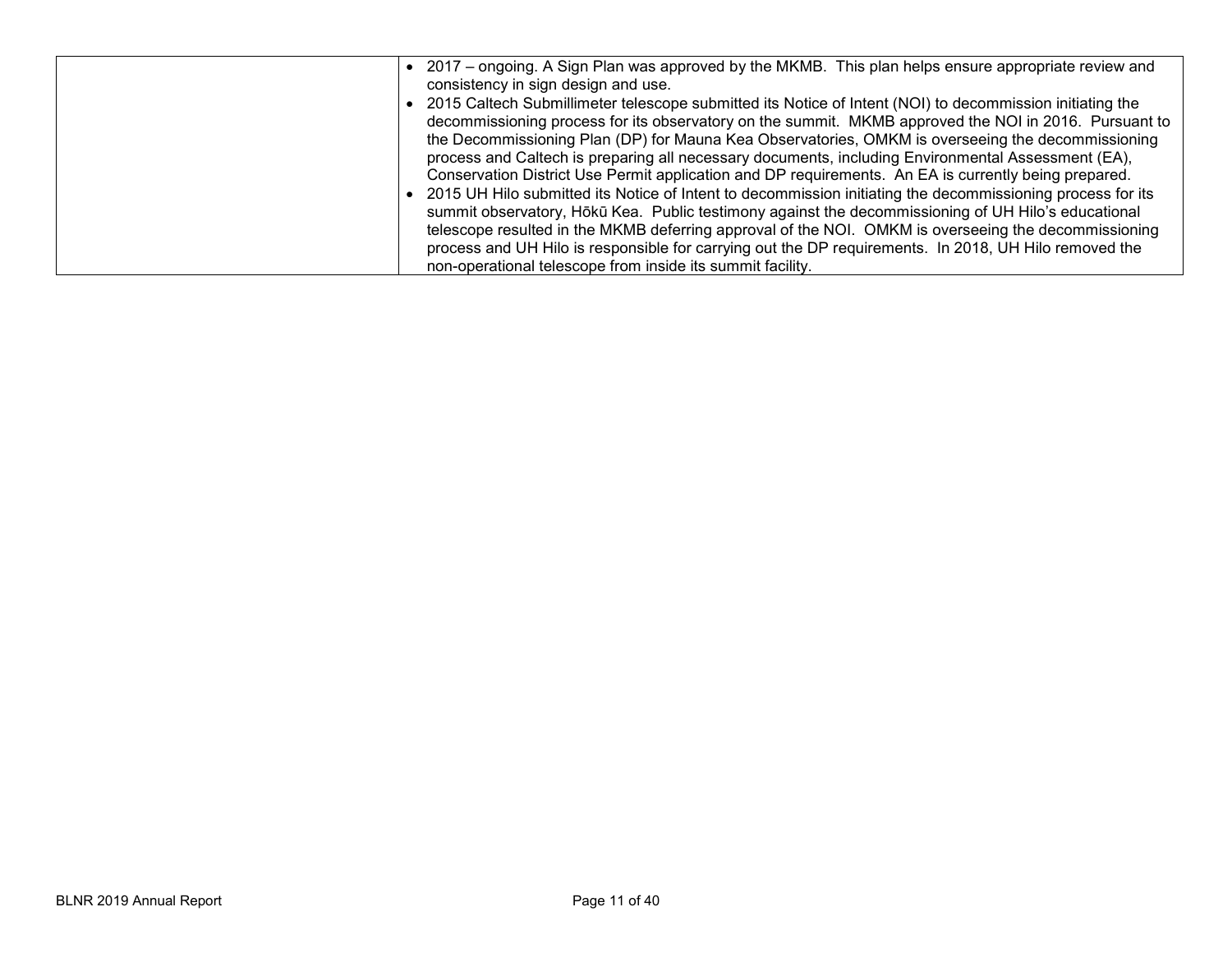| Initiate programs to educate stakeholders,<br>management staff, and the general public. | • 2012 – ongoing. OMKM has been conducting orientations relating to the cultural and environmental<br>significance to those who work on UH's managed lands including observatory and UH personnel, contractors |
|-----------------------------------------------------------------------------------------|----------------------------------------------------------------------------------------------------------------------------------------------------------------------------------------------------------------|
|                                                                                         | and vendors, and commercial tour operators.                                                                                                                                                                    |
|                                                                                         | 2016 - OMKM launched an online video version of the orientation as a more efficient means of reaching                                                                                                          |
|                                                                                         | contractors, vendors, visiting staff, or other interested parties. Regular feedback is solicited from Kahu Kū                                                                                                  |
|                                                                                         | Mauna and attendees.                                                                                                                                                                                           |
|                                                                                         | • A three-year refresher interval requirement has been adopted and original orientation attendees have begun                                                                                                   |
|                                                                                         | the renewal process.                                                                                                                                                                                           |
|                                                                                         | • A video orientation for visitors will be developed and shown in the VIS.                                                                                                                                     |
|                                                                                         | • A staff/employee training plan has been implemented. All OMKM and Maunakea Observatory Support                                                                                                               |
|                                                                                         | Services are required to attend.                                                                                                                                                                               |
| Develop and maintain a GIS and database                                                 | • 2013 – ongoing. A GIS-based data storage and reporting system has been developed. The system is                                                                                                              |
| program.                                                                                | continuously being expanded and enhanced.                                                                                                                                                                      |
|                                                                                         | • 2001 – ongoing. Rangers have been and continue to submit daily reports summarizing their observations                                                                                                        |
|                                                                                         | and their activities, including documenting number of vehicles, hikers, incidents, permitted and unpermitted                                                                                                   |
|                                                                                         | commercial tour operators, etc.                                                                                                                                                                                |
|                                                                                         | • 2015 – ongoing. An automated vehicle data collection system is operational recording individual observatory,                                                                                                 |
|                                                                                         | permitted commercial tours, and OMKM vehicles using radio frequency identification tags (RFID) and general                                                                                                     |
|                                                                                         | public vehicles.                                                                                                                                                                                               |
|                                                                                         | • 2012 – ongoing. In 2018, 200 volunteers, working 1,080 hours, removed 323 bags of invasive weeds. This                                                                                                       |
|                                                                                         | year's program once again focused on removing invasive plants in the Haleponaku parcel and along the                                                                                                           |
|                                                                                         | summit access road corridor. Since 2012, a total of 1,470 volunteers putting in 10,400 hours pulled and filled                                                                                                 |
|                                                                                         | 2,300 bags of weeds.                                                                                                                                                                                           |
|                                                                                         | Volunteer groups have included the Hawaii Island Chamber of Commerce, Circle K (Kiwanis youth), Interact                                                                                                       |
|                                                                                         | (Rotary Youth) Hawaii National Guard Youth Challenge Academy, UH Hilo student groups, school groups,                                                                                                           |
|                                                                                         | and general community members.                                                                                                                                                                                 |
|                                                                                         | Mentoring young students with science projects and participation in local science and State science fairs. Dr                                                                                                  |
|                                                                                         | Jesse Eiben, wēkiu bug researcher for OMKM, continued his mentorships with local middle and high-school                                                                                                        |
|                                                                                         | students. This year one of the mentored students investigating Maunakea's lycosa spiders advanced to the<br>State Science Fair competition on Oahu.                                                            |
|                                                                                         | • Dr. Norbert Schorghofer's (principle investigator for OMKM's sponsored permafrost study) colleague Dr. Kenji                                                                                                 |
|                                                                                         | Yoshikawa continues work with Hilo Intermediate School 7th & 8th grade science classes to collect                                                                                                              |
|                                                                                         | comparable data in their school yard for comparison with Maunakea and other sites across the globe.                                                                                                            |
|                                                                                         | • Dr. Ryan Perroy visits a community based charter school and demonstrate the use of unmanned aerial                                                                                                           |
|                                                                                         | vehicles and how they are used for scientific purposes. He also participates in OMKM outreach activities                                                                                                       |
|                                                                                         | • 2015 –ongoing OMKM participated in Kealakehe Elementary School annual "Science Showcase" with                                                                                                                |
|                                                                                         | interactive materials on ecosystems, arthropods, and art.                                                                                                                                                      |
|                                                                                         | • 2016. Participated in the Panaewa community Prince Kuhio Day keiki festivities with exhibits, coloring                                                                                                       |
|                                                                                         | activities, trading cards and resource and safety brochures.                                                                                                                                                   |
|                                                                                         | • 2017. OMKM participated in the annual Astroday event in Hilo and Astrobash in Kona with exhibits of                                                                                                          |
|                                                                                         | arthropods found on Mauankea, coloring activities, tattoos and natural science trading cards for the kids, and                                                                                                 |
|                                                                                         | resource brochures and safety for the adults.                                                                                                                                                                  |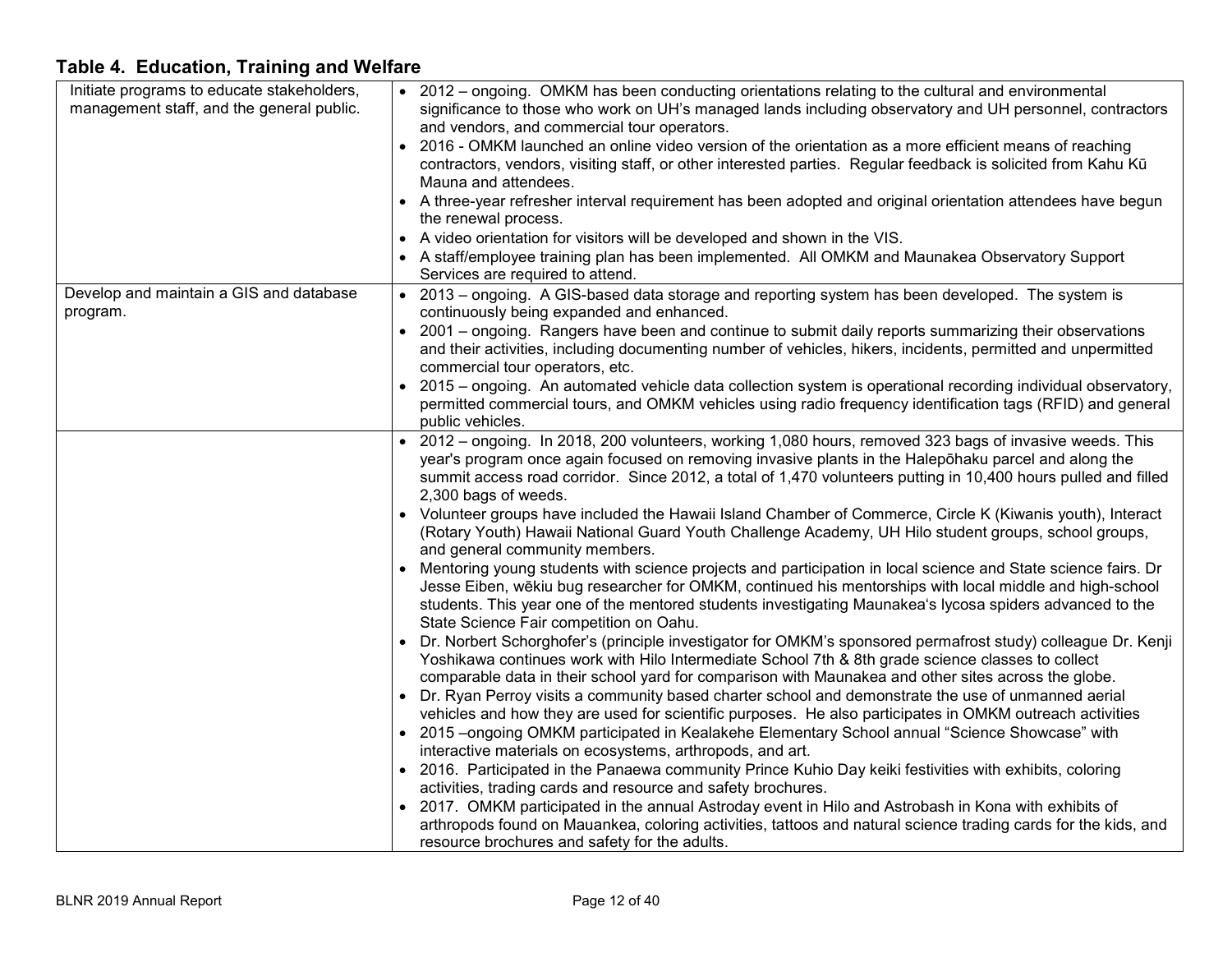|                  | • 2006 – ongoing. The following graduate students and internships are or were engaged to research or<br>assisted OMKM with its stewardship responsibilities:                                                                                |
|------------------|---------------------------------------------------------------------------------------------------------------------------------------------------------------------------------------------------------------------------------------------|
| 1)               | <b>PhD Candidates</b><br>Jesse Eiben – UH Mānoa; Entomology. 2012. Applied conservation research of the wēkiu bug in                                                                                                                        |
|                  | Hawai'i: Life table analysis, population genetics, and phylogenetics create a holistic view of a rare and<br>unique species                                                                                                                 |
|                  | 2) Brad Reil - UH Mānoa; Entomology. In Progress.                                                                                                                                                                                           |
|                  | 3) Heather Stever - UH Mānoa; Entomology. In Progress.                                                                                                                                                                                      |
|                  | <b>Master's Degree Students</b>                                                                                                                                                                                                             |
|                  | 1) Sarah da'Cote - UH Mānoa; Meteorology. 2006. Climatological Analysis of Meteorological Observations<br>at the Summit of Mauna Kea.                                                                                                       |
|                  | 2) Leigh Anne Eaton – UH Mānoa; Meteorology. 2011. Modeling the Ecology of the Wēkiu Bug's Mauna<br>Kea Environment.                                                                                                                        |
| 3)               | Heather Stever - UH Hilo; Tropical Conservation Biology and Environmental Science. 2016. Arthropod<br>Diversity Estimates for Three Native Subalpine Plant Species on the Maunakea Volcano of Hawai'i<br>Island.                            |
| 4)               | Nathan Stephenson - UH Hilo; Tropical Conservation Biology and Environmental Science. 2016. High<br>Resolution Habitat Suitability Modeling for a Narrow-Range Endemic Alpine Hawaiian Species.                                             |
|                  | 5) Marie McKenzie – UH Mānoa; Geography. 2016. Regional Temperature Trends in Hawai'i: A Century of<br>Change, 1916-2015.                                                                                                                   |
|                  | 6) Jessica Kirkpatrick - UH Hilo; Tropical Conservation Biology and Environmental Science. 2018. An<br>Assessment of Nysius wekiuicola Populations and Thermal Microhabitat Conditions on Cinder Cones of<br>the Maunakea Volcano, Hawai'i. |
| $\left( \right)$ | Jorden Zarders - UH Hilo. Tropical Conservation Biology and Environmental Science. 2018. Invasive<br>Arthropod Monitoring Assessments of Construction and Facility Activities on Maunakea, Hawai'i.                                         |
|                  | 8) Bret Mossman - UH Hilo. Tropical Conservation Biology and Environmental Science. In progress.                                                                                                                                            |
|                  | Seabird and bat inventory                                                                                                                                                                                                                   |
| Interns          | 1) 2012: Jessica Kirkpatrick - arthropod monitoring (partnered with Dr.J.Eiben, UH Hilo)                                                                                                                                                    |
|                  | 2) 2013: Kerri Nakatsu – invasive species plan development (partnered with Hawaii Ant Lab)                                                                                                                                                  |
|                  | 3) 2013: Amber Stillman - spatial data support (partnered with Dr.R.Perroy, UH Hilo)                                                                                                                                                        |
| 4)               | 14: Darcy Yogi – invasive species plan development (partnered with Hawaii Ant Lab)                                                                                                                                                          |
| 5)               | 2014: Margaux Mellot – erosion monitoring (partnered with Dr.R.Perroy, UH Hilo)                                                                                                                                                             |
| 6)               | 2015: Christian Kapono - Aloha Art Festival (partnered with 'Imiloa)                                                                                                                                                                        |
| 7)               | 2015: Tisha Piilani-Pelanca – monitoring implementation (partnered with HCC Forest Team)                                                                                                                                                    |
| 8)               | 2016: Ku'upua Kiyuna – review of draft administrative rules                                                                                                                                                                                 |
| 9)               | 2016: Kialoa Mossman – erosion monitoring (partnered with Dr.R.Perroy, UH Hilo)                                                                                                                                                             |
|                  | 10) 2016: Koa Akima - monitoring implementation (partnered with HCC Forest Team)                                                                                                                                                            |
| 12)              | 11) 2017: Jake Martin – snowcover and permafrost (partnered with Dr.N.Schorghofer, UH Mānoa)<br>2017: Shola Kahiapo - vegetation restoration                                                                                                |
|                  | 13) 2018: Sebastian Wells - bird, bat, and arthropod monitoring (partnered with Dr.P.Hart, UH Hilo)                                                                                                                                         |
|                  | 14) 2018: Uli'i Miyajima – permafrost and snow-cover (partnered with Dr.N.Schorghofer, UH Mānoa)                                                                                                                                            |
| 15)              | 2018: Timothy Aaron Medina – erosion monitoring at Halepōhaku (partnered with Dr. R. Perroy, UH Hilo)                                                                                                                                       |
| 16)              | 2019: Pili Quinories - information sheets of Maunakea plant species                                                                                                                                                                         |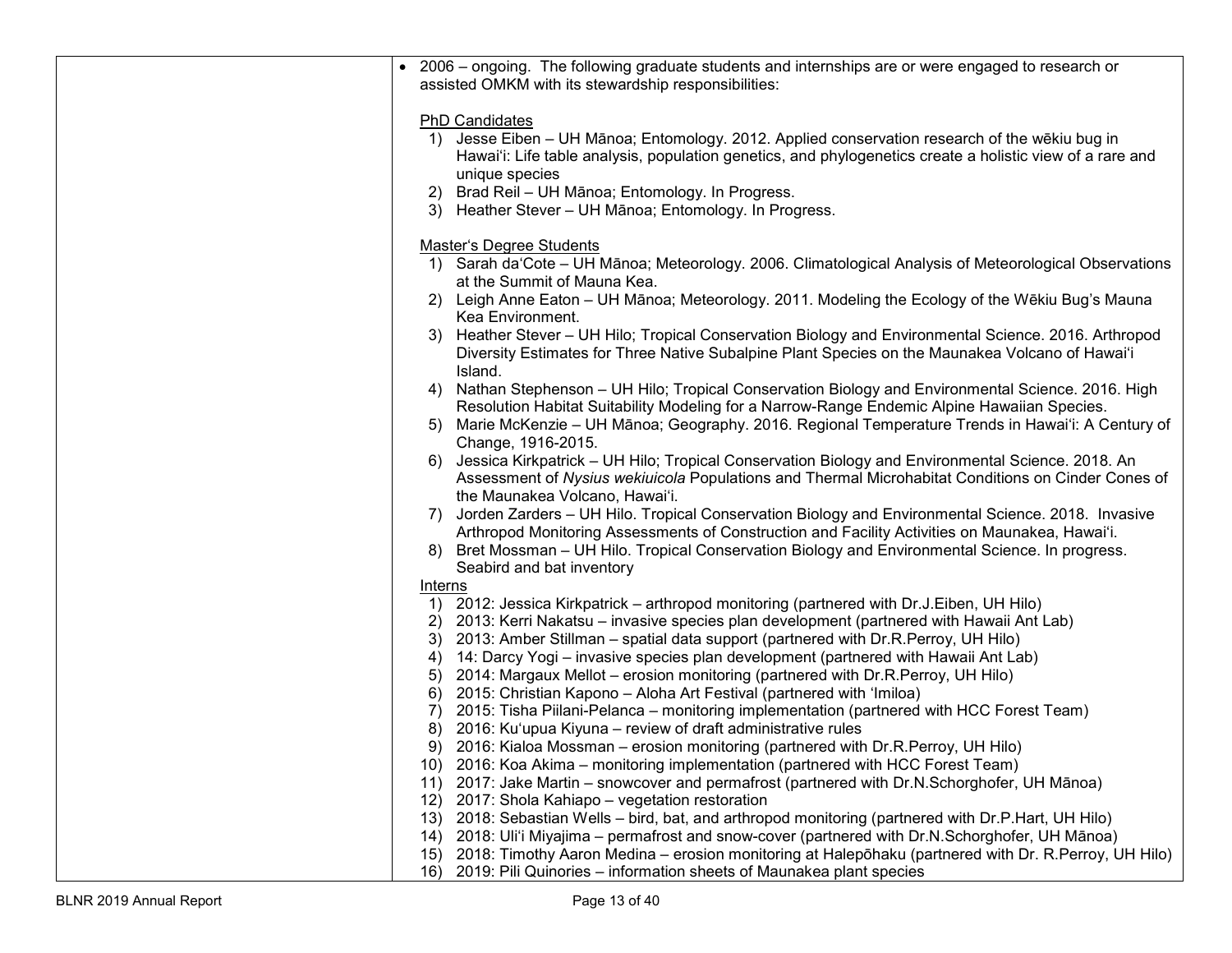# **Table 5. Printed Materials and Public Forums**

| Develop and print brochures.                                                                                             | 2016 - ongoing. OMKM updated its resource brochure containing information about the resources and<br>significance of Maunakea incorporating community and Kahu Kū Mauna input.<br>2002- ongoing. Also available are Visiting Maunakea Safely and Responsibly and a brochure about the<br>purpose of the Office.                                                                                                                                                            |
|--------------------------------------------------------------------------------------------------------------------------|----------------------------------------------------------------------------------------------------------------------------------------------------------------------------------------------------------------------------------------------------------------------------------------------------------------------------------------------------------------------------------------------------------------------------------------------------------------------------|
| Distribution of informational materials.                                                                                 | Brochures are available for public distribution at the VIS, 'and other public venues, or distributed at public and<br>outreach events.                                                                                                                                                                                                                                                                                                                                     |
| Participate in public events, community<br>gatherings and other opportunities to inform<br>the community about Maunakea. | Continue to seek opportunities to participate or speak at public forums, including community meetings, local<br>organization membership meetings, etc.                                                                                                                                                                                                                                                                                                                     |
| Signs                                                                                                                    | 2012 – An inventory and map of all the signs on UH's managed lands was completed. The inventory of the signs<br>on UH managed lands is being updated.<br>2017 – ongoing. A Sign Plan was approved by the MKMB. Installation of signs still requires DLNR approval, the<br>plan helps ensure appropriate review and consistency in design and use.<br>With input from Rangers and Kahu Kū Mauna, signs were installed to highlight cultural awareness and safety<br>issues. |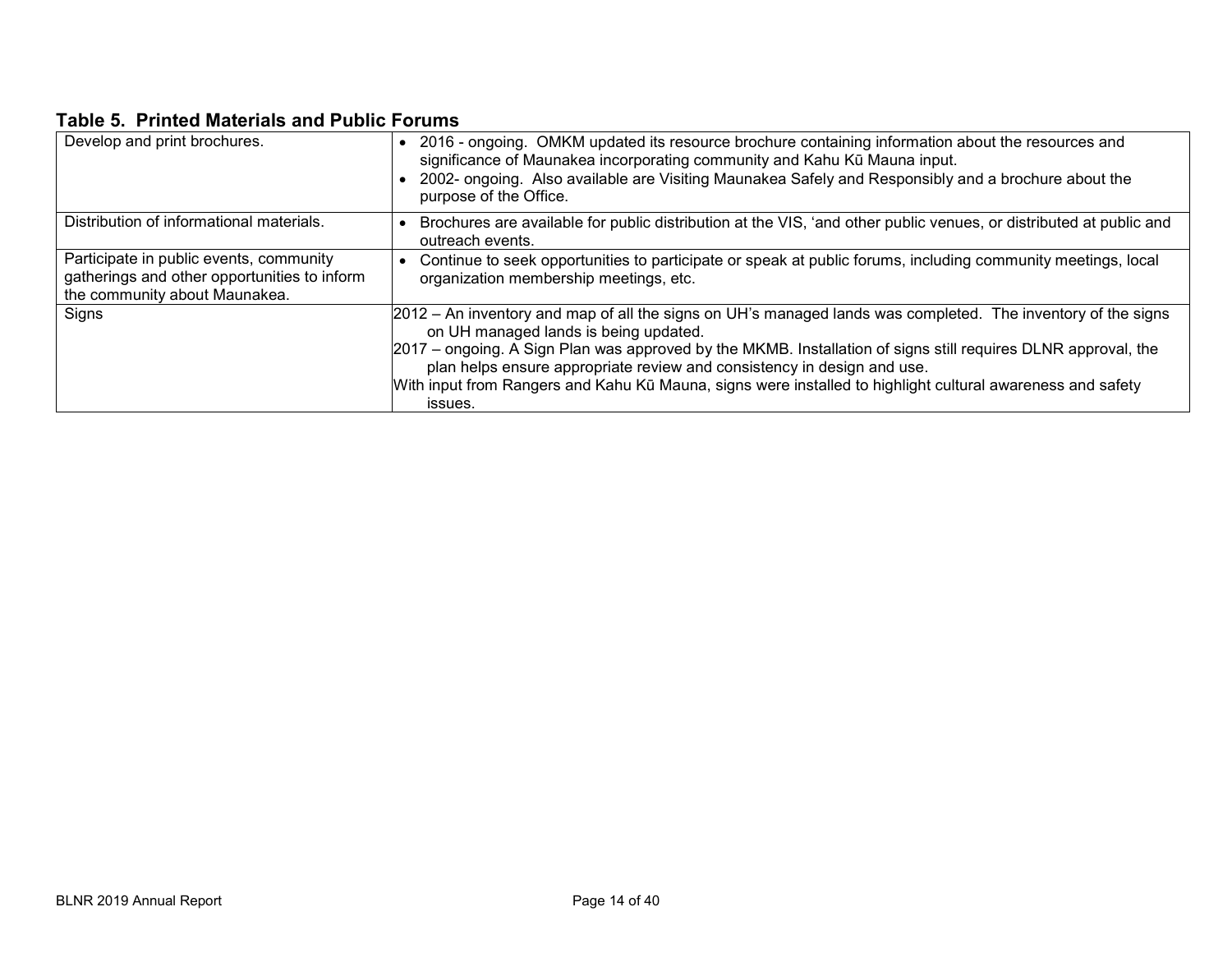Appendix A

**Implementation Status of Maunakea CMP Management Actions**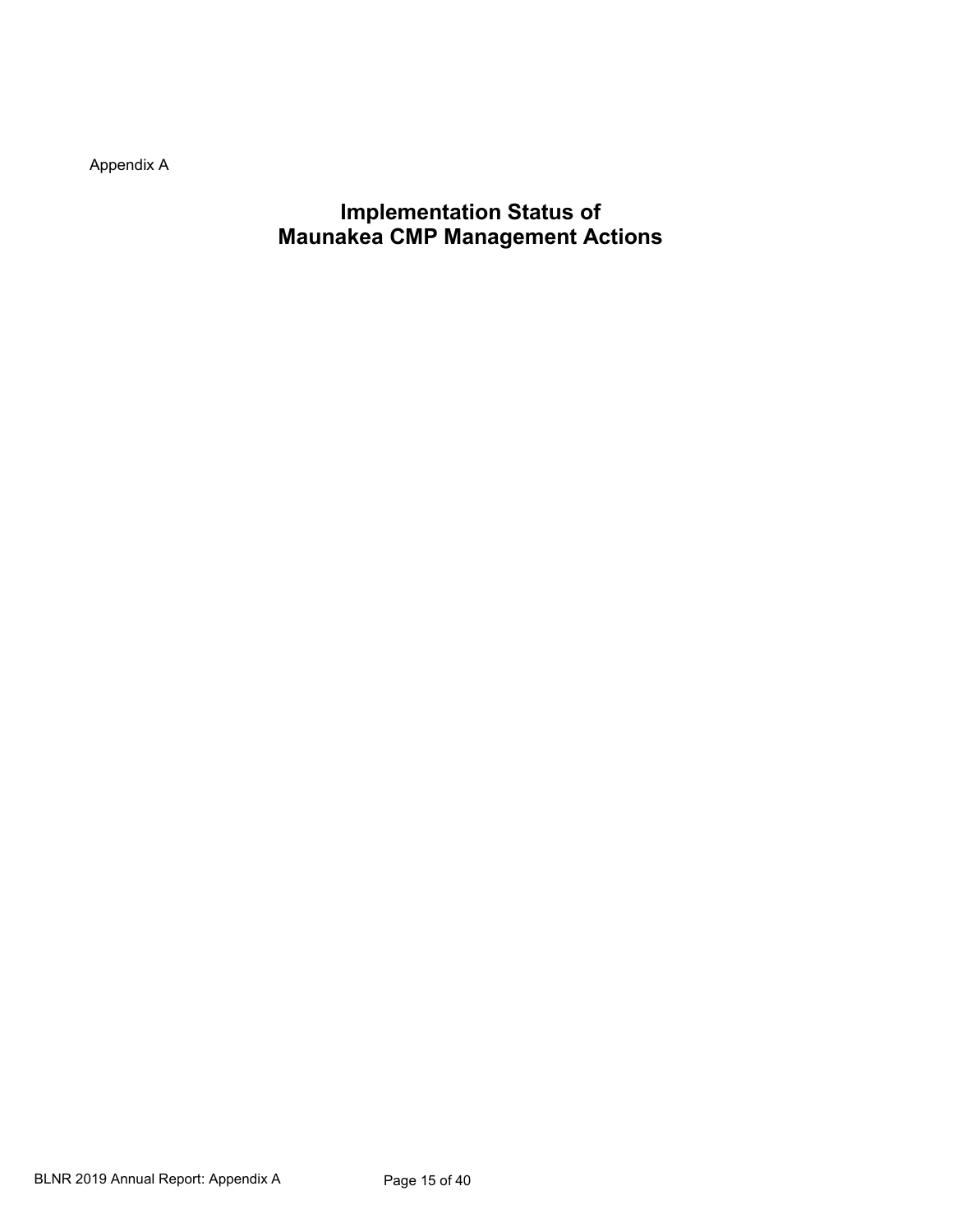MKMB = Maunakea Management Board; MKSS = Maunakea Observatories Support Services; OMKM = Office of Maunakea Management; VIS = Visitor Information Station

| <b>COMPONENT PLAN: UNDERSTANDING AND PROTECTING MAUNA KEA'S RESOURCES</b> |                                                                                                                                                                                                                                                     |                                           |                                                                                                                                                                                                                                                                                                                                                                                                                                                                                                                                                                                                                                                                                                               |  |  |  |
|---------------------------------------------------------------------------|-----------------------------------------------------------------------------------------------------------------------------------------------------------------------------------------------------------------------------------------------------|-------------------------------------------|---------------------------------------------------------------------------------------------------------------------------------------------------------------------------------------------------------------------------------------------------------------------------------------------------------------------------------------------------------------------------------------------------------------------------------------------------------------------------------------------------------------------------------------------------------------------------------------------------------------------------------------------------------------------------------------------------------------|--|--|--|
|                                                                           | Implementation<br><b>Status</b><br><b>Comments</b>                                                                                                                                                                                                  |                                           |                                                                                                                                                                                                                                                                                                                                                                                                                                                                                                                                                                                                                                                                                                               |  |  |  |
|                                                                           |                                                                                                                                                                                                                                                     | <b>NATIVE HAWAIIAN CULTURAL RESOURCES</b> |                                                                                                                                                                                                                                                                                                                                                                                                                                                                                                                                                                                                                                                                                                               |  |  |  |
| <b>Management</b>                                                         |                                                                                                                                                                                                                                                     |                                           |                                                                                                                                                                                                                                                                                                                                                                                                                                                                                                                                                                                                                                                                                                               |  |  |  |
| $CR-1$                                                                    | Kahu Kū Mauna shall work with families with lineal and<br>historical connections to Maunakea, cultural practitioners, and<br>other Native Hawaiian groups, including the Maunakea                                                                   | Ongoing                                   | Identification of lineal and historical connections was part of the<br>development and State Historic Preservation division approval<br>(2014) of the Burial Treatment Plan (see CR-13). Solicitations were<br>made through announcements in the daily newspapers and the OHA<br>newsletter.                                                                                                                                                                                                                                                                                                                                                                                                                  |  |  |  |
|                                                                           | Management Board's Hawaiian Culture Committee, toward the<br>development of appropriate procedures and protocols<br>regarding cultural issues.                                                                                                      |                                           | There were no responses to the solicitations but OMKM continues to<br>seek out individuals as part of its interaction and relationship building<br>with the community.<br>Fall 2013 the Hawaii Island Burial Council officially recognized<br>several individuals as cultural descendants of Ka'ohe Ahupua'a.                                                                                                                                                                                                                                                                                                                                                                                                 |  |  |  |
| $CR-2$                                                                    | Support application for designation of the summit region of<br>Mauna Kea as a Traditional Cultural Property, per the National<br>Historic Preservation Act of 1966, as amended, 16 U.S.C. 470<br>et seq. in consultation with the larger community. | Ongoing                                   | An application for the designation of the summit region of Maunakea<br>as a Traditional Cultural Property has not yet been prepared for filing<br>by State Historic Preservation Division with the appropriate Federal<br>agency.                                                                                                                                                                                                                                                                                                                                                                                                                                                                             |  |  |  |
| $CR-3$                                                                    | Conduct educational efforts to generate public awareness<br>about the importance of preserving the cultural landscape.                                                                                                                              | Ongoing                                   | Rangers through their interactions with the visiting public help to<br>educate and raise awareness about Mauna Kea.<br>An informational brochure on cultural and natural resources was<br>developed in 2014, revised in 2016, with periodic updates since then.<br>OMKM sends out eNewsletters informing the public about OMKM<br>and its activities.<br>Resource orientation of those who work on the mountain including<br>observatory personnel, VIS and MKSS staff, rangers, commercial<br>tour operators and staff, and construction workers commenced in<br>2013. An online orientation is also available. A brief public / visitor<br>orientation is complete and provided for scheduled group visits. |  |  |  |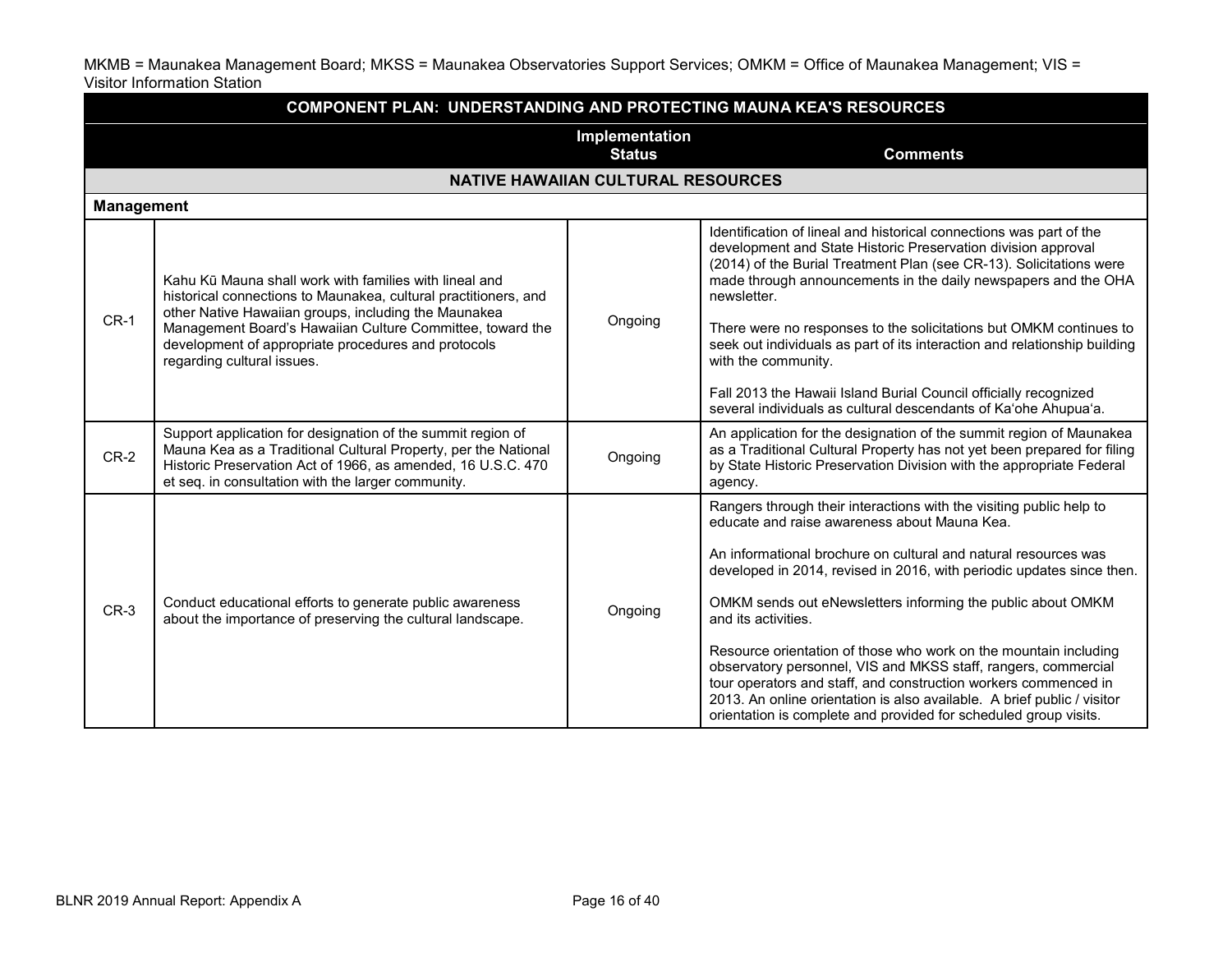| <b>COMPONENT PLAN: UNDERSTANDING AND PROTECTING MAUNA KEA'S RESOURCES</b> |                                                                                                                                                                                                                                 |                                 |                                                                                                                                                                                                                                                                                                                                                                                                                                                                                                                                                                                                                                                                                                       |  |
|---------------------------------------------------------------------------|---------------------------------------------------------------------------------------------------------------------------------------------------------------------------------------------------------------------------------|---------------------------------|-------------------------------------------------------------------------------------------------------------------------------------------------------------------------------------------------------------------------------------------------------------------------------------------------------------------------------------------------------------------------------------------------------------------------------------------------------------------------------------------------------------------------------------------------------------------------------------------------------------------------------------------------------------------------------------------------------|--|
|                                                                           |                                                                                                                                                                                                                                 | Implementation<br><b>Status</b> | <b>Comments</b>                                                                                                                                                                                                                                                                                                                                                                                                                                                                                                                                                                                                                                                                                       |  |
|                                                                           | <b>Cultural Practices</b>                                                                                                                                                                                                       |                                 |                                                                                                                                                                                                                                                                                                                                                                                                                                                                                                                                                                                                                                                                                                       |  |
| $CR-4$                                                                    | Establish a process for ongoing collection of information on<br>traditional, contemporary, and customary cultural practices.                                                                                                    | Ongoing                         | Archival and oral history (Mauna Kea-Ka Piko Kaulana o Ka 'Āina);<br>Cultural Resources Management Plan; various cultural analyses<br>completed as part of Chapter 343 mandates; Maunakea topics included<br>by related agencies such as USGS subject matter reviews; and other<br>studies.                                                                                                                                                                                                                                                                                                                                                                                                           |  |
| $CR-5$                                                                    | Develop and adopt guidelines for the culturally appropriate<br>placement and removal of offerings.                                                                                                                              | Completed                       | In 2016, Kahu Kū Mauna reviewed and approved the wording of draft<br>policy guidelines. Approval by MKMB occurred in early 2018 after<br>additional consultation by Kahu Kū Mauna.<br>The final outcome will likely be formally incorporated in administrative<br>rules for UH's managed lands. Public hearings seeking public comments<br>on a proposed draft were held in 2018. It is noted that the proposed<br>policy acknowledges there are existing statutes and other agency rules<br>governing this type of activity.<br>Note: CR-5 overlaps with CR-7 (constructing new Hawaiian cultural<br>features) being that offerings are usually associated with the<br>construction of new features. |  |
| $CR-6$                                                                    | Develop and adopt guidelines for the visitation and use of<br>ancient shrines.                                                                                                                                                  | Completed                       | In 2016 Kahu Kū Mauna drafted and the MKMB approved the policy.<br>Visitation is a public access issue and will likely be incorporated in<br>administrative rules for UH's managed lands. Public hearings seeking<br>public comments on a proposed draft were held in 2018. State law also<br>governs.                                                                                                                                                                                                                                                                                                                                                                                                |  |
| $CR-7$                                                                    | Kahu Kū Mauna shall take the lead in determining the<br>appropriateness of constructing new Hawaiian cultural features.                                                                                                         | Completed                       | In 2012, Kahu Kū Mauna reviewed a draft of a process. In 2016 Kahu<br>Kū Mauna re-evaluated the policy and held a consultation session that<br>included OHA. Approval by MKMB occurred in early 2018 after<br>additional consultation by Kahu Kū Mauna.<br>It is noted that the proposed policy acknowledges there are existing<br>statutes and other agency rules governing this type of activity.                                                                                                                                                                                                                                                                                                   |  |
| CR-8                                                                      | Develop and adopt a management policy for the UH Mgt. Areas<br>on the scattering of cremated human remains.                                                                                                                     | Completed                       | In 2012 Kahu Kū Mauna developed and approved a draft policy. In 2016<br>Kahu Kū Mauna re-evaluated the policy and held a consultation session<br>that included OHA. Approval by MKMB occurred in early 2018 after<br>additional consultation by Kahu Kū Mauna.<br>The final outcome will likely be incorporated in administrative rules for<br>UH's managed lands. Public hearings seeking public comments on a<br>proposed draft were held in 2018.                                                                                                                                                                                                                                                  |  |
| $CR-9$                                                                    | A management policy for the culturally appropriateness of<br>building ahu or "stacking of rocks" will need to be developed by<br>Kahu Kū Mauna who may consider similar policies adopted by<br>Hawai'i Volcanoes National Park. | Completed                       | In 2012 Kahu Kū Mauna approved a draft policy. In 2016 Kahu Kū<br>Mauna re-evaluated the policy and held a consultation session that<br>included OHA. Approval by MKMB occurred in early 2018 after<br>additional consultation by Kahu Kū Mauna.<br>CR-7 was combined with CR-9 under the guidance of Kahu Kū Mauna<br>who pointed out that the "stacking of rocks" may be a cultural features.                                                                                                                                                                                                                                                                                                       |  |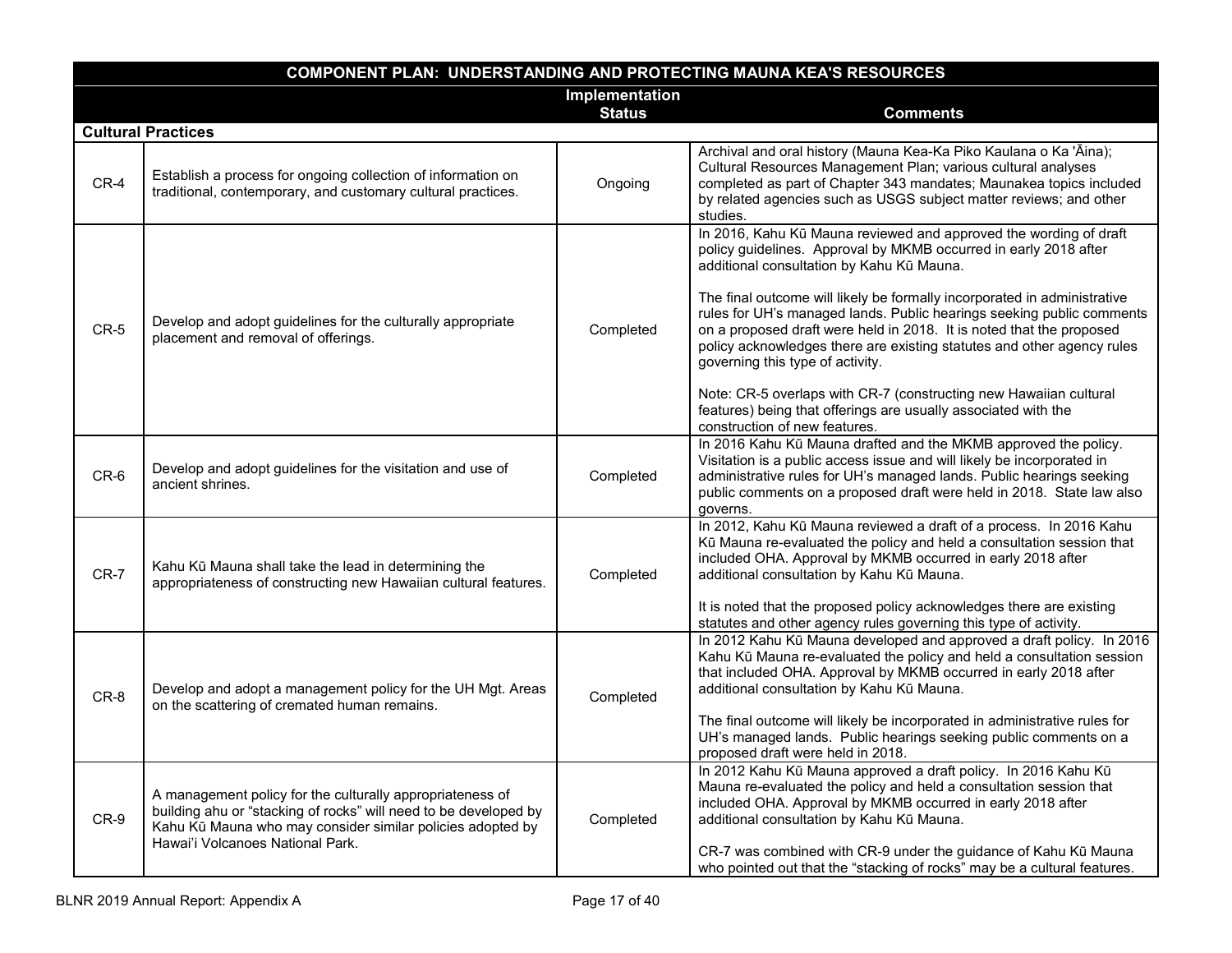|              | <b>COMPONENT PLAN: UNDERSTANDING AND PROTECTING MAUNA KEA'S RESOURCES</b>                                                                                                                                                                                    |           |                                                                                                                                                                                                                                                                                                                 |  |  |  |
|--------------|--------------------------------------------------------------------------------------------------------------------------------------------------------------------------------------------------------------------------------------------------------------|-----------|-----------------------------------------------------------------------------------------------------------------------------------------------------------------------------------------------------------------------------------------------------------------------------------------------------------------|--|--|--|
|              | Implementation<br><b>Comments</b><br><b>Status</b>                                                                                                                                                                                                           |           |                                                                                                                                                                                                                                                                                                                 |  |  |  |
|              | <b>Historic Properties</b>                                                                                                                                                                                                                                   |           |                                                                                                                                                                                                                                                                                                                 |  |  |  |
| CR-10        | Develop and implement a historic property monitoring program<br>to systematically monitor the condition of the historic district and<br>all historic properties, including cultural sites and burials.                                                       | Completed | SHPD approved OMKM's long term historic properties monitoring plan;<br>monitoring is ongoing according to the plan's schedule.                                                                                                                                                                                  |  |  |  |
| <b>CR-11</b> | Complete an archaeological survey of the portions of the<br>Summit Access Road corridor that are under UH management.                                                                                                                                        | Completed | An archaeological survey of the Maunakea Science Reserve and<br>summit access road was completed in 2009.                                                                                                                                                                                                       |  |  |  |
| <b>CR-12</b> | Consult with Kahu Kū Mauna about establishing buffers<br>(preservation zones) around known historic sites in the<br>Astronomy Precinct, to protect them from potential future<br>development.                                                                | Completed | In 2012 Kahu Kū Mauna determined that this should be reviewed on a<br>case-by-case basis. They identified criteria for when to consult for<br>routine (minimal impact) project proposals, as well as with future<br>development.<br>In 2016, Kahu Kū Mauna revised their policy. MKMB approved their<br>policy. |  |  |  |
| CR-13        | Develop and implement a burial treatment plan for the UH<br>Management Areas in consultation with Kahu Kū Mauna<br>Council, MKMB's Hawaiian Culture Committee, the Hawai'i<br>Island Burial Council, recognized lineal or cultural descendants,<br>and SHPD. | Completed | SHPD reviewed and approved the Burial Treatment Plan for Mauna Kea<br>in 2014.                                                                                                                                                                                                                                  |  |  |  |
| <b>CR-14</b> | Immediately report any disturbance of a shrine or burial site to<br>the rangers, DOCARE, Kahu Kū Mauna Council, and SHPD.                                                                                                                                    | Ongoing   | Rangers report disturbance to OMKM and OMKM in turn notifies other<br>parties.                                                                                                                                                                                                                                  |  |  |  |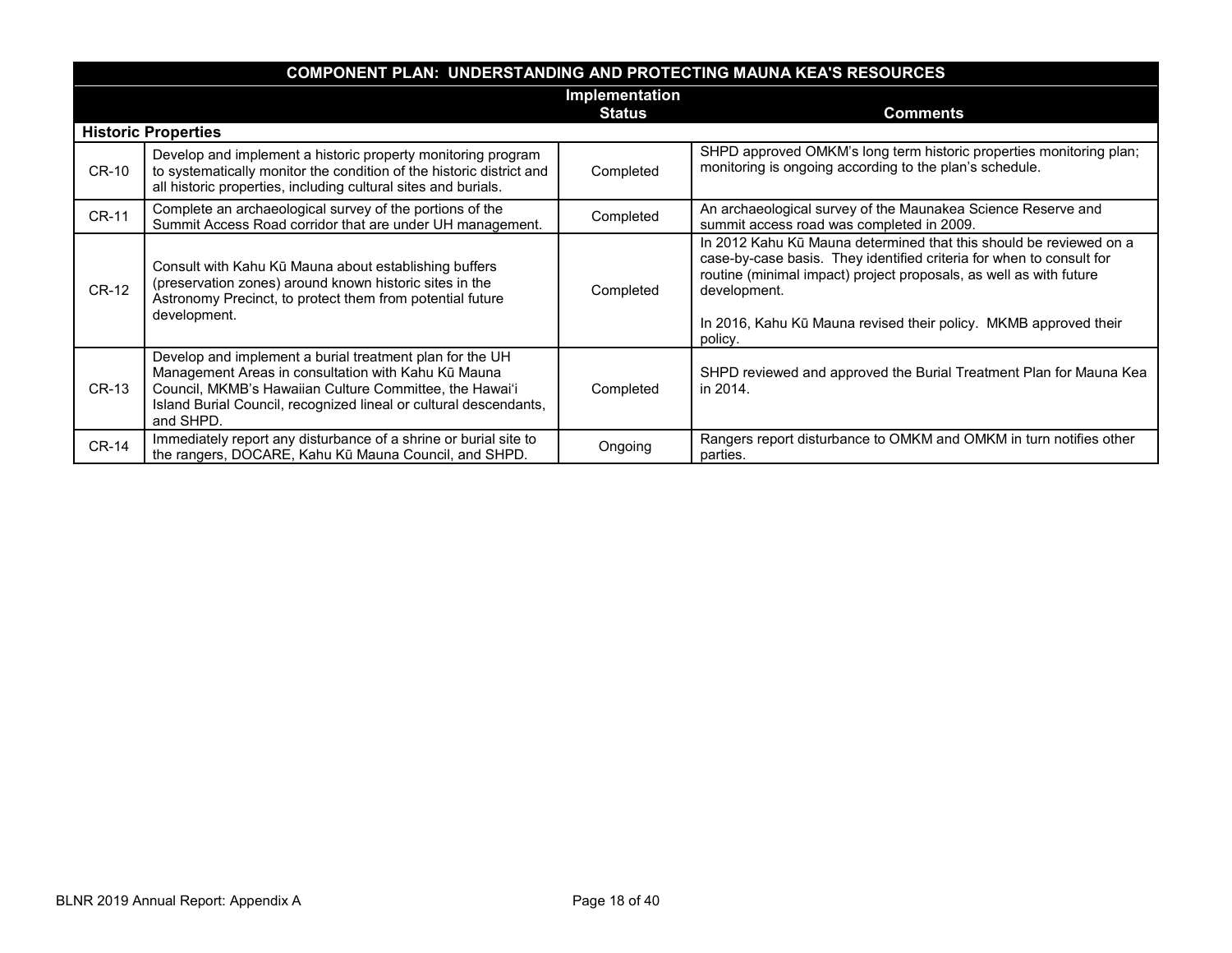|             |                                                                                                                            | Implementation           | <b>COMPONENT PLAN: UNDERSTANDING AND PROTECTING MAUNA KEA'S RESOURCES</b>                                                                                                                                                                                                                                                                                                                                                                                                                                                                                                                                                                                                                                                                                                                                                                                                                                                                                                                                                                                                                                                                                                                                                                                                                  |
|-------------|----------------------------------------------------------------------------------------------------------------------------|--------------------------|--------------------------------------------------------------------------------------------------------------------------------------------------------------------------------------------------------------------------------------------------------------------------------------------------------------------------------------------------------------------------------------------------------------------------------------------------------------------------------------------------------------------------------------------------------------------------------------------------------------------------------------------------------------------------------------------------------------------------------------------------------------------------------------------------------------------------------------------------------------------------------------------------------------------------------------------------------------------------------------------------------------------------------------------------------------------------------------------------------------------------------------------------------------------------------------------------------------------------------------------------------------------------------------------|
|             |                                                                                                                            | <b>Status</b>            | <b>Comments</b>                                                                                                                                                                                                                                                                                                                                                                                                                                                                                                                                                                                                                                                                                                                                                                                                                                                                                                                                                                                                                                                                                                                                                                                                                                                                            |
|             |                                                                                                                            | <b>NATURAL RESOURCES</b> |                                                                                                                                                                                                                                                                                                                                                                                                                                                                                                                                                                                                                                                                                                                                                                                                                                                                                                                                                                                                                                                                                                                                                                                                                                                                                            |
|             | <b>Threat Prevention and Control</b>                                                                                       |                          |                                                                                                                                                                                                                                                                                                                                                                                                                                                                                                                                                                                                                                                                                                                                                                                                                                                                                                                                                                                                                                                                                                                                                                                                                                                                                            |
| $NR-1$      | Limit threats to natural resources through management of<br>permitted activities and uses.                                 | Completed/<br>Ongoing    | OMKM consulted with agencies on a draft of administrative rules governing public<br>and commercial activities. Public hearings seeking public comments on a<br>proposed draft were held in 2018.<br>An Operations, Monitoring and Maintenance Plan (OMMP) relating to the<br>coordination of maintenance plans, activities and schedules was developed and<br>approved by the MKMB, and is being implemented.                                                                                                                                                                                                                                                                                                                                                                                                                                                                                                                                                                                                                                                                                                                                                                                                                                                                              |
| <b>NR-2</b> | Limit damage caused by invasive species through creation of<br>an invasive species prevention and control program.         | Completed/<br>Ongoing    | The Maunakea Invasive Species Management Plan is approved and<br>implemented. Additional topics are addressed as situations arise, and procedures<br>are developed based on scientific, management board, and community feedback.<br>A volunteer program was established to pull invasive weeds on UH's managed<br>lands with emphasis in the Halepohaku area. Long term goal is to re-vegetate the<br>mid-level area with native plants.<br>Beginning in 2007 OMKM conducted annual surveys of invasive arthropod<br>species on UH's managed lands. This program was expanded to include monthly<br>monitoring at the facilities at the 9.200 ft mid-level facilities, and quarterly<br>monitoring of the summit facilities. Rapid response strategies were drafted as<br>part of the Invasive Species Management Plan.<br>Inspections of heavy equipment, construction material, and other items too large<br>to be carried by an individual occur prior to coming on to UH's lands. Specific<br>requirements are part of the Invasive Species Management Plan. A MS Student<br>evaluated program efficacy as part of his 2018 thesis, with management<br>recommendations to be incorporated into OMKM policies and procedures.<br>Methods were updated based on thesis recommendations. |
| $NR-3$      | Maintain native plant and animal populations and biological<br>diversity.                                                  | Ongoing                  | Non-native plants and arthropods are monitored. The Division of Forestry and<br>Wildlife is completing a circum-Maunakea fence and ungulate removal from Palila<br>critical habitat. OMKM staff investigated māmane leaf curl frequency at<br>Halepōhaku (plant disease response) in coordination with UHH scientists.<br>Arthropod food webs and parasites are being investigated.                                                                                                                                                                                                                                                                                                                                                                                                                                                                                                                                                                                                                                                                                                                                                                                                                                                                                                        |
| NR-4        | Minimize barriers to species migration to help maintain<br>populations and protect ecosystem processes and<br>development. | Ongoing                  | OMKM coordinates with Forest Reserve, Natural Area Reserve, and Department<br>of Land and Natural Resources technical staff to identify issues, craft appropriate<br>responses, and investigate concerns regarding ecosystems and flora and fauna<br>populations.                                                                                                                                                                                                                                                                                                                                                                                                                                                                                                                                                                                                                                                                                                                                                                                                                                                                                                                                                                                                                          |
| NR-5        | Manage ecosystems to allow for response to climate change.                                                                 | Ongoing                  | OMKM coordinates with Forest Reserve and Natural Area Reserve staff to ensure<br>management activities do not inadvertently impede natural ecosystem response.<br>Research into climate change forecast downscaling and climate monitoring helps<br>inform potential future management action. OMKM participated in Pacific Islands<br>Climate Change Cooperative workshops on climate change to help identify<br>mitigation and adaptation strategies. A climate monitoring sea level to summit<br>network plan is in preparation.                                                                                                                                                                                                                                                                                                                                                                                                                                                                                                                                                                                                                                                                                                                                                        |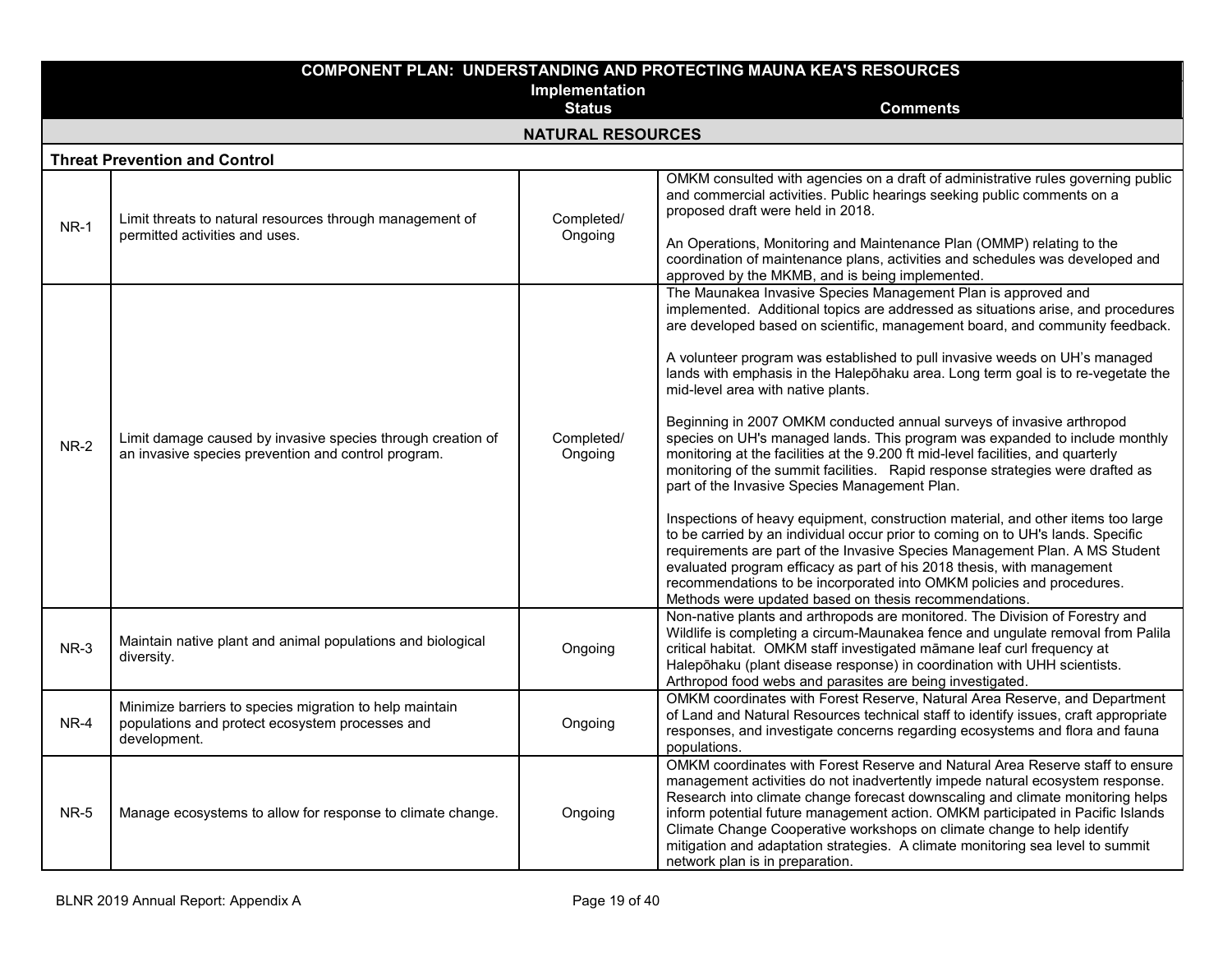|              |                                                                                                                                                                                              |                                 | <b>COMPONENT PLAN: UNDERSTANDING AND PROTECTING MAUNA KEA'S RESOURCES</b>                                                                                                                                                                                                                                                                                                                                                                                                                                                                                                                                                                                                          |
|--------------|----------------------------------------------------------------------------------------------------------------------------------------------------------------------------------------------|---------------------------------|------------------------------------------------------------------------------------------------------------------------------------------------------------------------------------------------------------------------------------------------------------------------------------------------------------------------------------------------------------------------------------------------------------------------------------------------------------------------------------------------------------------------------------------------------------------------------------------------------------------------------------------------------------------------------------|
|              |                                                                                                                                                                                              | Implementation<br><b>Status</b> | <b>Comments</b>                                                                                                                                                                                                                                                                                                                                                                                                                                                                                                                                                                                                                                                                    |
| NR-6         | Reduce threats to natural resources by educating stakeholders<br>and the public about Mauna Kea's unique natural resources.                                                                  | Ongoing                         | Rangers help to educate visitors about Maunakea as part of their daily activities.<br>Resource orientation of those who work on the mountain including observatory<br>personnel, VIS and MKSS staff, rangers, commercial tour operators and staff,<br>and construction workers commenced in 2013. An online orientation is also<br>available. A brief public / visitor orientation is complete and provided for<br>scheduled group visits.<br>See also CR-3 and EO-2                                                                                                                                                                                                               |
|              | <b>Ecosystem Protection, Enhancement &amp; Restoration</b>                                                                                                                                   |                                 |                                                                                                                                                                                                                                                                                                                                                                                                                                                                                                                                                                                                                                                                                    |
| NR-7         | Delineate areas of high native diversity, unique communities, or<br>unique geological features within the Astronomy Precinct and at<br>Hale Pōhaku and consider protection from development. | Ongoing                         | Botanical survey of UH managed lands is completed. Biodiversity, wēkiu bug,<br>and erosion and surficial geology surveys are ongoing. A study and mapping of<br>wēkiu bug habitat is completed.                                                                                                                                                                                                                                                                                                                                                                                                                                                                                    |
| NR-8         | Consider fencing areas of high native biodiversity or<br>populations of endangered species to keep out feral ungulates<br>(applies to areas below 12,800 ft elevation).                      | Ongoing                         | Assisted DLNR with fencing natural population of Silverswords. Other areas will<br>be fenced when areas are identified and needed.                                                                                                                                                                                                                                                                                                                                                                                                                                                                                                                                                 |
| NR-9         | Increase native plant density and diversity through an<br>outplanting program.                                                                                                               | Ongoing                         | Māmane seedlings germinated from seeds found in the Halepohaku area were<br>planted near the VIS<br>Worked with DLNR and planted 200 Silversword seedlings in the Haleponaku<br>area.<br>Collaborated with Kamehameha Schools to build plant propagation benches and<br>start seedlings for eventual habitat restoration and enhancement at Halepohaku.<br>Germination of māmane seedlings continues.<br>The construction of a small greenhouse at Halepohaku for growing native plants<br>was approved by BLNR as part of a project to improve the ingress/egress and<br>parking at the VIS. Over 100 native plants were planted under the ingress/egress<br>improvements permit. |
| <b>NR-10</b> | Incorporate mitigation plans into project planning and conduct<br>mitigation following new development.                                                                                      | Ongoing                         | Mitigation and best management practices plans are required for projects as<br>appropriate.                                                                                                                                                                                                                                                                                                                                                                                                                                                                                                                                                                                        |
| <b>NR-11</b> | Conduct habitat rehabilitation projects following unplanned<br>disturbances.                                                                                                                 | Ongoing                         | Damage assessments and rehabilitation following unplanned disturbances are<br>conducted on a case-by-case basis as needed. Generally, unplanned<br>disturbances, such as vehicle oil leaks, occur on previously disturbed areas such<br>as roadways, where humans frequent.                                                                                                                                                                                                                                                                                                                                                                                                        |
| <b>NR-12</b> | Create restoration plans and conduct habitat restoration<br>activities, as needed.                                                                                                           | Ongoing                         | A study of wēkiu bug habitat restoration was initiated in 2015. A study and<br>mapping of wēkiu bug habitat has been completed. Restoration plans and<br>greenhouse for long-term program use are part of a project to improve the<br>ingress/egress and parking at the VIS.                                                                                                                                                                                                                                                                                                                                                                                                       |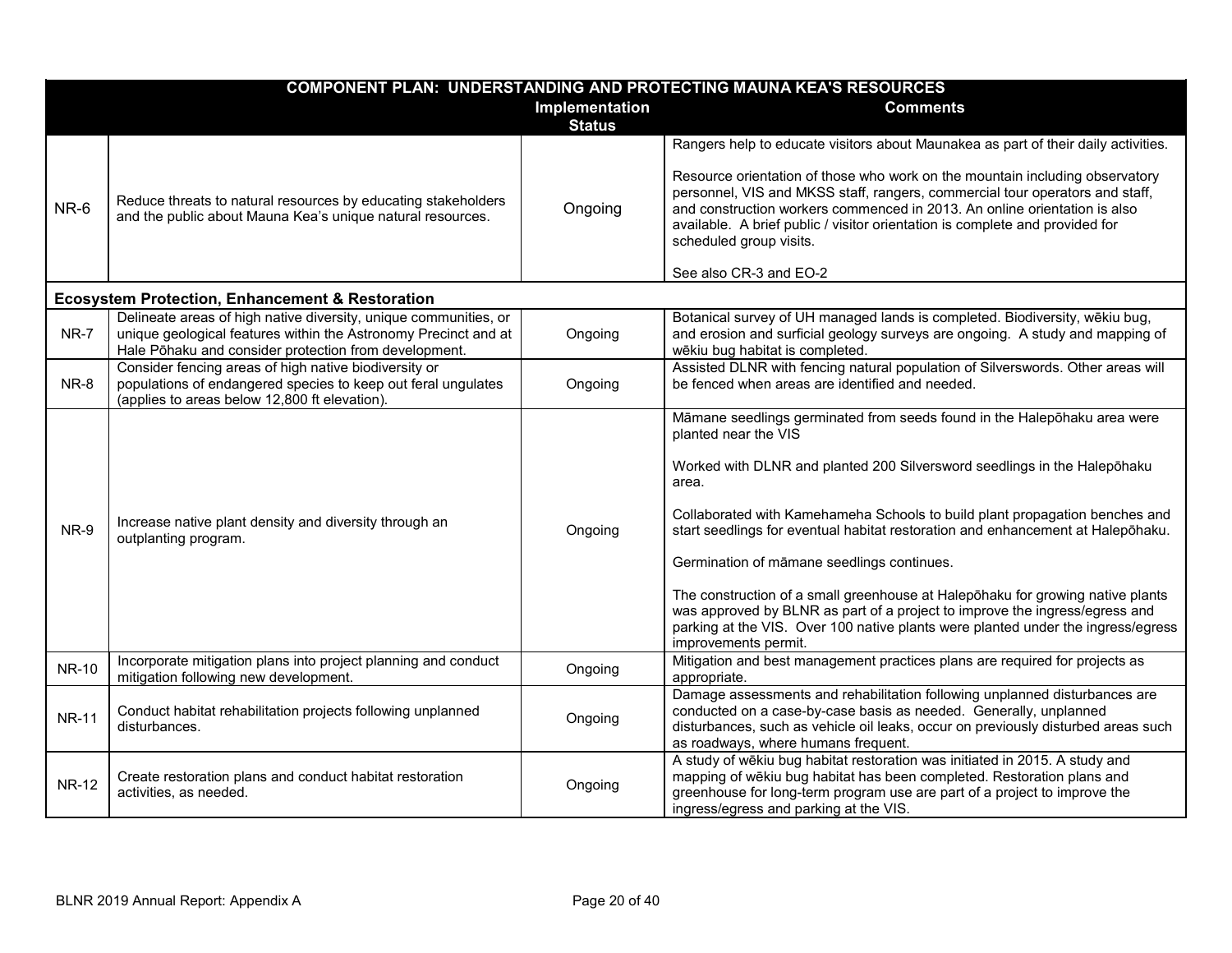| <b>COMPONENT PLAN: UNDERSTANDING AND PROTECTING MAUNA KEA'S RESOURCES</b> |                                                                                                                                                                                                                                    |                |                                                                                                                                                                                                                                                                                                                                                                                                                                                                                                                                                                                                                                                                                                                                       |
|---------------------------------------------------------------------------|------------------------------------------------------------------------------------------------------------------------------------------------------------------------------------------------------------------------------------|----------------|---------------------------------------------------------------------------------------------------------------------------------------------------------------------------------------------------------------------------------------------------------------------------------------------------------------------------------------------------------------------------------------------------------------------------------------------------------------------------------------------------------------------------------------------------------------------------------------------------------------------------------------------------------------------------------------------------------------------------------------|
|                                                                           |                                                                                                                                                                                                                                    | Implementation |                                                                                                                                                                                                                                                                                                                                                                                                                                                                                                                                                                                                                                                                                                                                       |
|                                                                           |                                                                                                                                                                                                                                    | <b>Status</b>  | <b>Comments</b>                                                                                                                                                                                                                                                                                                                                                                                                                                                                                                                                                                                                                                                                                                                       |
|                                                                           | <b>Program Management</b>                                                                                                                                                                                                          |                |                                                                                                                                                                                                                                                                                                                                                                                                                                                                                                                                                                                                                                                                                                                                       |
| <b>NR-13</b>                                                              | Increase communication, networking, and collaborative<br>opportunities to support management and protection of natural<br>resources.                                                                                               | Ongoing        | OMKM has established and continues to establish working relationships with the<br>community and DLNR through working groups such as the Environment and Big<br>Island Invasive Species committees, and OHA.                                                                                                                                                                                                                                                                                                                                                                                                                                                                                                                           |
| <b>NR-14</b>                                                              | Use the principles of adaptive management when developing<br>programs and methodologies. Review programs annually and<br>revise any component plan every five years, based on the<br>results of the program review.                | Ongoing        | Potential CMP revisions are identified in annual program documentation. Program<br>plans, such as the Maunakea Invasive Species Management Plan, are updated<br>and communicated at MKMB meetings as issues are identified. Completion of<br>Envision Maunakea project.                                                                                                                                                                                                                                                                                                                                                                                                                                                               |
|                                                                           | <b>Inventory, Monitoring and Research</b>                                                                                                                                                                                          |                |                                                                                                                                                                                                                                                                                                                                                                                                                                                                                                                                                                                                                                                                                                                                       |
| <b>NR-15</b>                                                              | Conduct baseline inventories of high-priority resources, as<br>outlined in an inventory, monitoring, and research plan.                                                                                                            | Ongoing        | Baseline surveys of wēkiu bugs, other arthropods, including invasive species<br>have been completed or are continuing. A botanical survey was completed in the<br>Summer of 2011 and published in 2013.<br>OMKM is funding a multi-year study on permafrost and working on designing a                                                                                                                                                                                                                                                                                                                                                                                                                                                |
|                                                                           |                                                                                                                                                                                                                                    |                | climate monitoring network. OMKM is also studying erosion to better understand<br>surficial geology, cinder cone erosion, and characterize arthropod habitat. A bird<br>and bat inventory commenced in 2017.                                                                                                                                                                                                                                                                                                                                                                                                                                                                                                                          |
| <b>NR-16</b>                                                              | Conduct regular long-term monitoring, as outlined in an<br>inventory, monitoring, and research plan.                                                                                                                               | Ongoing        | OMKM conducts annual wēkiu bug, alien and invasive species surveys. Botanical<br>and arthropod surveys are conducted as part of the annual archaeological<br>monitoring. Other monitoring plans to be developed following baseline surveys.                                                                                                                                                                                                                                                                                                                                                                                                                                                                                           |
| <b>NR-17</b>                                                              | Conduct research to fill knowledge gaps that cannot be<br>addressed through inventory and monitoring.                                                                                                                              | Ongoing        | OMKM funded a study to develop a long term model relating to climate change<br>and potential impact to the summit ecosystem; a study of native arthropod<br>habitats and vegetation association, arthropod food webs; analysis of historical<br>weather climate conditions on the summit and meteorological and geological<br>influences on insect and snowfall drops on the summit terrain to help inform wēkiu<br>bug research; study to assess the presence and persistence of permafrost;<br>surficial geology and erosion,; and several studies related to the wēkiu bug<br>including life history, genetics, habitat restoration, and habitat mapping.<br>OMKM funded an international symposium on Tropical Alpine Ecosystems. |
|                                                                           |                                                                                                                                                                                                                                    |                | Invited speakers are experts in research and management of alpine ecosystems.<br>OMKM hopes to develop a network with other researchers and managers to gain<br>knowledge to better manage Maunakea.                                                                                                                                                                                                                                                                                                                                                                                                                                                                                                                                  |
| <b>NR-18</b>                                                              | Develop geo-spatial database of all known natural resources<br>and their locations in the UH Management Areas that can<br>serve as baseline documentation against change and provide<br>information essential for decision-making. | Ongoing        | Wēkiu bug and botanical data, infrastructure and signs have been mapped. A<br>GIS database of resources surveyed utilizing ArcGIS and distributed as<br>GoogleEarth layers has been developed; new data as available is added to this<br>database.                                                                                                                                                                                                                                                                                                                                                                                                                                                                                    |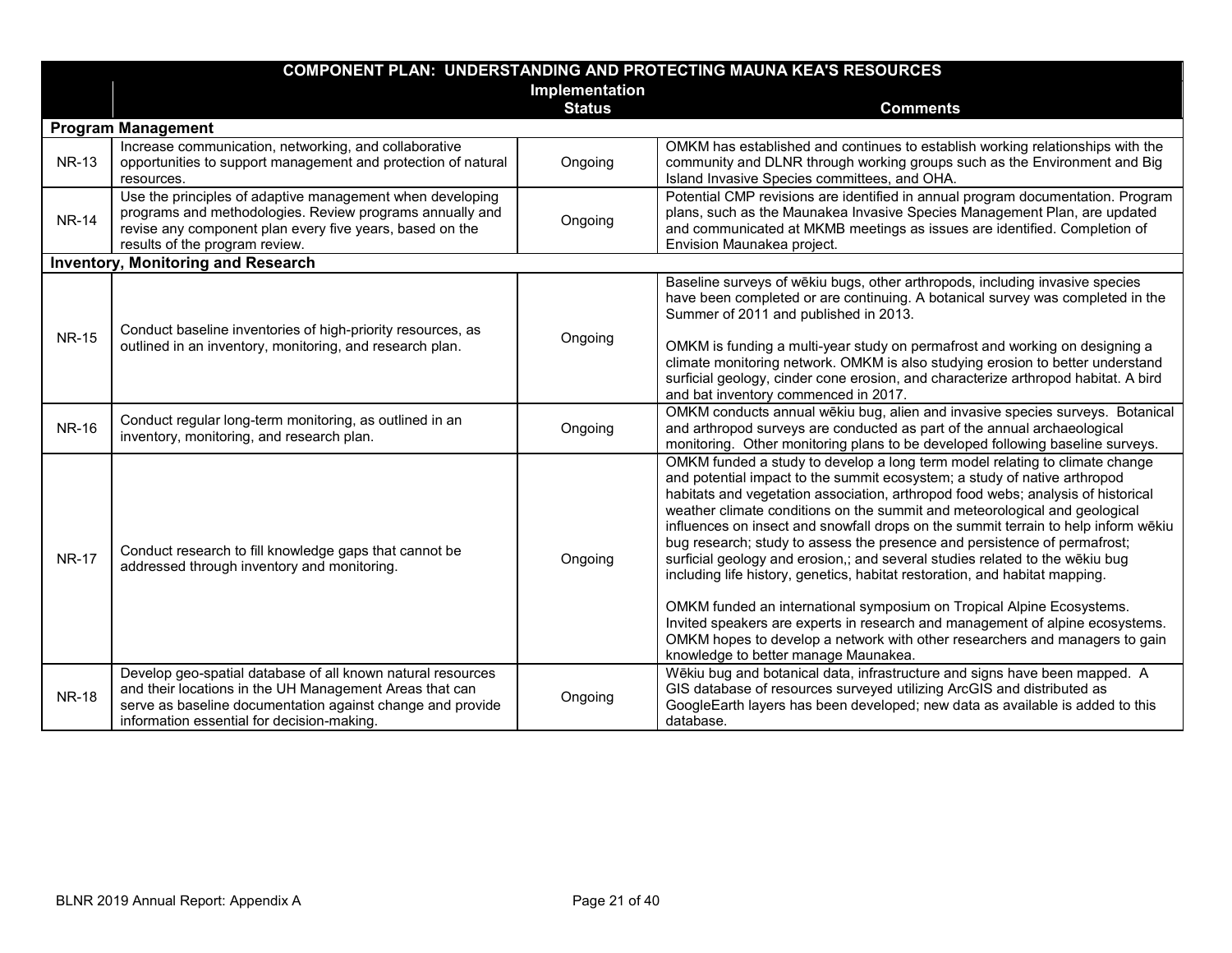|                  | <b>COMPONENT PLAN: UNDERSTANDING AND PROTECTING MAUNA KEA'S RESOURCES</b>                                                                                                                                              |                               |                                                                                                                                                                                                                                                                                                                                                                             |  |  |
|------------------|------------------------------------------------------------------------------------------------------------------------------------------------------------------------------------------------------------------------|-------------------------------|-----------------------------------------------------------------------------------------------------------------------------------------------------------------------------------------------------------------------------------------------------------------------------------------------------------------------------------------------------------------------------|--|--|
|                  | Implementation                                                                                                                                                                                                         |                               |                                                                                                                                                                                                                                                                                                                                                                             |  |  |
|                  |                                                                                                                                                                                                                        | <b>Status</b>                 | <b>Comments</b>                                                                                                                                                                                                                                                                                                                                                             |  |  |
|                  |                                                                                                                                                                                                                        | <b>EDUCATION AND OUTREACH</b> |                                                                                                                                                                                                                                                                                                                                                                             |  |  |
|                  | <b>Program Development</b>                                                                                                                                                                                             |                               |                                                                                                                                                                                                                                                                                                                                                                             |  |  |
|                  |                                                                                                                                                                                                                        |                               | Volunteer, Orientation, Brochures (Safety, Culture, Resources, What is OMKM)<br>are available. In-school visits (Hilo Inter, Hawaii Academy of Arts and Sciences<br>PCS, Ke Ana La'ahana, Waiakea High, Kealakehe Elementary) occur regularly.<br>Community organizations and members help support OMKM's volunteer program.                                                |  |  |
| $EO-1$           | Develop and implement education and outreach program                                                                                                                                                                   | Ongoing                       | Work with Kealakehe Elementary School to support their annual Science<br>Showcase at the school.                                                                                                                                                                                                                                                                            |  |  |
|                  |                                                                                                                                                                                                                        |                               | Outreach activities by researchers are conducted at various schools; OMKM<br>research affiliate also helps advise young scientists with their science fair projects                                                                                                                                                                                                         |  |  |
|                  |                                                                                                                                                                                                                        |                               | Updates on OMKM activities are given to various community organizations.<br>OMKM also participates in community events.                                                                                                                                                                                                                                                     |  |  |
| <b>Education</b> |                                                                                                                                                                                                                        |                               |                                                                                                                                                                                                                                                                                                                                                                             |  |  |
| $EO-2$           | Require orientation of users, with periodic updates and a<br>certificate of completion, including but not limited to visitors,<br>employees, observatory staff, contractors, and commercial<br>and recreational users. | Ongoing                       | Resource orientation of those who work on the mountain including observatory<br>personnel, VIS and MKSS staff, rangers, commercial tour operators and staff, and<br>construction workers commenced in 2013. Orientation is available to all interested<br>parties in-person or online.<br>Proposed administrative rules include a provision for an orientation of visitors. |  |  |
|                  | Continue to develop, update, and distribute materials                                                                                                                                                                  |                               | Materials on the cultural and natural resources, visiting safely and responsibly and                                                                                                                                                                                                                                                                                        |  |  |
| $EO-3$           | explaining important aspects of Mauna Kea.                                                                                                                                                                             | Ongoing                       | Mauna Kea hazards are distributed at the VIS.                                                                                                                                                                                                                                                                                                                               |  |  |
| $EO-4$           | Develop and implement a signage plan to improve signage<br>throughout the UH Management Areas (interpretive, safety,<br>rules and regulations).                                                                        | Completed/<br>Ongoing         | A sign plan was approved by the MKMB in 2016 and implemented in 2017.<br>An inventory of sign locations on UH's managed lands has been completed.<br>Cultural and safety related signs have been installed.                                                                                                                                                                 |  |  |
| $EO-5$           | Develop interpretive features such as self-guided cultural<br>walks and volunteer-maintained native plant gardens.                                                                                                     | In Progress                   | Included as part of ongoing CIP funded project.<br>These will be addressed in administrative rules. Public hearings seeking public<br>comments on a proposed draft were held in 2018.                                                                                                                                                                                       |  |  |
| $EO-6$           | Engage in outreach and partnerships with schools, by<br>collaborating with local experts, teachers, and university<br>researchers, and by working with the 'Imiloa Astronomy<br>Center of Hawai'i.                     | Ongoing                       | See EO-1                                                                                                                                                                                                                                                                                                                                                                    |  |  |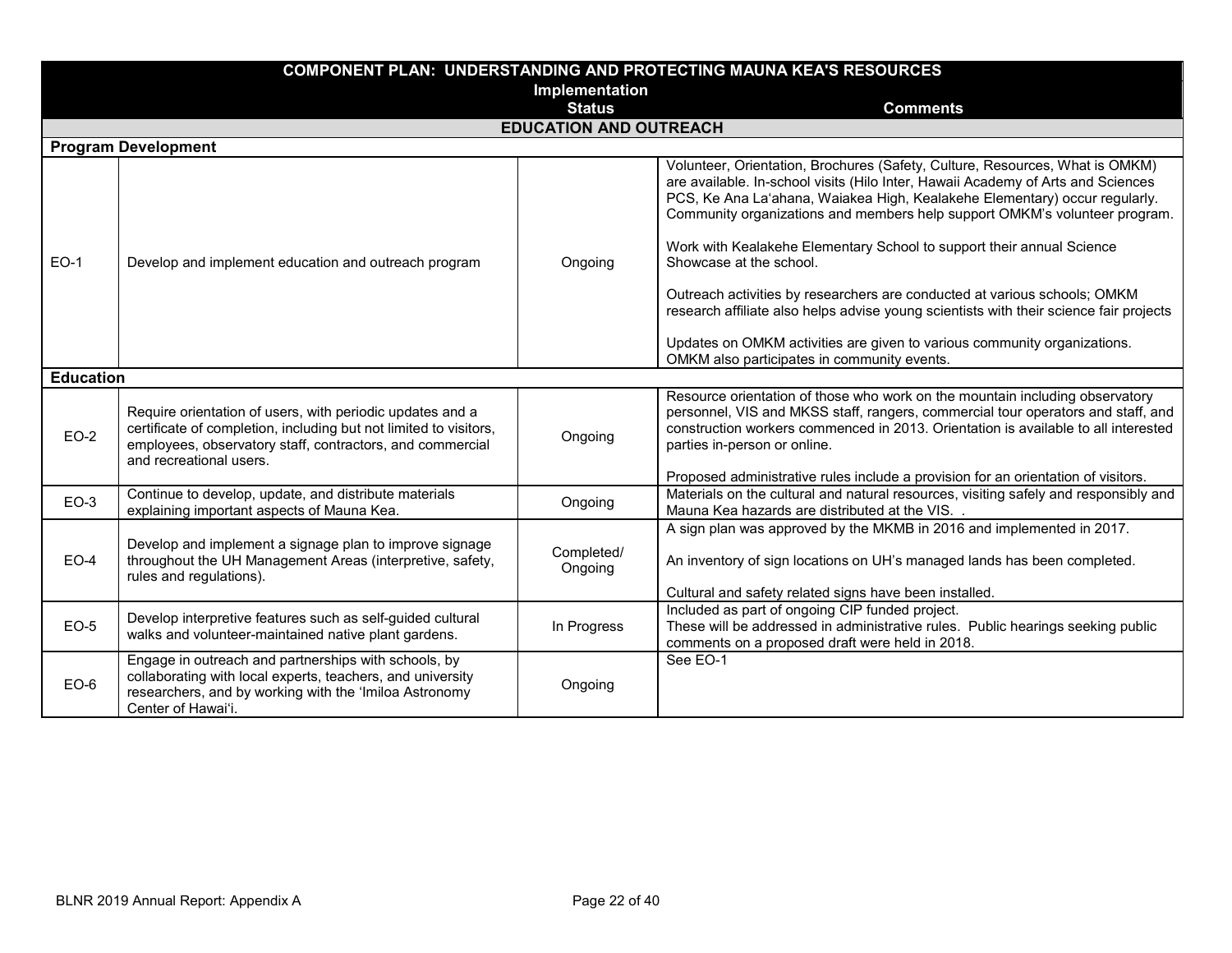| <b>COMPONENT PLAN: UNDERSTANDING AND PROTECTING MAUNA KEA'S RESOURCES</b> |                                                                                                                                                                                                                                                                                                                                                                                    |                                 |                                                                                                                                                                                                                                                                                                                                                                                                                                                                                                                                                                                                                                                                                                                                                                                                                                                                                                                                                                                                                                              |
|---------------------------------------------------------------------------|------------------------------------------------------------------------------------------------------------------------------------------------------------------------------------------------------------------------------------------------------------------------------------------------------------------------------------------------------------------------------------|---------------------------------|----------------------------------------------------------------------------------------------------------------------------------------------------------------------------------------------------------------------------------------------------------------------------------------------------------------------------------------------------------------------------------------------------------------------------------------------------------------------------------------------------------------------------------------------------------------------------------------------------------------------------------------------------------------------------------------------------------------------------------------------------------------------------------------------------------------------------------------------------------------------------------------------------------------------------------------------------------------------------------------------------------------------------------------------|
|                                                                           |                                                                                                                                                                                                                                                                                                                                                                                    | Implementation<br><b>Status</b> | <b>Comments</b>                                                                                                                                                                                                                                                                                                                                                                                                                                                                                                                                                                                                                                                                                                                                                                                                                                                                                                                                                                                                                              |
| <b>Outreach</b>                                                           |                                                                                                                                                                                                                                                                                                                                                                                    |                                 |                                                                                                                                                                                                                                                                                                                                                                                                                                                                                                                                                                                                                                                                                                                                                                                                                                                                                                                                                                                                                                              |
| <b>EO-7</b>                                                               | Continue and increase opportunities for community members<br>to provide input to cultural and natural resources<br>management activities on Mauna Kea, to ensure systematic<br>input regarding planning, management, and operational<br>decisions that affect natural resources, sacred materials or<br>places, or other ethnographic resources with which they are<br>associated. | Ongoing                         | OMKM through the MKMB, Kahu Kū Mauna, and Environment Committee provide<br>opportunity for members of the community and other organizations to participate<br>in the management activities of the mountain.<br>Bi-monthly volunteer activities provide an opportunity for the community to<br>participate and share knowledge.<br>Meetings with community groups and open houses were conducted to give the<br>public an opportunity to provide input and feedback on administrative rules being<br>developed by OMKM. Public hearings seeking public comments on a proposed<br>draft were held in 2018.                                                                                                                                                                                                                                                                                                                                                                                                                                     |
| $EO-8$                                                                    | Provide opportunities for community members to participate<br>in stewardship activities.                                                                                                                                                                                                                                                                                           | Ongoing                         | OMKM through the MKMB, Kahu Kū Mauna, and Environment provide<br>opportunity for members of the community to participate in the management<br>activities of the mountain.<br>Bi-monthly volunteer activities provide an opportunity for the community to<br>participate and share knowledge.<br>Student projects and mentoring provides opportunities (science fair, legacy, etc.)<br>for one-on-one interaction and more in-depth efforts.                                                                                                                                                                                                                                                                                                                                                                                                                                                                                                                                                                                                  |
|                                                                           |                                                                                                                                                                                                                                                                                                                                                                                    | <b>ASTRONOMICAL RESOURCES</b>   |                                                                                                                                                                                                                                                                                                                                                                                                                                                                                                                                                                                                                                                                                                                                                                                                                                                                                                                                                                                                                                              |
| $AR-1$                                                                    | Operate the UH Management Areas to prohibit activities<br>resulting in negative impacts to astronomical resources.                                                                                                                                                                                                                                                                 | In Progress                     | These will be addressed in administrative rules. Public hearings seeking public<br>comments on a proposed draft were held in 2018.                                                                                                                                                                                                                                                                                                                                                                                                                                                                                                                                                                                                                                                                                                                                                                                                                                                                                                           |
| $AR-2$                                                                    | Prevent light pollution, radio frequency interference (RFI) and<br>dust.                                                                                                                                                                                                                                                                                                           | Ongoing                         | Project proposals requesting the use of radio signals are reviewed by the Institute<br>for Astronomy for potential interference with astronomical research activities.<br>At the State level, the Starlight Reserve Advisory Committee was active from<br>2010 to 2015. Efforts by UH and DBEDT .to make the committee permanent were<br>unsuccessful at the 2015 and 2016 Legislature were unsuccessful. They will try<br>again in 2107.<br>UH has been working closely with Hawaii County officials on outdoor lighting<br>issues. This has resulted in the adoption of public-health, wildlife, and astronomy-<br>friendly LED lights to replace the previous low-pressure sodium lights. UH and<br>the County are now requesting the State to use similar lights at Hawaii Island<br>airports and harbors. UH continues to provide advice on amendments to the<br>Hawaii County lighting ordinance<br>These will be addressed in administrative rules. Public hearings seeking public<br>comments on a proposed draft were held in 2018. |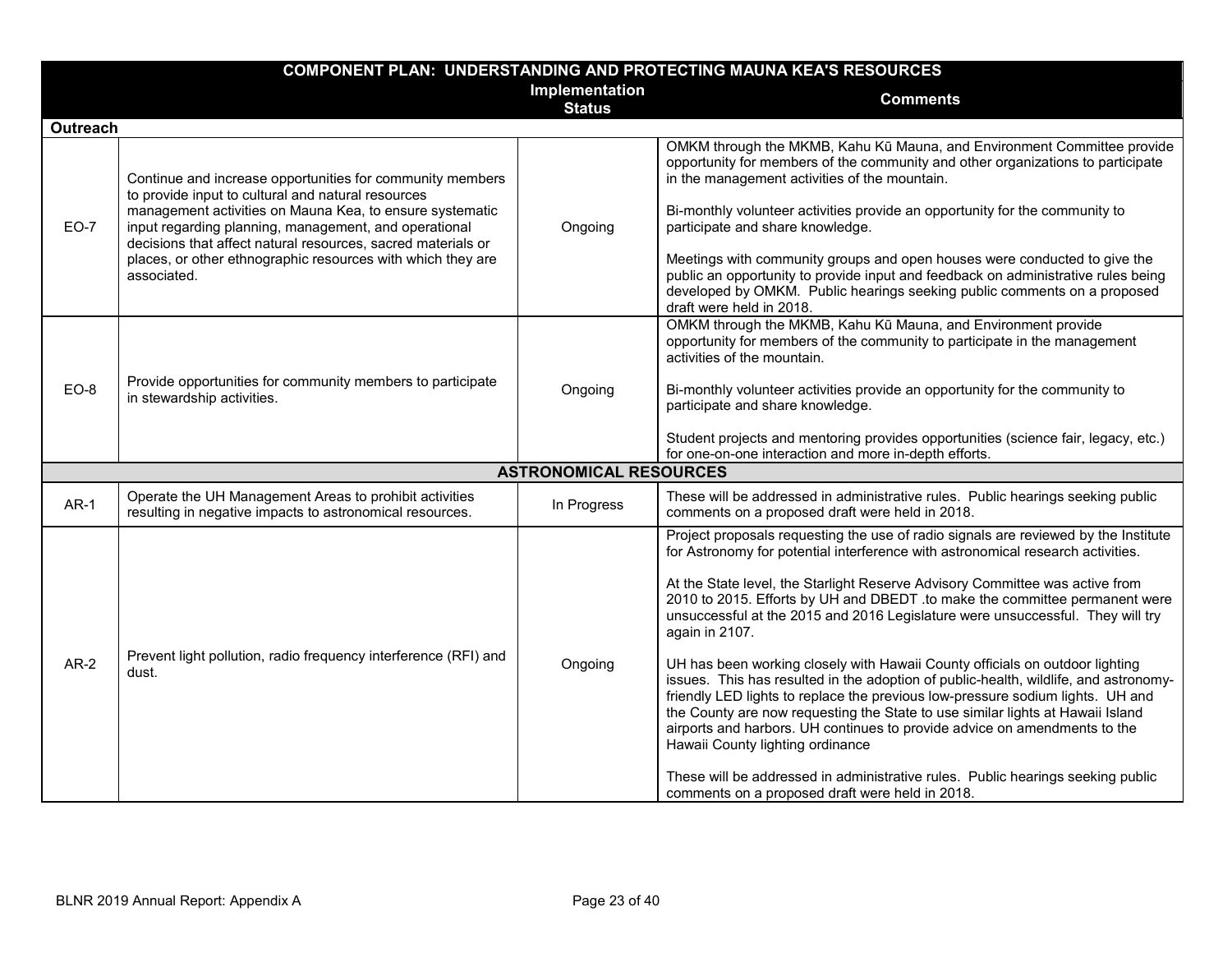| <b>COMPONENT PLAN: MANAGING ACCESS AND USES</b> |                                                                                                                                                                                                                                                         |                            |                                                                                                                                                                                                                                                                                                                                                                                                                                 |
|-------------------------------------------------|---------------------------------------------------------------------------------------------------------------------------------------------------------------------------------------------------------------------------------------------------------|----------------------------|---------------------------------------------------------------------------------------------------------------------------------------------------------------------------------------------------------------------------------------------------------------------------------------------------------------------------------------------------------------------------------------------------------------------------------|
|                                                 |                                                                                                                                                                                                                                                         | Implementation             |                                                                                                                                                                                                                                                                                                                                                                                                                                 |
|                                                 |                                                                                                                                                                                                                                                         | <b>Status</b>              | <b>Comments</b>                                                                                                                                                                                                                                                                                                                                                                                                                 |
|                                                 |                                                                                                                                                                                                                                                         | <b>ACTIVITIES AND USES</b> |                                                                                                                                                                                                                                                                                                                                                                                                                                 |
|                                                 | <b>General Management</b>                                                                                                                                                                                                                               |                            |                                                                                                                                                                                                                                                                                                                                                                                                                                 |
| ACT-1                                           | Continue and update managed access policy of 1995<br>Management Plan.                                                                                                                                                                                   | Completed<br>Ongoing       | The BLNR approved the Public Access Plan for UH Management Areas on Mauna<br>Kea. This plan contains principals and policies regarding public access.<br>Administrative rules will help define UH's public access policy. Public hearings<br>seeking public comments on a proposed draft were held in 2018. UH is in the<br>process of updating the Master Plan and CMP that will address access policy                         |
|                                                 |                                                                                                                                                                                                                                                         |                            | Capital improvement funds are being used to implement an Ingress/egress, and<br>parking plan to address concerns of traffic flow and pedestrian safety. A CDUP was<br>issued to implement the ingress/egress project commenced in late 2018.                                                                                                                                                                                    |
| ACT-2                                           | Develop parking and visitor traffic plan.                                                                                                                                                                                                               | Ongoing                    | OMKM Rangers assist staff at the VIS with the implementation of their interim<br>parking plan to maintain order, accommodate as many vehicles as possible and to<br>ensure the safety of visitors to the VIS.                                                                                                                                                                                                                   |
|                                                 |                                                                                                                                                                                                                                                         |                            | An automated vehicle counter counts the number of vehicles (differentiating: public,<br>commercial, tour, observatory, etc.) that drive above Halepōhaku.                                                                                                                                                                                                                                                                       |
| ACT-3                                           | Maintain a presence of interpretive and enforcement<br>personnel on the mountain at all times to educate users,<br>deter violations, and encourage adherence to restrictions.                                                                           | Completed<br>Ongoing       | Mauna Kea Rangers are present year round from 7:15 am to 10:15 pm daily;<br>DOCARE officers and Hawaii County Police are called for assistance on an as<br>needed basis.                                                                                                                                                                                                                                                        |
| ACT-4                                           | Develop and enforce a policy that maintains current<br>prohibitions on off-road vehicle use in the UH<br>Management Areas and that strengthens measures to<br>prevent or deter vehicles from leaving established roads<br>and designated parking areas. | Ongoing                    | OMKM prohibits the use of off-road vehicles on UH's managed lands. Vehicle<br>access to the top of Pu'upoli'ahu has been blocked since 2001 at the request of<br>Kahu Kū Mauna.<br>Commercial operators and film crews are required to stay on the road or within the<br>footprint of existing facilities, unless granted permission by OMKM.<br>This will be addressed in administrative rules. Public hearings seeking public |
|                                                 |                                                                                                                                                                                                                                                         |                            | comments on a proposed draft were held in 2018.                                                                                                                                                                                                                                                                                                                                                                                 |
| <b>Recreational</b>                             |                                                                                                                                                                                                                                                         |                            |                                                                                                                                                                                                                                                                                                                                                                                                                                 |
| ACT-5                                           | Implement policies to reduce impacts of recreational<br>hiking                                                                                                                                                                                          | In Progress                | This will be addressed in administrative rules. Public hearings seeking public<br>comments on a proposed draft were held in 2018.                                                                                                                                                                                                                                                                                               |
| ACT-6                                           | Define and maintain areas where snow-related activities<br>can occur and confine activities to slopes that have a<br>protective layer of snow.                                                                                                          | Ongoing                    | Generally, this is a self-regulated activity. People usually do not venture to areas<br>where there is no snow. A map of areas where snow play generally occurs has<br>been developed, but areas change depending on the weather and snow deposition.<br>Administrative rules will also address this activity. Public hearings seeking public<br>comments on a proposed draft were held in 2018.                                |
| ACT-7                                           | Confine University or other sponsored tours and<br>stargazing activities to previously disturbed ground<br>surfaces and established parking areas.                                                                                                      | Ongoing                    | Star gazing activities on UH's lands are limited to parking lots, or in areas in close<br>proximity to the VIS                                                                                                                                                                                                                                                                                                                  |
| ACT-8                                           | Coordinate with DLNR in the development of a policy<br>regarding hunting in the UH Management Areas.                                                                                                                                                    | Completed<br>Ongoing       | DLNR's hunting rules apply to UH's managed lands. Proposed administrative rules<br>confirms application of DLNR's hunting rules to UH managed lands. Public<br>hearings seeking public comments on a proposed draft were held in 2018.                                                                                                                                                                                          |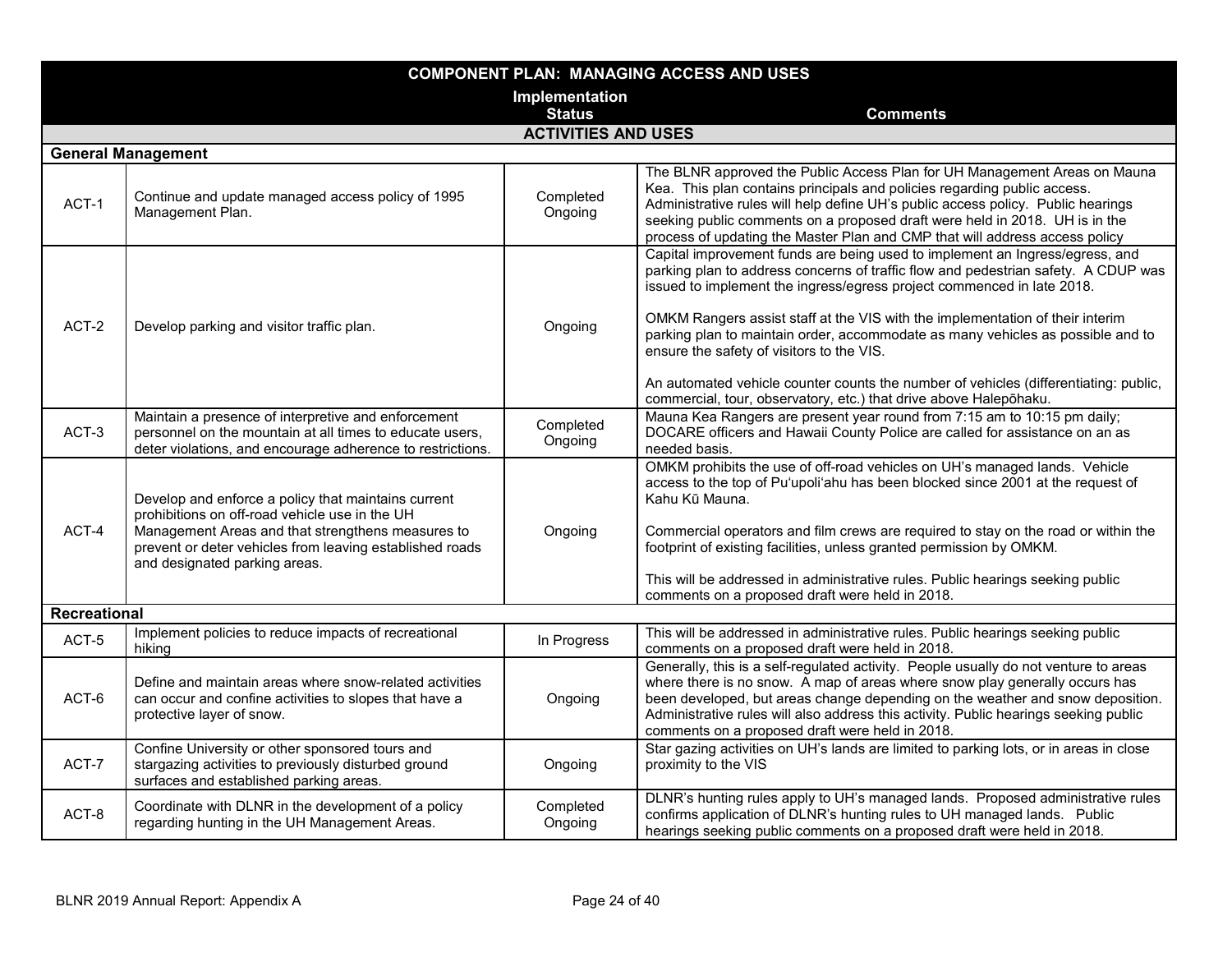| <b>COMPONENT PLAN: MANAGING ACCESS AND USES</b> |                                                                                                                                                                                                                   |                            |                                                                                                                                                                                                                                                                                                                                                                                   |
|-------------------------------------------------|-------------------------------------------------------------------------------------------------------------------------------------------------------------------------------------------------------------------|----------------------------|-----------------------------------------------------------------------------------------------------------------------------------------------------------------------------------------------------------------------------------------------------------------------------------------------------------------------------------------------------------------------------------|
|                                                 |                                                                                                                                                                                                                   | Implementation             |                                                                                                                                                                                                                                                                                                                                                                                   |
|                                                 |                                                                                                                                                                                                                   | <b>Schedule</b>            | <b>Comments</b>                                                                                                                                                                                                                                                                                                                                                                   |
| <b>Commercial</b>                               |                                                                                                                                                                                                                   |                            |                                                                                                                                                                                                                                                                                                                                                                                   |
| ACT-9                                           | Maintain commercial tour permitting process; evaluate<br>and issue permits annually.                                                                                                                              | Ongoing                    | UH oversees commercial tour permits, a responsibility transferred to UH from<br>BLNR. This will be addressed in administrative rules. Public hearings seeking<br>public comments on a proposed draft were held in 2018.                                                                                                                                                           |
| ACT-10                                          | Ensure OMKM input on permits for filming activities                                                                                                                                                               | Completed<br>Ongoing       | Film permits are issued by the Hawaii Film Office of Department of Business<br>Economic Development of Tourism. All film permits require OMKM's approval<br>before they are issued.<br>This will also be addressed in administrative rules. Public hearings seeking public<br>comments on a proposed draft were held in 2018.                                                     |
| <b>ACT-11</b>                                   | Seek statutory authority for the University to regulate<br>commercial activities in the UH Management Areas.                                                                                                      | Completed<br>Ongoing       | The function of commercial tour permitting was transferred by BLNR to UH. OMKM<br>oversees commercial tour operations and film activities.<br>Statutory authority to promulgate administrative rules was granted by the<br>Legislature in 2009. This will be addressed in administrative rules. Public hearings<br>seeking public comments on a proposed draft were held in 2018. |
| <b>Scientific Research</b>                      |                                                                                                                                                                                                                   |                            |                                                                                                                                                                                                                                                                                                                                                                                   |
| <b>ACT-12</b>                                   | Ensure input by OMKM, MKMB, and Kahu Kū Mauna on<br>all scientific research permits and establish system of<br>reporting results of research to OMKM.                                                             | Ongoing                    | All research proposals must be approved by OMKM. Proposals requiring ground<br>disturbing activities or potential impact to the cultural and/or natural landscape are<br>reviewed by Kahu Kū Mauna and MKMB. Permit by DLNR as appropriate.                                                                                                                                       |
|                                                 |                                                                                                                                                                                                                   | PERMITTING AND ENFORCEMENT |                                                                                                                                                                                                                                                                                                                                                                                   |
|                                                 | <b>Laws and Regulations</b>                                                                                                                                                                                       |                            |                                                                                                                                                                                                                                                                                                                                                                                   |
| $P-1$                                           | Comply with all applicable federal, state, and local laws,<br>regulations, and permit conditions related to activities in<br>the UH Management Areas.                                                             | Ongoing                    | This is a condition of UH's leases with DLNR. Rangers monitor activities. Regular<br>communication with DLNR's Division of Conservation and Resources Enforcement,<br>County of Hawaii police, and Sheriff's department continues as demonstrated<br>during TMT protests.                                                                                                         |
| $P-2$                                           | Strengthen CMP implementation by recommending to the<br>BLNR that the CMP conditions be included in any<br>Conservation District Use Permit or other permit.                                                      | Ongoing                    | Relevant CMP management actions were incorporated into the CDUA for the Thirty<br>Meter Telescope project.<br>The MKMB requires proposals for projects for Maunakea include a review and<br>comments on how the proposer will comply with CMP action items relevant to the<br>project.                                                                                            |
| $P-3$                                           | Obtain statutory rule-making authority from the<br>legislature, authorizing the University of Hawai'i to adopt<br>administrative rules pursuant to Chapter 91 to implement<br>and enforce the management actions. | Completed                  | The Legislature granted UH authority to promulgate administrative rules in 2009.<br>Act 132.                                                                                                                                                                                                                                                                                      |
| $P-4$                                           | Educate management staff and users of the mountain<br>about all applicable rules and permit requirements.                                                                                                         | Ongoing                    | Included as part of the orientation and with new project start-up meetings.<br>This will be addressed in administrative rules. Public hearings seeking public<br>comments on a proposed draft were held in 2018.                                                                                                                                                                  |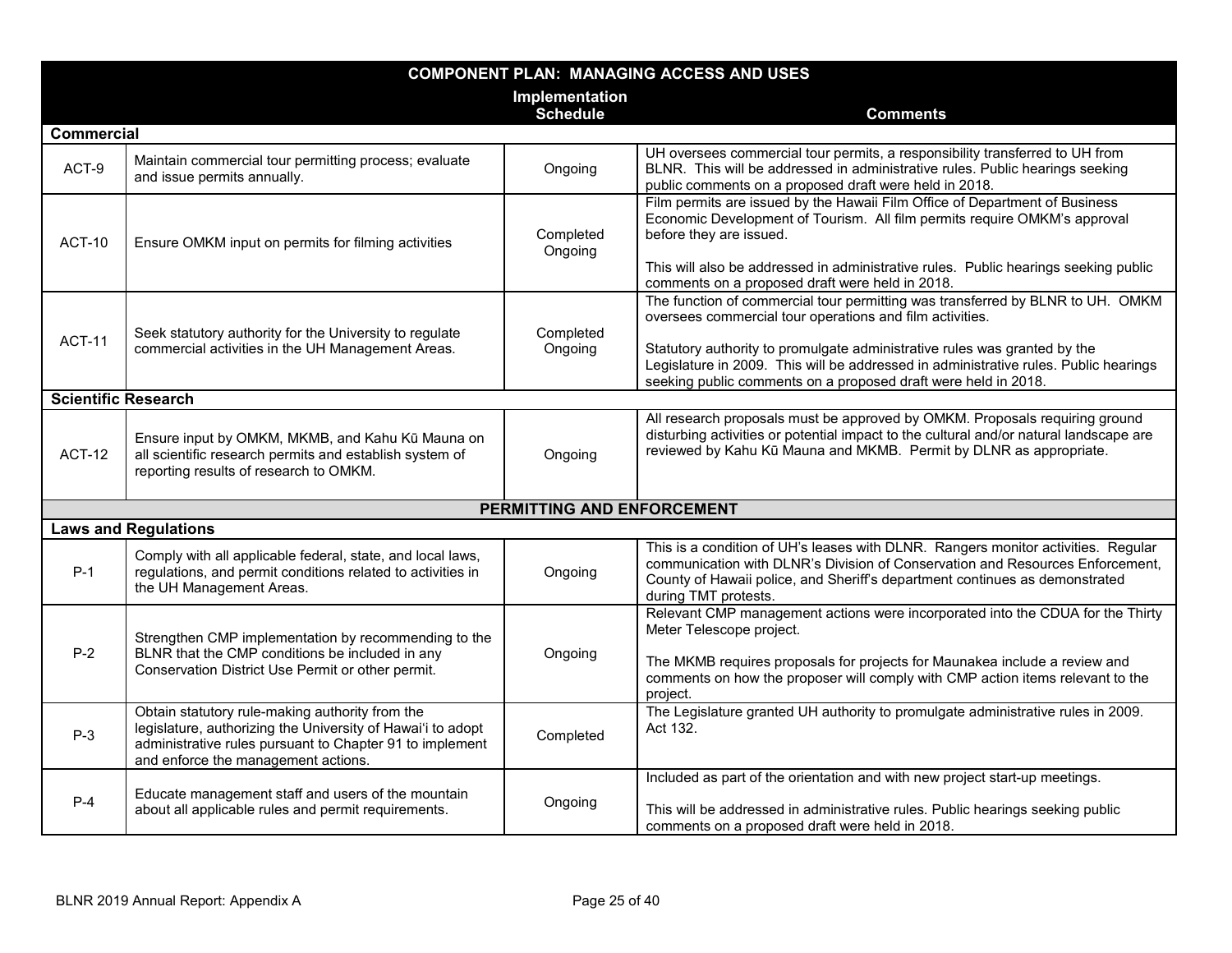| <b>COMPONENT PLAN: MANAGING ACCESS AND USES</b> |                                                                                                                                                                                                                   |                       |                                                                                                                                                                                                                                                                                                                                                                                                                                                       |
|-------------------------------------------------|-------------------------------------------------------------------------------------------------------------------------------------------------------------------------------------------------------------------|-----------------------|-------------------------------------------------------------------------------------------------------------------------------------------------------------------------------------------------------------------------------------------------------------------------------------------------------------------------------------------------------------------------------------------------------------------------------------------------------|
|                                                 |                                                                                                                                                                                                                   | Implementation        |                                                                                                                                                                                                                                                                                                                                                                                                                                                       |
|                                                 |                                                                                                                                                                                                                   | <b>Status</b>         | <b>Comments</b>                                                                                                                                                                                                                                                                                                                                                                                                                                       |
| <b>Enforcement</b>                              |                                                                                                                                                                                                                   |                       |                                                                                                                                                                                                                                                                                                                                                                                                                                                       |
| $P-5$                                           | Continue coordinating with other agencies on enforcement<br>needs.                                                                                                                                                | Ongoing               | OMKM coordinates with DOCARE on enforcement activities. Ranger observations<br>are sent to DLNR, NAR, DOFAW, and US Fish & Wildlife Service.                                                                                                                                                                                                                                                                                                          |
| $P-6$                                           | Obtain legal authority for establishing, and then establish,<br>a law enforcement presence on the mountain that can<br>enforce rules for the UH Management Areas on Mauna<br>Kea.                                 | Completed             |                                                                                                                                                                                                                                                                                                                                                                                                                                                       |
| $P-7$                                           | Develop and implement protocol for oversight and<br>compliance with Conservation District Use Permits.                                                                                                            | Ongoing               | OMKM rangers conduct twice yearly inspections of all observatories for CDUP<br>compliance.                                                                                                                                                                                                                                                                                                                                                            |
| $P-8$                                           | Enforce conditions contained in commercial and Special<br>Use permits.                                                                                                                                            | Ongoing               | Rangers' responsibilities includes oversight of commercial tour activities and special<br>use permits issued by OMKM.                                                                                                                                                                                                                                                                                                                                 |
|                                                 |                                                                                                                                                                                                                   |                       | <b>COMPONENT PLAN: MANAGING THE BUILT ENVIRONMENT</b>                                                                                                                                                                                                                                                                                                                                                                                                 |
|                                                 |                                                                                                                                                                                                                   |                       | <b>INFRASTRUCTURE AND MAINTENANCE</b>                                                                                                                                                                                                                                                                                                                                                                                                                 |
|                                                 | <b>Routine Maintenance</b>                                                                                                                                                                                        |                       |                                                                                                                                                                                                                                                                                                                                                                                                                                                       |
| $IM-1$                                          | Develop and implement an OMMP.                                                                                                                                                                                    | Completed/<br>Ongoing | An Operations Monitoring and Maintenance Plan (OMMP) was reviewed by Kahu<br>Kū Mauna and approved by the MKMB.<br>Implementation is ongoing.                                                                                                                                                                                                                                                                                                         |
| $IM-2$                                          | Reduce impacts from operations and maintenance<br>activities by educating personnel about Mauna Kea's<br>unique resources.                                                                                        | Ongoing               | A cultural and natural resources orientation program has been developed and is<br>implemented.<br>Orientation sessions on resources and safety are conducted for OMKM and<br>Maunakea Observatory Support Staff.<br>This will be addressed in administrative rules. Public hearings seeking public<br>comments on a proposed draft were held in 2018.                                                                                                 |
| $IM-3$                                          | Conduct historic preservation review for maintenance<br>activities that will have an adverse effect on historic<br>properties.                                                                                    | In Progress           | OMKM is currently developing a Programmatic Agreement/MOU relating to<br>maintenance activities that will be submitted to State Historic Preservation Division.<br>A programmatic agreement may not be necessary being that activity that involves<br>major ground disturbance involves a permit from DLNR and SHPD review. Routine<br>activities do not involve major ground disturbance or occur on already disturbed<br>land.                      |
| $IM-4$                                          | Evaluate need for and feasibility of a vehicle wash station<br>near Hale Pōhaku, and requiring that vehicles be cleaned.                                                                                          | Completed/<br>Ongoing | OMKM funded a study to evaluate the efficacy current measures to prevent the<br>introduction of invasive species, including vehicle and equipment wash practices.                                                                                                                                                                                                                                                                                     |
| $IM-5$                                          | Develop and implement a Debris Removal, Monitoring and<br>Prevention Plan.                                                                                                                                        | Ongoing               | Trash from the HP facilities and VIS are removed daily. Each observatory removes<br>trash from their respective facilities. Rangers routinely check for and pick up trash<br>and debris while on their daily patrols.<br>Rangers pick up and map the location of trash at the parking lot near the trail head<br>to Lake Waiau (NAR). The amount of trash decreased following the installation of a<br>portable toilet. A draft plan is under review. |
| $IM-6$                                          | Develop and implement an erosion inventory and<br>assessment plan.                                                                                                                                                | In Progress           | OMKM partnered with UH Hilo geography department to study surficial geology and<br>cinder cone erosion issues. It is anticipated the inventory will be completed in 2020                                                                                                                                                                                                                                                                              |
| $IM-7$                                          | Prepare a plan, in collaboration with the Department of<br>Defense, to remove military wreckage from a remote area<br>of the UH Management Areas, while ensuring protection of<br>natural and cultural resources. | Ongoing               | An inventory of all known aircraft and military wreckage was submitted to the<br>Department of Defense for review and updating. OMKM is working with DOD,<br>OCCL, and SHPD to determine appropriate plans for removal or preservation in<br>place.                                                                                                                                                                                                   |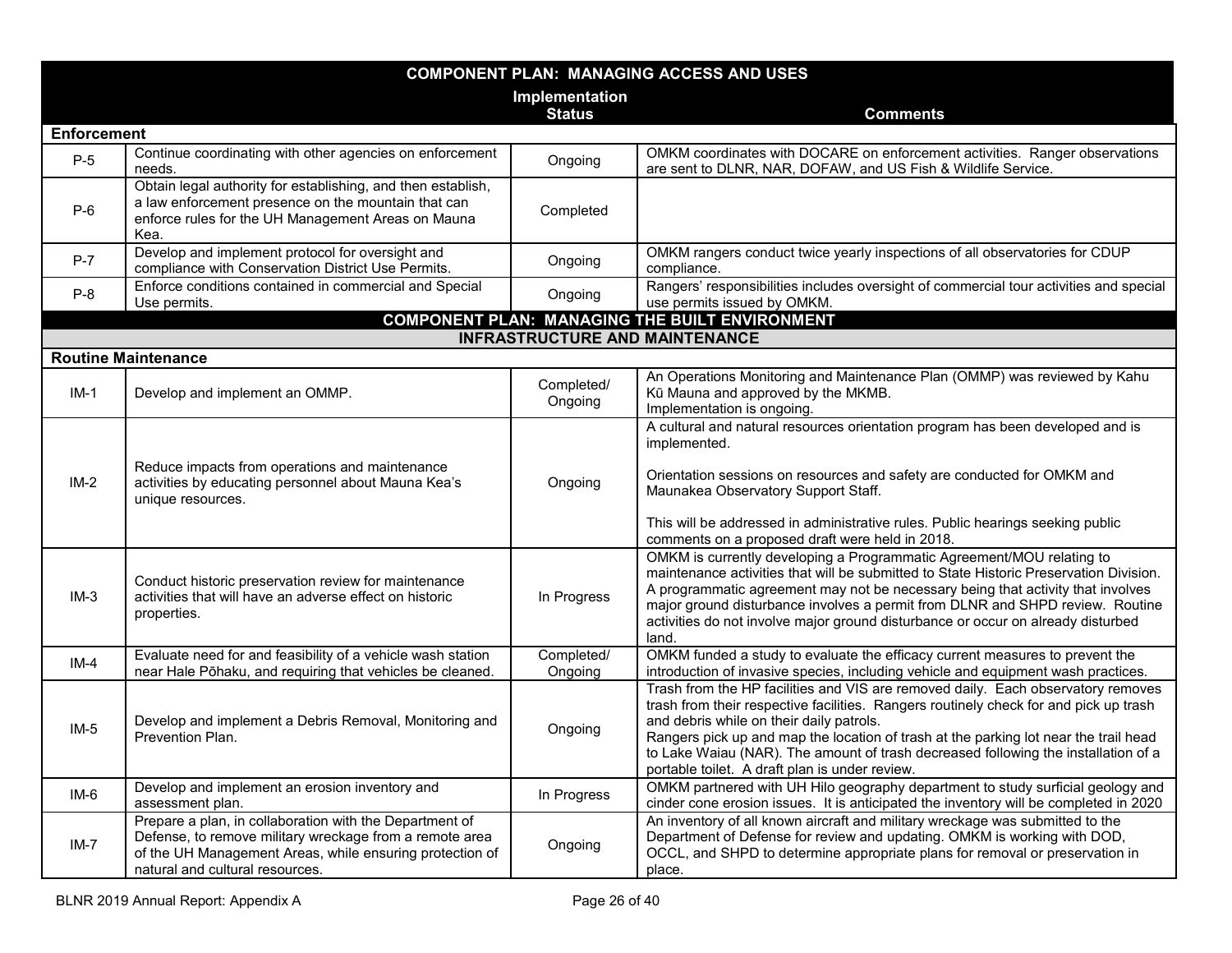| <b>COMPONENT PLAN: MANAGING THE BUILT ENVIRONMENT</b> |                                                                                                                                                                                                                |                       |                                                                                                                                                                                                                                                                                                                                                                                                                                                                                                                                                                                                                      |  |
|-------------------------------------------------------|----------------------------------------------------------------------------------------------------------------------------------------------------------------------------------------------------------------|-----------------------|----------------------------------------------------------------------------------------------------------------------------------------------------------------------------------------------------------------------------------------------------------------------------------------------------------------------------------------------------------------------------------------------------------------------------------------------------------------------------------------------------------------------------------------------------------------------------------------------------------------------|--|
|                                                       | Implementation                                                                                                                                                                                                 |                       |                                                                                                                                                                                                                                                                                                                                                                                                                                                                                                                                                                                                                      |  |
|                                                       |                                                                                                                                                                                                                | <b>Status</b>         | <b>Comments</b>                                                                                                                                                                                                                                                                                                                                                                                                                                                                                                                                                                                                      |  |
| <b>Infrastructure</b>                                 |                                                                                                                                                                                                                |                       |                                                                                                                                                                                                                                                                                                                                                                                                                                                                                                                                                                                                                      |  |
| $IM-8$                                                | Assess feasibility of paving the Summit Access Road.                                                                                                                                                           | Completed/<br>Ongoing | An engineering study related to the paving of the access road from Halepohaku to<br>the summit was completed in 1984. This study was the basis for paving the road<br>from the summit to about the boundary of the Science Reserve. Another study was<br>prepared in 2017 of the damage caused by large storms over the past 10 years.<br>The report assessed repairs needed and potential cost. .                                                                                                                                                                                                                   |  |
| $IM-9$                                                | Evaluate need for additional parking lots and vehicle<br>pullouts and install if necessary.                                                                                                                    | Ongoing               | As part of the CIP ingress/egress project at the VIS, additional parking was<br>assessed and parking added. With TMT a recreational parking plan for Batch Plant<br>(Park 3) was submitted to DLNR and approved. A visitor study initiated in 2019 by<br>UH Mānoa will further inform any future efforts.                                                                                                                                                                                                                                                                                                            |  |
| $IM-10$                                               | Evaluate need for additional public restroom facilities in the<br>summit region and at Hale Pōhaku, and install close-<br>contained zero waste systems if necessary.                                           | Ongoing               | Initial consideration of converting the presentation room building into a rest and<br>eating stop for commercial tours as a means of reducing congestion at the VIS and<br>providing greater access by the independent travelers, has been put on hold until<br>completion of the ingress/egress project is completed, or if another solution<br>presents itself.<br>MKSS is considering options for handling overcrowding at the VIS.<br>Additional portable toilets are available at the summit to address restroom facilities<br>needs at the summit. Waterless urinals were installed in the VIS men's restroom. |  |
|                                                       | <b>Sustainable Technologies</b>                                                                                                                                                                                |                       |                                                                                                                                                                                                                                                                                                                                                                                                                                                                                                                                                                                                                      |  |
| $IM-11$                                               | Encourage existing facilities and new development to<br>incorporate sustainable technologies, energy efficient<br>technologies, and LEED standards, whenever possible,<br>into facility design and operations. | Ongoing               | The proposed Thirty Meter Telescope is incorporating energy efficiency in its<br>design.<br>Maunakea Observatory Support Services installed a photovoltaic system at<br>Halepōhaku; Gemini observatory installed, and Keck observatory is planning to<br>install photovoltaic systems on their respective summit facilities.                                                                                                                                                                                                                                                                                         |  |
| $IM-12$                                               | Conduct energy audits to identify energy use and system<br>inefficiencies, and develop solutions to reduce energy<br>usage.                                                                                    | Ongoing               | Energy audits are part of the photovoltaic system design process, completed or in<br>progress at Gemini, Keck, and Halepōhaku.                                                                                                                                                                                                                                                                                                                                                                                                                                                                                       |  |
| $IM-13$                                               | Conduct feasibility assessment, in consultation with Hawaii<br>Electric Light Company, on developing locally-based<br>alternative energy sources.                                                              | Ongoing               | MKSS installed a photovoltaic system at Halepōhaku. Additional energy<br>conservation and sustainable generation possibilities are discussed by UHH, MKSS,<br>and Observatories as opportunities arise.                                                                                                                                                                                                                                                                                                                                                                                                              |  |
| $IM-14$                                               | Encourage observatories to investigate options to reduce<br>the use of hazardous materials in telescope operations.                                                                                            | Ongoing               | With the development of new technology, observatories are beginning to reduce<br>their need to use hazardous materials. An example, is the TMT observatory, which<br>will not be using mercury.                                                                                                                                                                                                                                                                                                                                                                                                                      |  |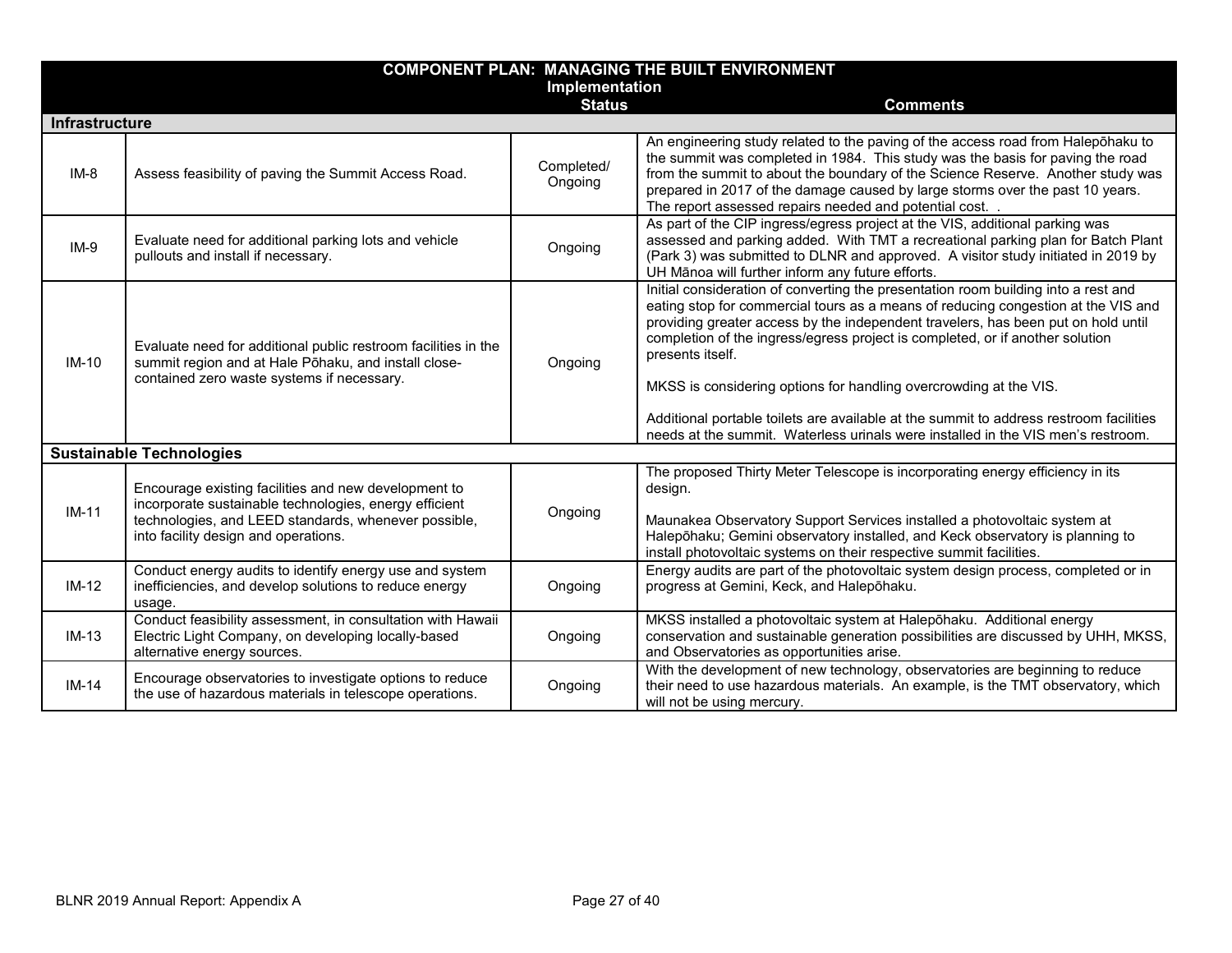|       |                                                                                                                                                                                                       |                | <b>COMPONENT PLAN: MANAGING THE BUILT ENVIRONMENT</b>                                                                               |
|-------|-------------------------------------------------------------------------------------------------------------------------------------------------------------------------------------------------------|----------------|-------------------------------------------------------------------------------------------------------------------------------------|
|       |                                                                                                                                                                                                       | Implementation |                                                                                                                                     |
|       |                                                                                                                                                                                                       | <b>Status</b>  | <b>Comments</b>                                                                                                                     |
|       |                                                                                                                                                                                                       |                | <b>CONSTRUCTION GUIDLINES</b>                                                                                                       |
|       | <b>General Requirements</b>                                                                                                                                                                           |                |                                                                                                                                     |
| $C-1$ | Require an independent construction monitor who has<br>oversight and authority to insure that all aspects of<br>ground based work comply with protocols and permit<br>requirements.                   | Ongoing        | Included as part of the proposed TMT Management Plan in its CDUA.                                                                   |
|       | <b>Best Management Practices</b>                                                                                                                                                                      |                |                                                                                                                                     |
| $C-2$ | Require use of Best Management Practices Plan for<br><b>Construction Practices.</b>                                                                                                                   | Ongoing        | Included as part of the proposed TMT Management Plan in its CDUA. A template for<br>adaptation and use by others is also available. |
| $C-3$ | Develop, prior to construction, a rock movement plan.                                                                                                                                                 | Ongoing        | Included as part of the proposed TMT Management Plan in its CDUA.                                                                   |
| $C-4$ | Require contractors to provide information from<br>construction activities to OMKM for input into OMKM<br>information databases.                                                                      | Ongoing        | Included as part of the proposed TMT Management Plan in its CDUA.                                                                   |
| $C-5$ | Require on-site monitors (e.g., archaeologist, cultural<br>resources specialist, entomologist) during construction,<br>as determined by the appropriate agency.                                       | Ongoing        | Included as part of the proposed TMT Management Plan in its CDUA.                                                                   |
| $C-6$ | Conduct required archaeological monitoring during<br>construction projects per SHPD approved plan                                                                                                     | Ongoing        | Included as part of the proposed TMT Management Plan in its CDUA.                                                                   |
| $C-7$ | Education regarding historical and cultural significance                                                                                                                                              | Ongoing        | Included as part of the proposed TMT Management Plan in its CDUA.                                                                   |
| $C-8$ | Education regarding environment, ecology and natural<br>resources                                                                                                                                     | Ongoing        | Included as part of the proposed TMT Management Plan in its CDUA.                                                                   |
| $C-9$ | Inspection of construction materials                                                                                                                                                                  | Ongoing        | Included as part of the proposed TMT Management Plan in its CDUA.                                                                   |
|       |                                                                                                                                                                                                       |                | SITE RECYCLING, DECOMMISSIONING, DEMOLITION AND RESTORATION                                                                         |
| SR-1  | Require observatories to develop plans to recycle or<br>demolish facilities once their useful life has ended, in<br>accordance with their sublease requirements,<br>identifying all proposed actions. | Ongoing        | This will be part of the TMT decommissioning plan, with the TMT decommissioning<br>funding plan approved by the MKMB in 2014.       |
| SR-2  | Require observatories to develop a restoration plan in<br>association with decommissioning, to include an<br>environmental cost-benefit analysis and a cultural<br>assessment.                        | Ongoing        | Included as part of the proposed TMT Management Plan in its CDUA.                                                                   |
| SR-3  | Require any future observatories to consider site<br>restoration during project planning and include<br>provisions in subleases for funding of full restoration.                                      | Ongoing        | Included as part of the proposed TMT Management Plan in its CDUA.                                                                   |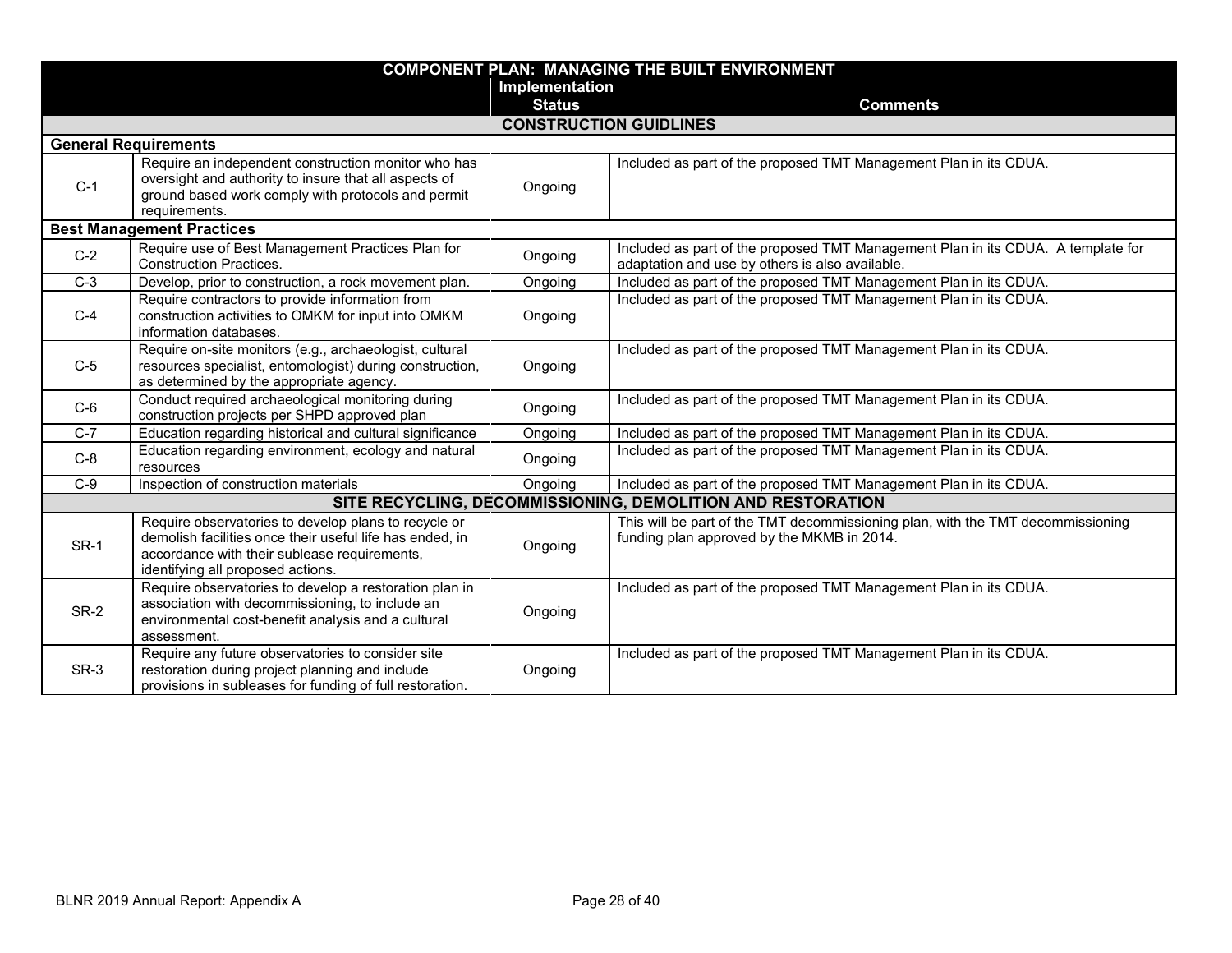|          |                                                                                                                                                                                                                                                                                                                                                                                            |                                    | <b>COMPONENT PLAN: MANAGING THE BUILT ENVIRONMENT</b>                                                                                                                                                                                                                                                                                                                                                                                                                                                                                                  |
|----------|--------------------------------------------------------------------------------------------------------------------------------------------------------------------------------------------------------------------------------------------------------------------------------------------------------------------------------------------------------------------------------------------|------------------------------------|--------------------------------------------------------------------------------------------------------------------------------------------------------------------------------------------------------------------------------------------------------------------------------------------------------------------------------------------------------------------------------------------------------------------------------------------------------------------------------------------------------------------------------------------------------|
|          |                                                                                                                                                                                                                                                                                                                                                                                            | Implementation                     |                                                                                                                                                                                                                                                                                                                                                                                                                                                                                                                                                        |
|          |                                                                                                                                                                                                                                                                                                                                                                                            | <b>Status</b>                      | <b>Comments</b>                                                                                                                                                                                                                                                                                                                                                                                                                                                                                                                                        |
|          |                                                                                                                                                                                                                                                                                                                                                                                            | <b>CONSIDERING FUTURE LAND USE</b> |                                                                                                                                                                                                                                                                                                                                                                                                                                                                                                                                                        |
|          | <b>Facility Planning Guidelines</b>                                                                                                                                                                                                                                                                                                                                                        |                                    |                                                                                                                                                                                                                                                                                                                                                                                                                                                                                                                                                        |
| FLU-1    | Follow design guidelines presented in the 2000 Master<br>Plan.                                                                                                                                                                                                                                                                                                                             | Ongoing                            | The Design Review Process, which incorporated the 2000 Master Plan's design<br>guidelines, were used in the review of the Thirty Meter Telescope project                                                                                                                                                                                                                                                                                                                                                                                               |
| FLU-2    | Develop a map with land-use zones in the Astronomy<br>Precinct based on updated inventories of cultural and<br>natural resources, to delineate areas where future land<br>use will not be allowed and areas where future land use<br>will be allowed but will require compliance with<br>prerequisite studies or analysis prior to approval of<br><b>Conservation District Use Permit.</b> | Ongoing                            | Areas previously mapped as off-limits for future land use through plans such as the<br>Master Plan or CMP are used to limit any proposed activity. UH President Lassner<br>confirmed that TMT was the last telescope to be built on undisturbed land.<br>Resource data must be part of any proposal for major land use requests. HAR 13-5<br>allows for different types of land uses with each having its own requirements for<br>preparing a land use application. Thus a single pre-prepared map cannot possibly<br>address all potential scenarios. |
| FLU-3    | Require cataloguing of initial site conditions for use<br>when conducting site restoration.                                                                                                                                                                                                                                                                                                | Ongoing                            | TMT project completed a photo documentation of its site.                                                                                                                                                                                                                                                                                                                                                                                                                                                                                               |
| $FI$ U-4 | Require project specific visual rendering of both pre- and<br>post-project settings to facilitate analysis of potential<br>impacts to view planes.                                                                                                                                                                                                                                         | Ongoing                            | TMT project completed a photo documentation.                                                                                                                                                                                                                                                                                                                                                                                                                                                                                                           |
| FLU-5    | Require an airflow analysis on the design of proposed<br>structures to assess potential impacts to aeolian<br>ecosystems.                                                                                                                                                                                                                                                                  | Ongoing                            | Incorporated into the TMT project.                                                                                                                                                                                                                                                                                                                                                                                                                                                                                                                     |
| FLU-6    | Incorporate habitat mitigation plans into project planning<br>process.                                                                                                                                                                                                                                                                                                                     | Ongoing                            | Incorporated into the TMT project                                                                                                                                                                                                                                                                                                                                                                                                                                                                                                                      |
| FLU-7    | Require use of close-contained zero-discharge waste<br>systems for any future development in the summit<br>region, from portable toilets to observatory restrooms, if<br>feasible.                                                                                                                                                                                                         | Ongoing                            | Incorporated into the TMT project                                                                                                                                                                                                                                                                                                                                                                                                                                                                                                                      |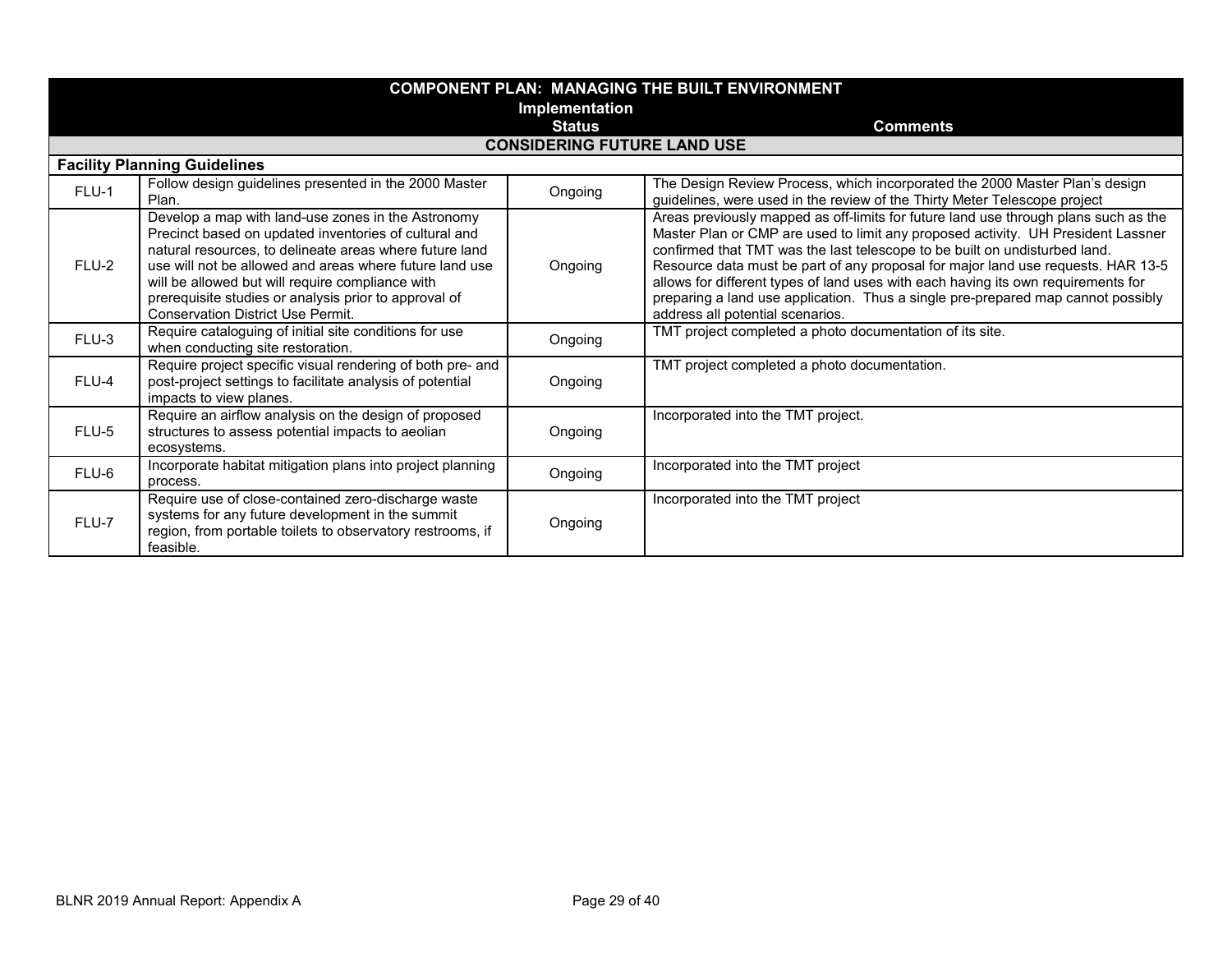|         |                                                                                                                                                                                                                                            |                | <b>COMPONENT PLAN: MANAGING OPERATIONS</b>                                                                                                                                                                                                                                                                             |
|---------|--------------------------------------------------------------------------------------------------------------------------------------------------------------------------------------------------------------------------------------------|----------------|------------------------------------------------------------------------------------------------------------------------------------------------------------------------------------------------------------------------------------------------------------------------------------------------------------------------|
|         |                                                                                                                                                                                                                                            | Implementation |                                                                                                                                                                                                                                                                                                                        |
|         |                                                                                                                                                                                                                                            | <b>Status</b>  | <b>Comments</b>                                                                                                                                                                                                                                                                                                        |
|         |                                                                                                                                                                                                                                            |                | <b>OPERATION AND IMPLEMENTATION</b>                                                                                                                                                                                                                                                                                    |
| $OI-1$  | Maintain OMKM, MKMB, and Kahu Kū Mauna in<br>current roles, with OMKM providing local<br>management of the UH Management Areas, and<br>MKSS providing operational and maintenance<br>services.                                             | Completed      | The MKMB meets regularly, holding numerous public meetings; which includes<br>consultation with Kahu Kū Mauna Council. OMKM continues to submit CMP<br>management actions (such as the OMMP) to MKMB. MKSS continues to maintain the<br>road and public services, financially supported by the Maunakea Observatories. |
| $O-I-2$ | Develop training plan for staff and volunteers.                                                                                                                                                                                            | Completed      | OMKM requires all staff and volunteers to attend the Maunakea orientation. A training<br>plan was submitted and approved by the MKMB; bi-monthly trainings of all staff is<br>being conducted.                                                                                                                         |
| $OI-3$  | Maintain and expand regular interaction and dialogue<br>with stakeholders, community members, surrounding<br>landowners, and overseeing agencies to provide a<br>coordinated approach to resource management.                              | Ongoing        | OMKM has frequent contact in particularly with its neighbor, DLNR on resource<br>management issues. OMKM rangers report unusual or suspicious behavior observed<br>on DLNR lands to DLNR including DOCARE.                                                                                                             |
| $OI-4$  | Establish grievance procedures for OMKM, to<br>address issues as they arise.                                                                                                                                                               | Ongoing        | The public has the opportunity to address grievances at the MKMB publicly held<br>meetings. This will be addressed in administrative rules. Public hearings seeking<br>public comments on a proposed draft were held in 2018.                                                                                          |
| $OI-5$  | Update and implement emergency response plan.                                                                                                                                                                                              | Ongoing        | Emergency response plan is reviewed annually.                                                                                                                                                                                                                                                                          |
|         |                                                                                                                                                                                                                                            |                | <b>MONITORING, EVLUATION AND UPDATES</b>                                                                                                                                                                                                                                                                               |
| MEU-1   | Establish a reporting system to ensure that the<br>MKMB, DLNR, and the public are informed of results<br>of management activities in a timely manner.                                                                                      | Ongoing        | Reports are provided at the publicly held MKMB Meetings.                                                                                                                                                                                                                                                               |
| MEU-2   | Conduct regular updates of the CMP that reflect<br>outcomes of the evaluation process, and that<br>incorporate new information about the resources.                                                                                        | Ongoing        | Five-year CMP revision interval was initiated in 2014. EnVision Maunakea and<br>administrative rules will play a role in the updating the CMP.                                                                                                                                                                         |
| MEU-3   | Revise and update planning documents, including the<br>master plan, leases, and subleases, so that they will<br>clearly assign roles and responsibilities for managing<br>Mauna Kea and reflect stewardship matters resolved<br>with DLNR. | In Progress    | UH is preparing an EIS for a new land authorization for UH's lands on Maunakea. A<br>Prep Notice was prepared and published in February 2018. UH is reviewing<br>comments and is considering them in the development of the draft.                                                                                     |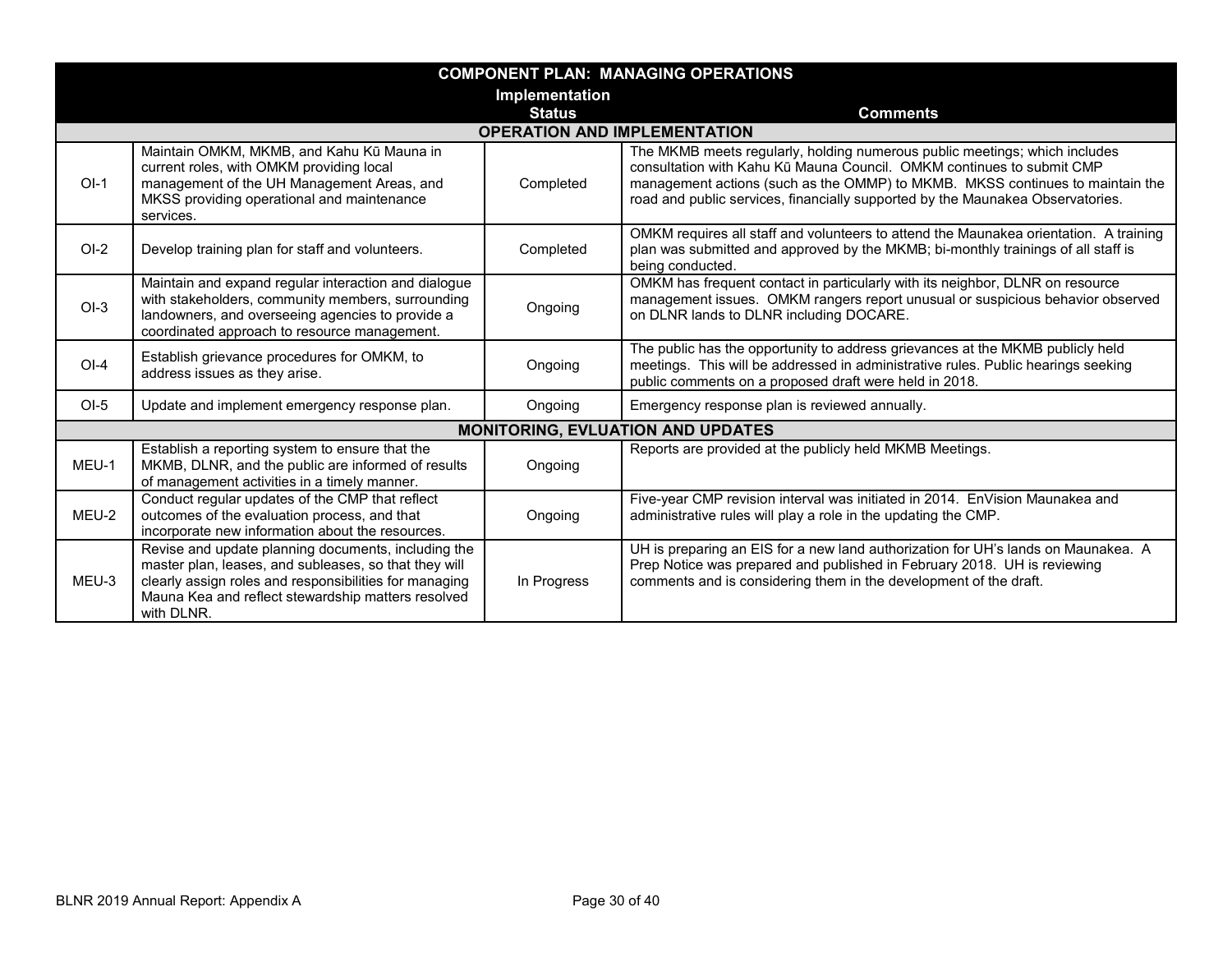**Cumulative Annual Progression of CMP Implementation Status**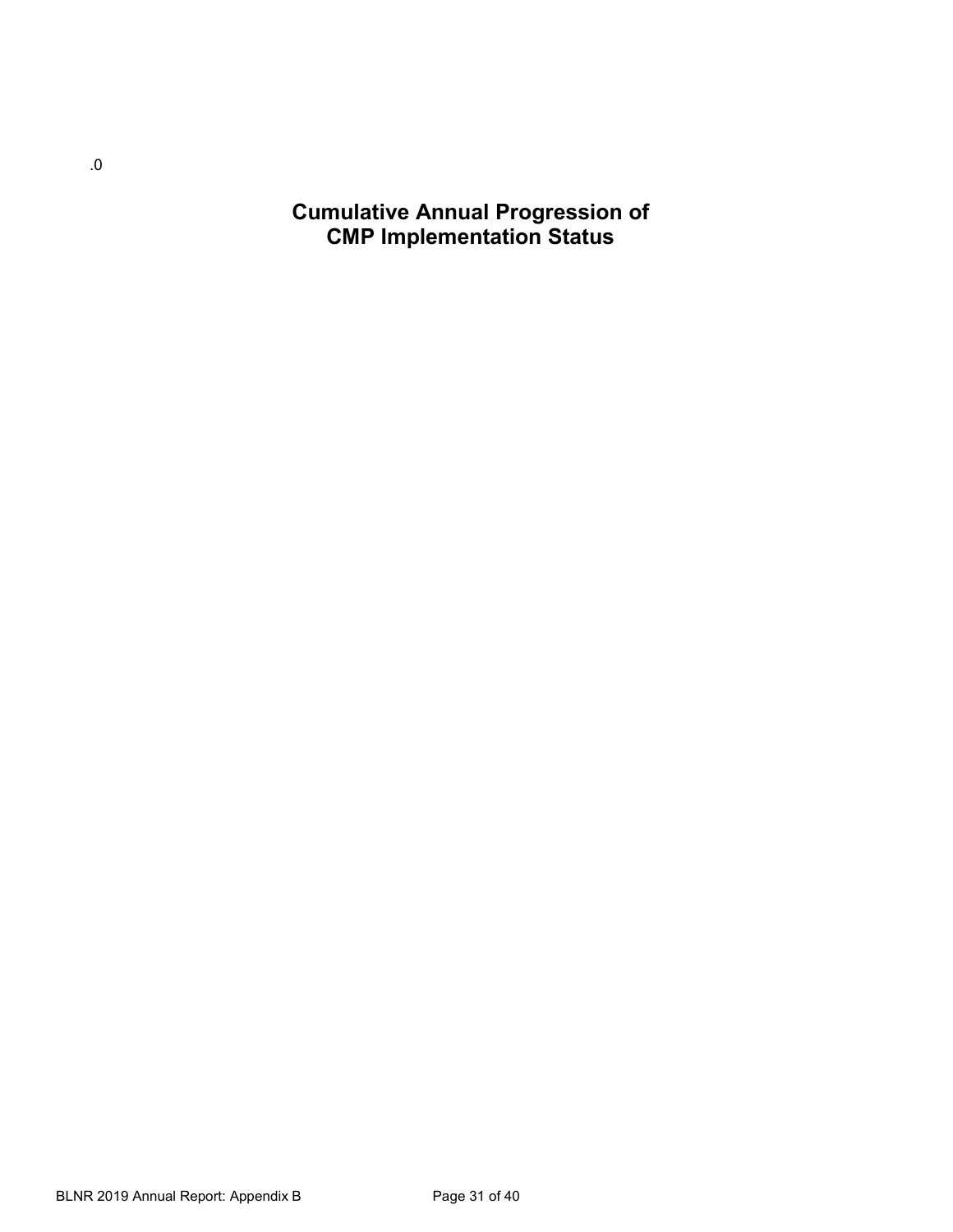|            | <b>Management</b>                                                                                                                                                                                                                                                                                                                      | <b>CMP</b>       |                |         |                                |      | <b>Annual Implementation Status</b> |                |         |                |           |      |                |
|------------|----------------------------------------------------------------------------------------------------------------------------------------------------------------------------------------------------------------------------------------------------------------------------------------------------------------------------------------|------------------|----------------|---------|--------------------------------|------|-------------------------------------|----------------|---------|----------------|-----------|------|----------------|
|            |                                                                                                                                                                                                                                                                                                                                        | Implementation   |                |         |                                |      |                                     |                |         |                |           |      |                |
|            | <b>Action Description</b>                                                                                                                                                                                                                                                                                                              | <b>Timeframe</b> | 2010           | 2011    | 2012*                          | 2013 | 2014                                | 2015           | 2016    | 2017           | 2018      | 2019 | <b>Comment</b> |
|            | Native Hawaiian Cultural Resources                                                                                                                                                                                                                                                                                                     | $\blacksquare$   | $\blacksquare$ |         | $\blacksquare$                 |      | $\cdot$                             | $\blacksquare$ |         | $\blacksquare$ |           |      |                |
| Management |                                                                                                                                                                                                                                                                                                                                        |                  |                |         |                                |      |                                     |                |         |                |           |      |                |
| $CR-1$     | Kahu Kū Mauna shall work with families with lineal<br>and historical connections to Maunakea, cultural<br>practitioners, and other Native Hawaiian groups,<br>including the Maunakea Management Board's<br>Hawaiian Culture Committee, toward the<br>development of appropriate procedures and<br>protocols regarding cultural issues. | <b>Immediate</b> |                | Ongoing | $\ln$<br><b>Progress</b>       |      | Ongoing                             |                |         |                |           |      |                |
| $CR-2$     | Support application for designation of the summit<br>region of Maunakea as a Traditional Cultural<br>Property, per the National Historic Preservation<br>Act of 1966, as amended, 16 U.S.C. 470 et seq. in<br>consultation with the larger community.                                                                                  | Short-term       |                |         |                                |      |                                     |                | Ongoing |                |           |      |                |
| $CR-3$     | Conduct educational efforts to generate public<br>awareness about the importance of preserving the<br>cultural landscape.                                                                                                                                                                                                              | <b>Immediate</b> |                | Ongoing | ln<br><b>Progress</b>          |      | Ongoing                             |                |         |                |           |      |                |
|            | <b>Cultural Practices</b>                                                                                                                                                                                                                                                                                                              |                  |                |         |                                |      |                                     |                |         |                |           |      |                |
| $CR-4$     | Establish a process for ongoing collection of<br>information on traditional, contemporary, and<br>customary cultural practices.                                                                                                                                                                                                        | Short-term       |                |         |                                |      |                                     |                |         |                | Ongoing   |      |                |
| $CR-5$     | Develop and adopt guidelines for the culturally<br>appropriate placement and removal of offerings.                                                                                                                                                                                                                                     | <b>Immediate</b> |                |         | ln<br>Progress <sup>+</sup>    |      |                                     |                |         |                | Completed |      |                |
| $CR-6$     | Develop and adopt guidelines for the visitation<br>and use of ancient shrines.                                                                                                                                                                                                                                                         | <b>Immediate</b> |                |         | In<br><b>Progress</b>          |      |                                     |                | Ongoing |                | Completed |      |                |
| $CR-7$     | Kahu Kū Mauna shall take the lead in determining<br>the appropriateness of constructing new Hawaiian<br>cultural features.                                                                                                                                                                                                             | Immediate        |                |         | ln<br>Progress <sup>+</sup>    |      |                                     |                |         |                | Completed |      |                |
| CR-8       | Develop and adopt a management policy for the<br>UH Management Areas on the scattering of<br>cremated human remains.                                                                                                                                                                                                                   | <b>Immediate</b> |                | Ongoing | ln<br>Progress <sup>+</sup>    |      |                                     |                |         |                | Completed |      |                |
| $CR-9$     | A management policy for the culturally<br>appropriateness of building ahu or "stacking of<br>rocks" will need to be developed by Kahu Kū<br>Mauna who may consider similar policies adopted<br>by Hawai'i Volcanoes National Park.                                                                                                     | Immediate        |                | Ongoing | $\ln$<br>Progress <sup>+</sup> |      |                                     |                |         |                | Completed |      |                |
|            | <b>Historic Properties</b>                                                                                                                                                                                                                                                                                                             |                  |                |         |                                |      |                                     |                |         |                |           |      |                |
| CR-10      | Develop and implement a historic property<br>monitoring program to systematically monitor the<br>condition of the historic district and all historic<br>properties, including cultural sites and burials.                                                                                                                              | <b>Immediate</b> |                | Ongoing | $\ln$<br><b>Progress</b>       |      | Completed                           |                |         |                |           |      |                |
| $CR-11$    | Complete an archaeological survey of the portions<br>of the Summit Access Road corridor that are under<br>UH management                                                                                                                                                                                                                | Completed        |                |         |                                |      |                                     |                |         |                |           |      |                |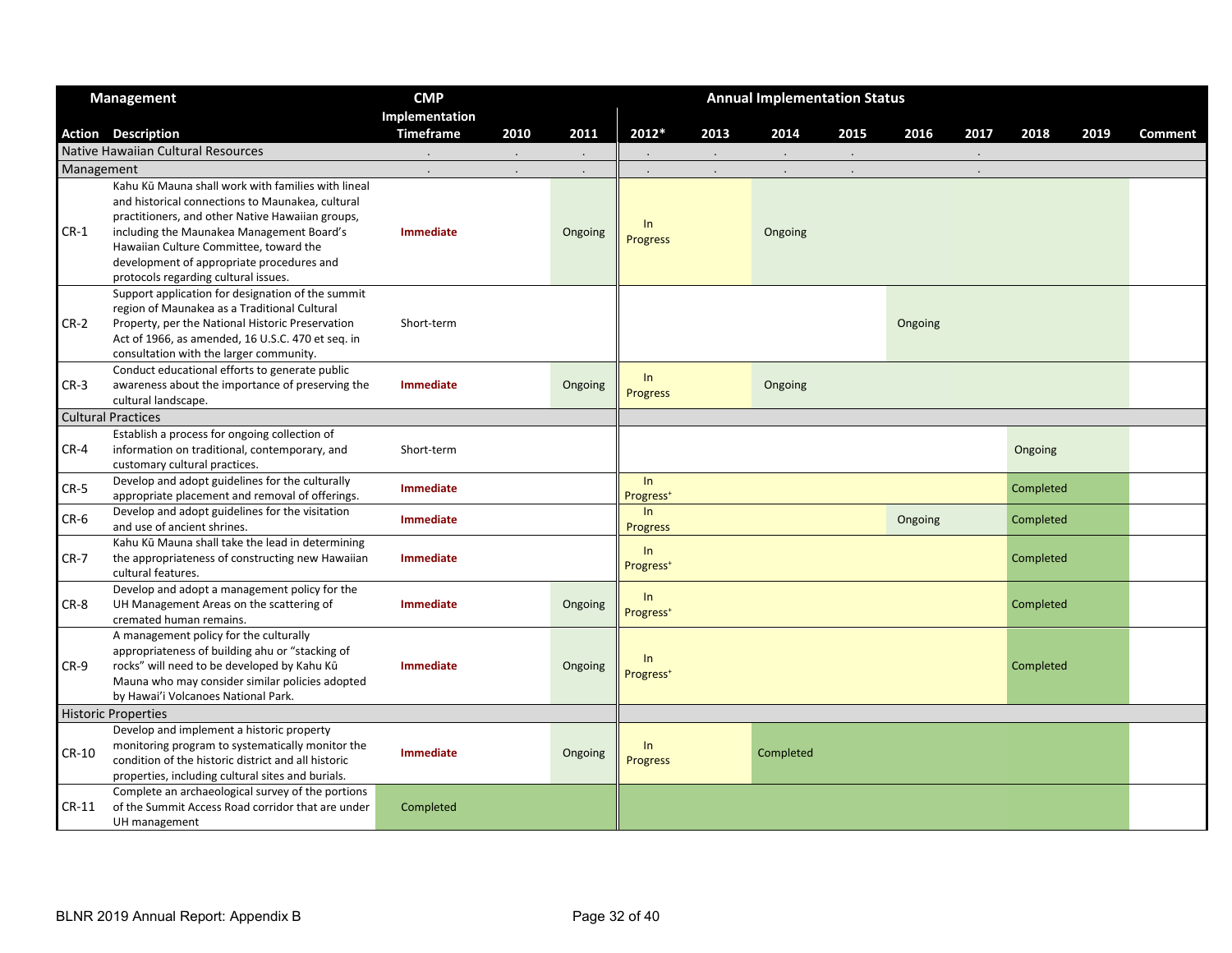|             | <b>Management</b>                                                                                                                                                                                                                                               | <b>CMP</b>             |      | <b>Annual Implementation Status</b> |                       |           |             |      |         |         |                     |      |                                                                                                                                                                                                                        |
|-------------|-----------------------------------------------------------------------------------------------------------------------------------------------------------------------------------------------------------------------------------------------------------------|------------------------|------|-------------------------------------|-----------------------|-----------|-------------|------|---------|---------|---------------------|------|------------------------------------------------------------------------------------------------------------------------------------------------------------------------------------------------------------------------|
|             |                                                                                                                                                                                                                                                                 | Implementation         |      |                                     |                       |           |             |      |         |         |                     |      |                                                                                                                                                                                                                        |
| Action      | <b>Description</b>                                                                                                                                                                                                                                              | <b>Timeframe</b>       | 2010 | 2011                                | 2012*                 | 2013      | 2014        | 2015 | 2016    | 2017    | 2018                | 2019 | <b>Comment</b>                                                                                                                                                                                                         |
| $CR-12$     | Consult with Kahu Kū Mauna about establishing<br>buffers (preservation zones) around known<br>historic sites in the Astronomy Precinct, to protect<br>them from potential future development                                                                    | Immediate              |      | As needed                           | As<br>needed          | As needed | Ongoing     |      |         |         | Completed           |      |                                                                                                                                                                                                                        |
| $CR-13$     | Develop and implement a burial treatment plan<br>for the UH Management Areas in consultation<br>with Kahu Kū Mauna Council, MKMB's Hawaiian<br>Culture Committee, the Hawai'i Island Burial<br>Council, recognized lineal or cultural descendants,<br>and SHPD. | Immediate              |      | Ongoing                             | In<br><b>Progress</b> |           | Completed   |      |         |         |                     |      | A burial<br>treatment<br>plan was<br>approved by<br>SHPD in July<br>2014. This<br>was<br>incorrectly<br>reported as<br>'In Progress'<br>in the<br>previously<br>submitted<br>2014 and<br>2015<br>narrative<br>reports. |
| $CR-14$     | Immediately report any disturbance of a shrine or<br>burial site to the rangers, DOCARE, Kahu Kū<br>Mauna Council, and SHPD                                                                                                                                     | Ongoing                |      |                                     |                       |           |             |      |         |         |                     |      |                                                                                                                                                                                                                        |
|             | <b>Natural Resources</b>                                                                                                                                                                                                                                        |                        |      |                                     |                       |           |             |      |         |         |                     |      |                                                                                                                                                                                                                        |
|             | <b>Threat Prevention and Control</b>                                                                                                                                                                                                                            |                        |      |                                     |                       |           |             |      |         |         |                     |      |                                                                                                                                                                                                                        |
| $NR-1$      | Limit threats to natural resources through<br>management of permitted activities and uses                                                                                                                                                                       | Short-term             |      |                                     | ln<br><b>Progress</b> |           |             |      | Ongoing |         | Completed / Ongoing |      |                                                                                                                                                                                                                        |
| $NR-2$      | Limit damage caused by invasive species through<br>creation of an invasive species prevention and<br>control program                                                                                                                                            | Immediate              |      | Ongoing                             | In<br><b>Progress</b> |           | Ongoing     |      |         |         | Completed / Ongoing |      |                                                                                                                                                                                                                        |
| $NR-3$      | Maintain native plant and animal populations and<br>biological diversity                                                                                                                                                                                        | Mid and Long-term      |      |                                     |                       |           |             |      |         | Ongoing |                     |      |                                                                                                                                                                                                                        |
| NR-4        | Minimize barriers to species migration, to help<br>maintain populations and protect ecosystem<br>processes and development.                                                                                                                                     | Mid and Long-term      |      |                                     |                       |           |             |      |         | Ongoing |                     |      |                                                                                                                                                                                                                        |
| <b>NR-5</b> | Manage ecosystems to allow for response to<br>climate change                                                                                                                                                                                                    | Long-term              |      |                                     |                       |           |             |      |         | Ongoing |                     |      |                                                                                                                                                                                                                        |
| NR-6        | Reduce threats to natural resources by educating<br>stakeholders and the public about Maunakea's<br>unique natural resources.                                                                                                                                   | Immediate              |      | Ongoing                             |                       |           |             |      |         |         |                     |      |                                                                                                                                                                                                                        |
|             | Ecosystem Protection, Enhancement & Restoration                                                                                                                                                                                                                 |                        |      |                                     |                       |           |             |      |         |         |                     |      |                                                                                                                                                                                                                        |
| <b>NR-7</b> | Delineate areas of high native diversity, unique<br>communities, or unique geological features within<br>the Astronomy Precinct and at Halepohaku and<br>consider protection from development.                                                                  | Short and Mid-<br>term |      |                                     |                       |           | In Progress |      | Ongoing |         |                     |      |                                                                                                                                                                                                                        |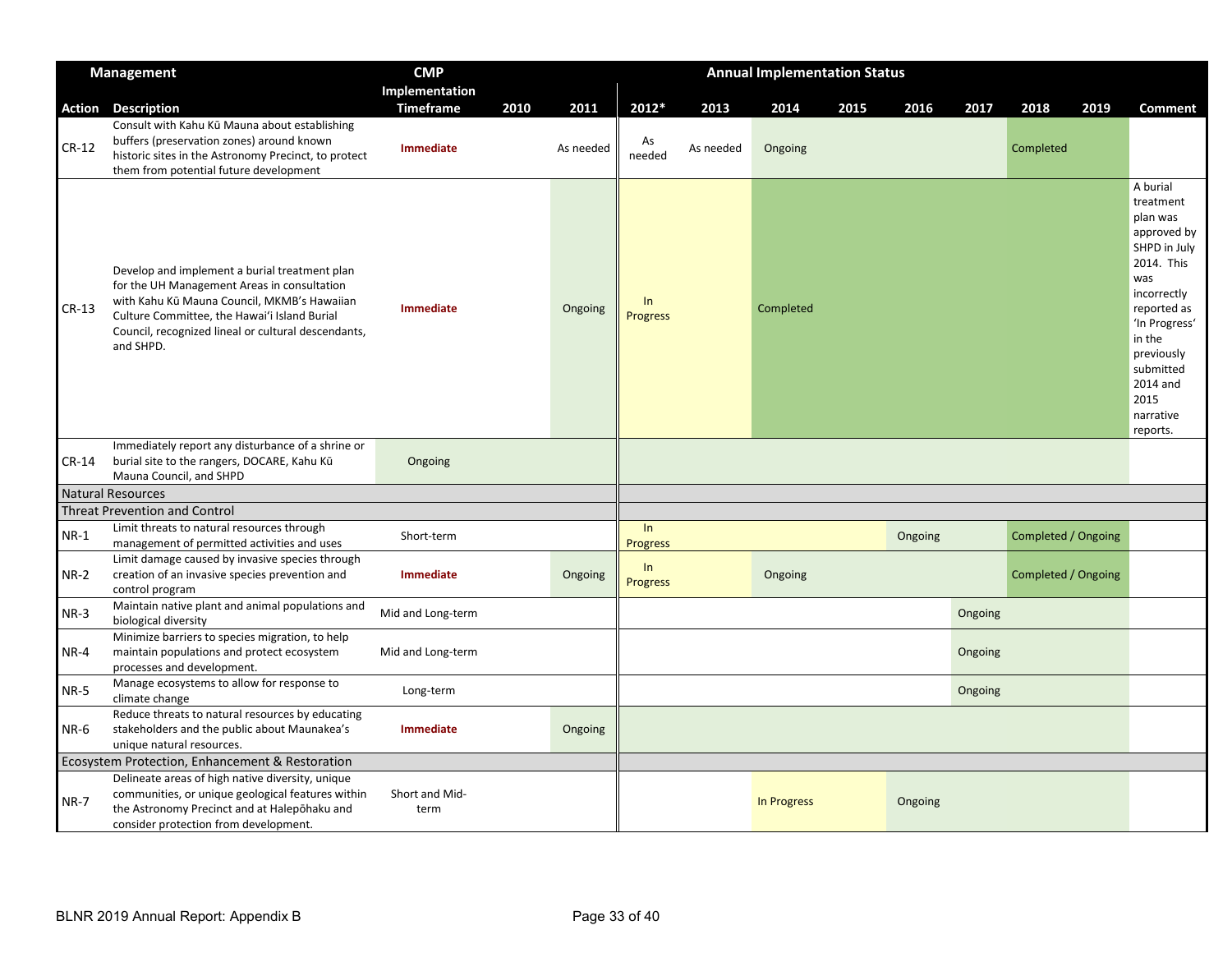|              | <b>Management</b>                                                                                                                                                                                                                     | <b>CMP</b>                  |      |         |                       |         | <b>Annual Implementation Status</b> |      |                     |      |         |      |                |
|--------------|---------------------------------------------------------------------------------------------------------------------------------------------------------------------------------------------------------------------------------------|-----------------------------|------|---------|-----------------------|---------|-------------------------------------|------|---------------------|------|---------|------|----------------|
|              |                                                                                                                                                                                                                                       | Implementation              |      |         |                       |         |                                     |      |                     |      |         |      |                |
| Action       | <b>Description</b>                                                                                                                                                                                                                    | <b>Timeframe</b>            | 2010 | 2011    | 2012*                 | 2013    | 2014                                | 2015 | 2016                | 2017 | 2018    | 2019 | <b>Comment</b> |
| NR-8         | Consider fencing areas of high native biodiversity<br>or populations of endangered species to keep out<br>feral ungulates (applies to areas below 12,800 ft<br>elevation).                                                            | Mid-term                    |      |         |                       |         | Ongoing                             |      |                     |      |         |      |                |
| NR-9         | Increase native plant density and diversity through<br>an outplanting program.                                                                                                                                                        | Long-term                   |      |         |                       |         |                                     |      | Ongoing             |      |         |      |                |
| NR-10        | Incorporate mitigation plans into project planning<br>and conduct mitigation following new<br>development.                                                                                                                            | As needed                   |      |         |                       |         | Ongoing                             |      |                     |      |         |      |                |
| <b>NR-11</b> | Conduct habitat rehabilitation projects following<br>unplanned disturbances.                                                                                                                                                          | As needed                   |      |         |                       |         | Ongoing                             |      |                     |      |         |      |                |
| NR-12        | Create restoration plans and conduct habitat<br>restoration activities, as needed.                                                                                                                                                    | As needed                   |      |         |                       |         |                                     |      | In Progress Ongoing |      |         |      |                |
|              | Program Management                                                                                                                                                                                                                    |                             |      |         |                       |         |                                     |      |                     |      |         |      |                |
| NR-13        | Increase communication, networking, and<br>collaborative opportunities, to support<br>management and protection of natural resources.                                                                                                 | Immediate                   |      | Ongoing | ln<br><b>Progress</b> | Ongoing |                                     |      |                     |      |         |      |                |
| NR-14        | Use the principles of adaptive management when<br>developing programs and methodologies. Review<br>programs annually and revise any component<br>plans every five years, based on the results of the<br>program review.               | Short-term / As<br>needed   |      |         |                       |         | In Progress                         |      |                     |      | Ongoing |      |                |
|              | Inventory, Monitoring and Research                                                                                                                                                                                                    |                             |      |         |                       |         |                                     |      |                     |      |         |      |                |
| NR-15        | Conduct baseline inventories of high-priority<br>resources, as outlined in an inventory, monitoring,<br>and research plan.                                                                                                            | <b>Immediate</b>            |      | Ongoing |                       |         |                                     |      |                     |      |         |      |                |
| NR-16        | Conduct regular long-term monitoring, as outlined<br>in an inventory, monitoring, and research plan                                                                                                                                   | Ongoing                     |      |         | ln<br><b>Progress</b> | Ongoing |                                     |      |                     |      |         |      |                |
| NR-17        | Conduct research to fill knowledge gaps that<br>cannot be addressed through inventory and<br>monitoring.                                                                                                                              | <b>Immediate</b>            |      | Ongoing |                       |         |                                     |      |                     |      |         |      |                |
| NR-18        | Develop geo-spatial database of all known natural<br>resources and their locations in the UH<br>Management Areas that can serve as baseline<br>documentation against change and provide<br>information essential for decision-making. | Ongoing                     |      |         | ln<br><b>Progress</b> |         | Ongoing                             |      |                     |      |         |      |                |
|              | <b>Education and Outreach</b>                                                                                                                                                                                                         |                             |      |         |                       |         |                                     |      |                     |      |         |      |                |
|              | <b>Program Development</b>                                                                                                                                                                                                            |                             |      |         |                       |         |                                     |      |                     |      |         |      |                |
| EO-1         | Develop and implement education and outreach<br>program                                                                                                                                                                               | Immediate and<br>Short-term |      |         |                       | Ongoing |                                     |      |                     |      |         |      |                |
| Education    |                                                                                                                                                                                                                                       |                             |      |         |                       |         |                                     |      |                     |      |         |      |                |
| EO-2         | Require orientation of users, with periodic<br>updates and a certificate of completion, including<br>but not limited to visitors, employees, observatory<br>staff, contractors, and commercial and<br>recreational users.             | Long-term                   |      |         | ln<br><b>Progress</b> | Ongoing |                                     |      |                     |      |         |      |                |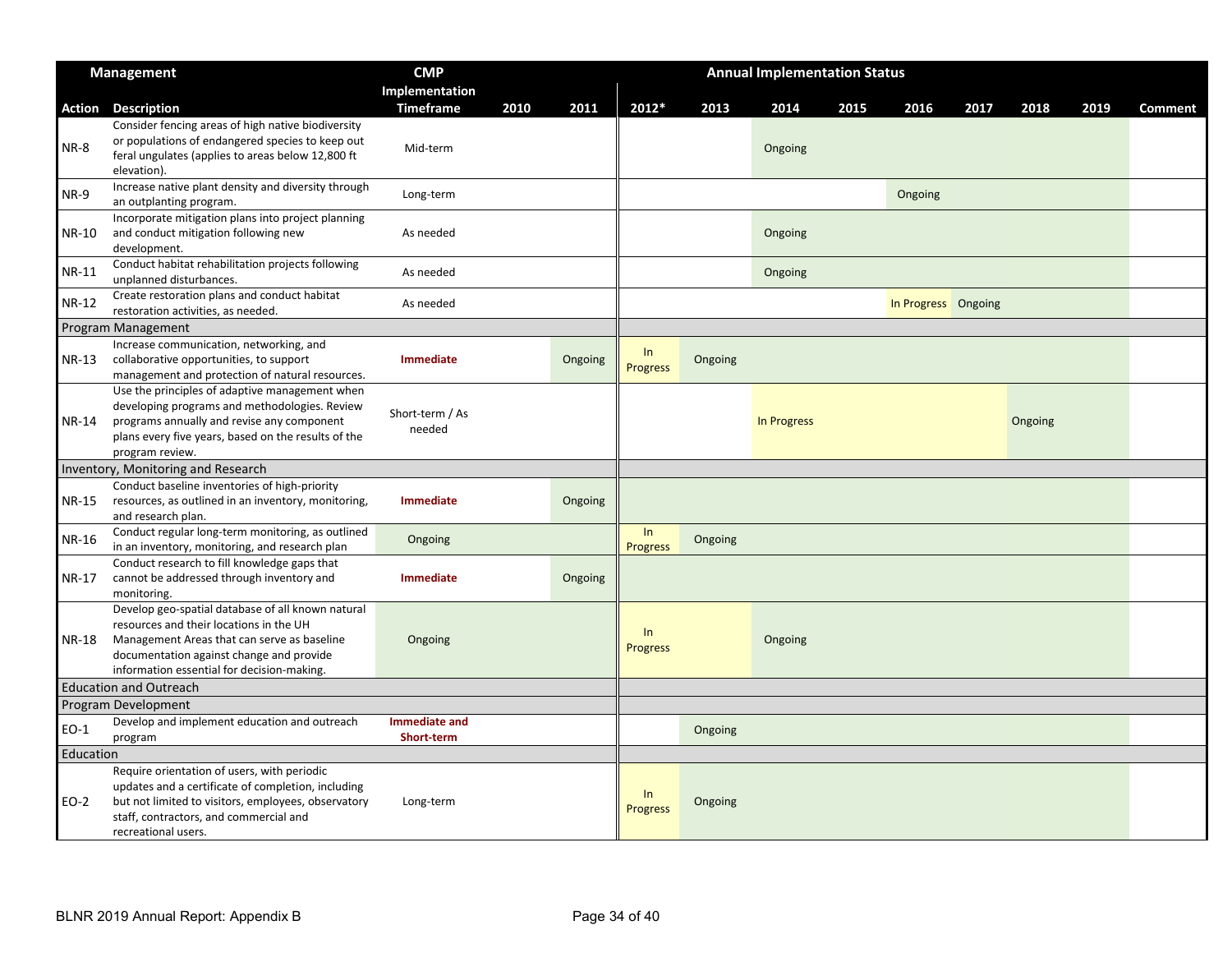|             | <b>Management</b>                                                                                                                                                                                                                                                                                                                                      | <b>CMP</b>           |      |         | <b>Annual Implementation Status</b><br>2011<br>2012*<br>2013<br>2014<br>2015<br>2016<br>2017<br>2018<br>2019<br>In<br>Ongoing<br><b>Progress</b> |  |         |             |                                         |                                                                                |
|-------------|--------------------------------------------------------------------------------------------------------------------------------------------------------------------------------------------------------------------------------------------------------------------------------------------------------------------------------------------------------|----------------------|------|---------|--------------------------------------------------------------------------------------------------------------------------------------------------|--|---------|-------------|-----------------------------------------|--------------------------------------------------------------------------------|
|             |                                                                                                                                                                                                                                                                                                                                                        | Implementation       |      |         |                                                                                                                                                  |  |         |             |                                         |                                                                                |
| Action      | <b>Description</b>                                                                                                                                                                                                                                                                                                                                     | <b>Timeframe</b>     | 2010 |         |                                                                                                                                                  |  |         |             |                                         | <b>Comment</b>                                                                 |
| EO-3        | Continue to develop, update, and distribute<br>materials explaining important aspects of<br>Maunakea.                                                                                                                                                                                                                                                  | Ongoing              |      |         |                                                                                                                                                  |  |         |             |                                         |                                                                                |
| $EO-4$      | Develop and implement a signage plan to improve<br>signage throughout the UH Management Areas<br>(interpretive, safety, rules and regulations).                                                                                                                                                                                                        | Immediate            |      |         |                                                                                                                                                  |  |         |             | In Progress Ongoing Completed / Ongoing |                                                                                |
| EO-5        | Develop interpretive features such as self-guided<br>cultural walks and volunteer-maintained native<br>plant gardens.                                                                                                                                                                                                                                  | Mid-term             |      |         |                                                                                                                                                  |  |         | In Progress |                                         | <b>Admin Rules</b><br>will help<br>define areas                                |
| EO-6        | Engage in outreach and partnerships with schools,<br>by collaborating with local experts, teachers, and<br>university researchers, and by working with the<br>'Imiloa Astronomy Center of Hawai'i.                                                                                                                                                     | Mid-term             |      |         |                                                                                                                                                  |  | Ongoing |             |                                         |                                                                                |
| Outreach    |                                                                                                                                                                                                                                                                                                                                                        |                      |      |         |                                                                                                                                                  |  |         |             |                                         |                                                                                |
| <b>EO-7</b> | Continue and increase opportunities for<br>community members to provide input to cultural<br>and natural resources management activities on<br>Maunakea, to ensure systematic input regarding<br>planning, management, and operational decisions<br>that affect natural resources, sacred materials or<br>places, or other ethnographic resources with | Ongoing              |      |         |                                                                                                                                                  |  |         |             |                                         |                                                                                |
|             | which they are associated.                                                                                                                                                                                                                                                                                                                             |                      |      |         |                                                                                                                                                  |  |         |             |                                         |                                                                                |
| EO-8        | Provide opportunities for community members to<br>participate in stewardship activities.                                                                                                                                                                                                                                                               | Ongoing              |      |         |                                                                                                                                                  |  |         |             |                                         |                                                                                |
|             | <b>Astronomy Resources</b>                                                                                                                                                                                                                                                                                                                             |                      |      |         |                                                                                                                                                  |  |         |             |                                         |                                                                                |
|             | <b>Protection of Astronomical Resources</b>                                                                                                                                                                                                                                                                                                            |                      |      |         |                                                                                                                                                  |  |         |             |                                         |                                                                                |
| $AR-1$      | Operate the UH Management Areas to prohibit<br>activities resulting in negative impacts to<br>astronomical resources.                                                                                                                                                                                                                                  | Ongoing              |      |         | In<br><b>Progress</b>                                                                                                                            |  |         |             |                                         | Pending<br>approval of<br><b>Admin Rules</b>                                   |
| $AR-2$      | Prevent light pollution, radio frequency<br>interference (RFI) and dust.                                                                                                                                                                                                                                                                               | Ongoing              |      |         |                                                                                                                                                  |  |         |             |                                         |                                                                                |
|             | <b>Activities and Uses</b>                                                                                                                                                                                                                                                                                                                             |                      |      |         |                                                                                                                                                  |  |         |             |                                         |                                                                                |
|             | <b>General Management</b>                                                                                                                                                                                                                                                                                                                              |                      |      |         |                                                                                                                                                  |  |         |             |                                         |                                                                                |
| ACT-1       | Continue and update managed access policy of<br>1995 Management Plan.                                                                                                                                                                                                                                                                                  | Short-term           |      |         | Completed<br>Ongoing                                                                                                                             |  |         |             |                                         | Approval of<br><b>Admin Rules</b><br>will help<br>define UH's<br>access policy |
| $ACT-2$     | Develop parking and visitor traffic plan.                                                                                                                                                                                                                                                                                                              | <b>Immediate</b>     |      | Ongoing | $\ln$<br><b>Progress</b>                                                                                                                         |  |         |             | Ongoing                                 | CDUP issued,<br>construction<br>began in<br>2018                               |
| $ACT-3$     | Maintain a presence of interpretive and<br>enforcement personnel on the mountain at all<br>times to educate users, deter violations, and<br>encourage adherence to restrictions.                                                                                                                                                                       | Completed<br>Ongoing |      |         |                                                                                                                                                  |  |         |             |                                         |                                                                                |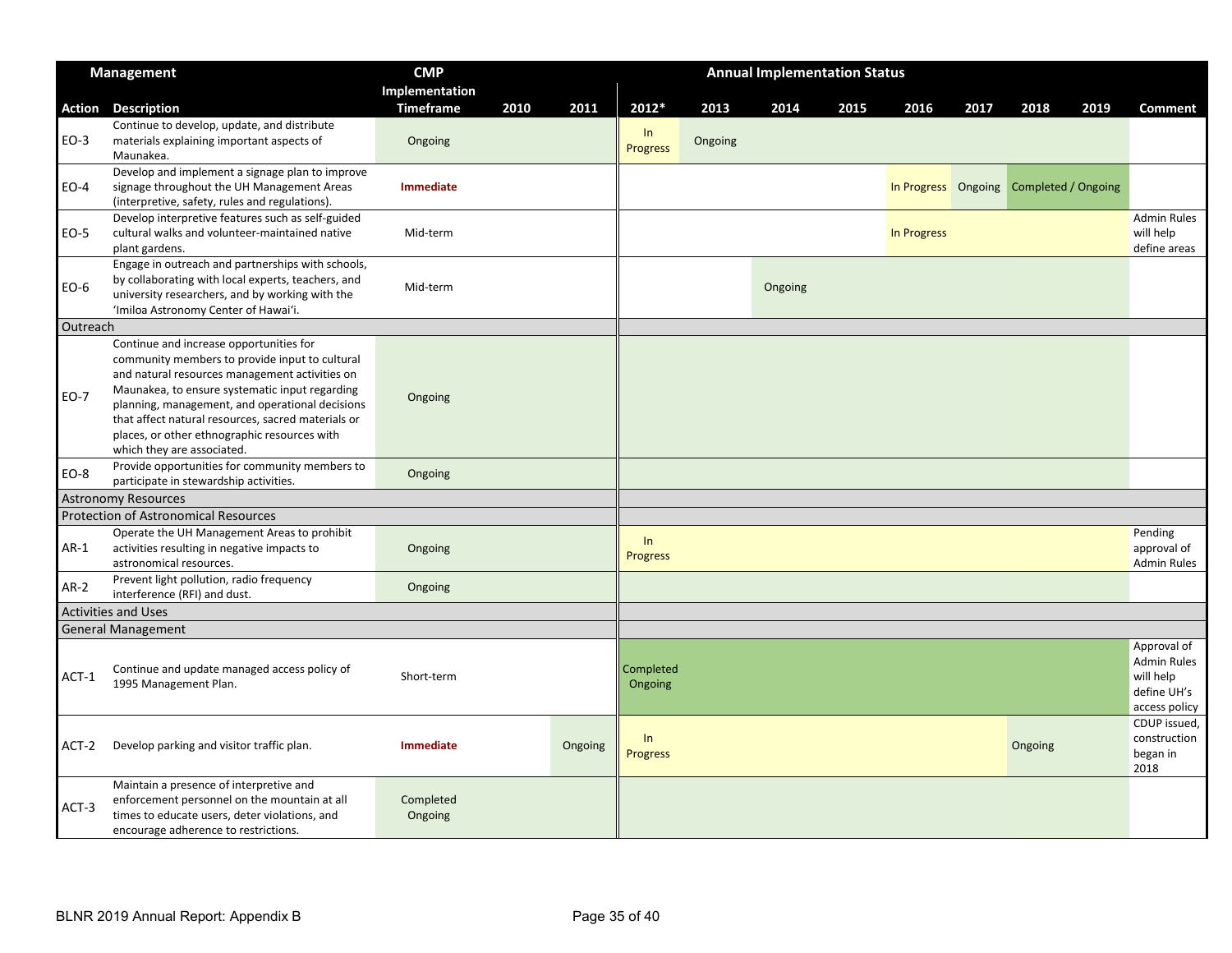|                 | <b>Management</b>                                                                                                                                                                                                                                                      | <b>CMP</b>                  |      |         |                       |      |      | <b>Annual Implementation Status</b> |      |      |      |                      |                                                                                 |
|-----------------|------------------------------------------------------------------------------------------------------------------------------------------------------------------------------------------------------------------------------------------------------------------------|-----------------------------|------|---------|-----------------------|------|------|-------------------------------------|------|------|------|----------------------|---------------------------------------------------------------------------------|
|                 |                                                                                                                                                                                                                                                                        | Implementation              |      |         |                       |      |      |                                     |      |      |      |                      |                                                                                 |
| Action<br>ACT-4 | <b>Description</b><br>Develop and enforce a policy that maintains<br>current prohibitions on off-road vehicle use in the<br>UH Management Areas and that strengthens<br>measures to prevent or deter vehicles from<br>leaving established roads and designated parking | <b>Timeframe</b><br>Ongoing | 2010 | 2011    | 2012*                 | 2013 | 2014 | 2015                                | 2016 | 2017 | 2018 | 2019                 | Comment                                                                         |
| Recreational    | areas.                                                                                                                                                                                                                                                                 |                             |      |         |                       |      |      |                                     |      |      |      |                      |                                                                                 |
| ACT-5           | Implement policies to reduce impacts of<br>recreational hiking                                                                                                                                                                                                         | Short-term                  |      |         | In<br><b>Progress</b> |      |      |                                     |      |      |      |                      | Pending<br>approval of<br><b>Admin Rules</b>                                    |
| ACT-6           | Define and maintain areas where snow-related<br>activities can occur and confine activities to slopes<br>that have a protective layer of snow                                                                                                                          | Ongoing                     |      |         |                       |      |      |                                     |      |      |      |                      |                                                                                 |
| ACT-7           | Confine University or other sponsored tours and<br>star-gazing activities to previously disturbed<br>ground surfaces and established parking areas.                                                                                                                    | Ongoing                     |      |         |                       |      |      |                                     |      |      |      |                      |                                                                                 |
| ACT-8           | Coordinate with DLNR in the development of a<br>policy regarding hunting in the UH Management<br>Areas.                                                                                                                                                                | <b>Immediate</b>            |      | Ongoing | Completed<br>Ongoing  |      |      |                                     |      |      |      |                      | <b>Admin Rules</b><br>will confirm<br>application<br>of DLNR's<br>hunting rules |
| Commercial      |                                                                                                                                                                                                                                                                        |                             |      |         |                       |      |      |                                     |      |      |      |                      |                                                                                 |
| ACT-9           | Maintain commercial tour permitting process;<br>evaluate and issue permits annually.                                                                                                                                                                                   | Ongoing                     |      |         |                       |      |      |                                     |      |      |      |                      |                                                                                 |
| <b>ACT-10</b>   | Ensure OMKM input on permits for filming<br>activities                                                                                                                                                                                                                 | Ongoing                     |      |         |                       |      |      |                                     |      |      |      | Completed<br>Ongoing |                                                                                 |
|                 | Seek statutory authority for the University to<br>ACT-11 regulate commercial activities in the UH<br>Management Areas.                                                                                                                                                 | Completed<br>Ongoing        |      |         |                       |      |      |                                     |      |      |      |                      |                                                                                 |
|                 | Scientific Research                                                                                                                                                                                                                                                    |                             |      |         |                       |      |      |                                     |      |      |      |                      |                                                                                 |
| $ACT-12$        | Ensure input by OMKM, MKMB, and Kahu Kū<br>Mauna on all scientific research permits and<br>establish system of reporting results of research to<br>OMKM.                                                                                                               | Ongoing                     |      |         |                       |      |      |                                     |      |      |      |                      |                                                                                 |
|                 | Permitting and Enforcement                                                                                                                                                                                                                                             |                             |      |         |                       |      |      |                                     |      |      |      |                      |                                                                                 |
|                 | Laws and Regulations                                                                                                                                                                                                                                                   |                             |      |         |                       |      |      |                                     |      |      |      |                      |                                                                                 |
| $P-1$           | Comply with all applicable federal, state, and local<br>laws, regulations, and permit conditions related to<br>activities in the UH Management Areas.                                                                                                                  | Ongoing                     |      |         |                       |      |      |                                     |      |      |      |                      |                                                                                 |
| $P-2$           | Strengthen CMP implementation by<br>recommending to the BLNR that the CMP<br>conditions be included in any Conservation District<br>Use Permit or other permit.                                                                                                        | As needed                   |      |         | Ongoing               |      |      |                                     |      |      |      |                      |                                                                                 |
| $P-3$           | Obtain statutory rule-making authority from the<br>legislature, authorizing the University of Hawai'i to<br>adopt administrative rules pursuant to Chapter 91<br>to implement and enforce the management<br>actions.                                                   | Completed                   |      |         |                       |      |      |                                     |      |      |      |                      |                                                                                 |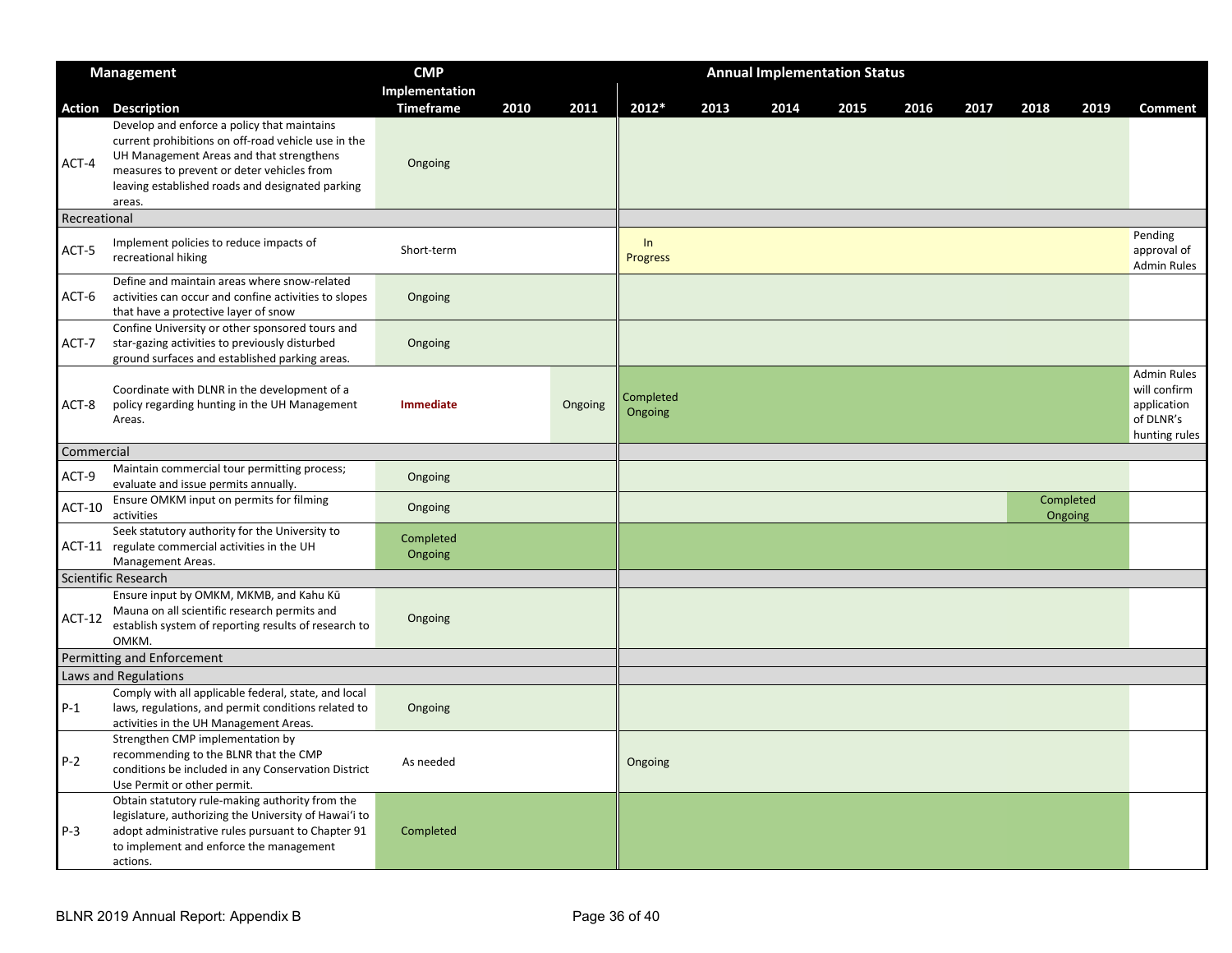|                | <b>Management</b>                                                                                                                                                                                                    | <b>CMP</b>               |      |           |                       |         | <b>Annual Implementation Status</b> |      |                   |                |      |                   |                                       |
|----------------|----------------------------------------------------------------------------------------------------------------------------------------------------------------------------------------------------------------------|--------------------------|------|-----------|-----------------------|---------|-------------------------------------|------|-------------------|----------------|------|-------------------|---------------------------------------|
|                |                                                                                                                                                                                                                      | Implementation           |      |           |                       |         |                                     |      |                   |                |      |                   |                                       |
|                | <b>Action Description</b>                                                                                                                                                                                            | <b>Timeframe</b>         | 2010 | 2011      | 2012*                 | 2013    | 2014                                | 2015 | 2016              | 2017           | 2018 | 2019              | <b>Comment</b>                        |
| $P-4$          | Educate management staff and users of the<br>mountain about all applicable rules and permit<br>requirements.                                                                                                         | Immediate                |      | Ongoing   |                       |         |                                     |      |                   |                |      |                   |                                       |
| Enforcement    |                                                                                                                                                                                                                      |                          |      |           |                       |         |                                     |      |                   |                |      |                   |                                       |
| $P-5$          | Continue coordinating with other agencies on<br>enforcement needs.                                                                                                                                                   | Ongoing                  |      |           |                       |         |                                     |      |                   |                |      |                   |                                       |
| $P-6$          | Obtain legal authority for establishing, and then<br>establish, a law enforcement presence on the<br>mountain that can enforce rules for the UH<br>Management Areas on Maunakea.                                     | Completed / As<br>needed |      | Completed |                       |         |                                     |      |                   |                |      |                   |                                       |
| $P - 7$        | Develop and implement protocol for oversight and<br>compliance with Conservation District Use<br>Permits.                                                                                                            | Ongoing                  |      |           |                       |         |                                     |      |                   |                |      |                   |                                       |
| $P-8$          | Enforce conditions contained in commercial and<br>Special Use permits.                                                                                                                                               | Ongoing                  |      |           |                       |         |                                     |      |                   |                |      |                   |                                       |
|                | Infrastructure and Maintenance                                                                                                                                                                                       |                          |      |           |                       |         |                                     |      |                   |                |      |                   |                                       |
|                | Routine Maintenance                                                                                                                                                                                                  |                          |      |           |                       |         |                                     |      |                   |                |      |                   |                                       |
| $IM-1$         | Develop and implement an OMMP.                                                                                                                                                                                       | Ongoing                  |      |           | In<br><b>Progress</b> |         |                                     |      | Completed/Ongoing |                |      |                   |                                       |
| IM-2           | Reduce impacts from operations and maintenance<br>activities by educating personnel about<br>Maunakea's unique resources.                                                                                            | Immediate                |      | Ongoing   | In<br><b>Progress</b> | Ongoing |                                     |      |                   |                |      |                   |                                       |
| $IM-3$         | Conduct historic preservation review for<br>maintenance activities that will have an adverse<br>effect on historic properties.                                                                                       | Short-term               |      |           | In<br><b>Progress</b> |         |                                     |      |                   |                |      |                   |                                       |
| $IM-4$         | Evaluate need for and feasibility of a vehicle wash<br>station near Halepōhaku, and requiring that<br>vehicles be cleaned.                                                                                           | Short-term               |      |           |                       |         | In Progress                         |      |                   |                |      | Completed/Ongoing |                                       |
| $IM-5$         | Develop and implement a Debris Removal,<br>Monitoring and Prevention Plan.                                                                                                                                           | <b>Immediate</b>         |      | Ongoing   |                       |         |                                     |      |                   |                |      |                   |                                       |
| IM-6           | Develop and implement an erosion inventory and<br>assessment plan.                                                                                                                                                   | Long-term                |      |           |                       |         | In Progress                         |      |                   |                |      |                   | Estimated<br>completion<br><b>XXX</b> |
| IM-7           | Prepare a plan, in collaboration with the<br>Department of Defense, to remove military<br>wreckage from a remote area of the UH<br>Management Areas, while ensuring protection of<br>natural and cultural resources. | Mid-term                 |      |           |                       |         |                                     |      | Ongoing           |                |      |                   |                                       |
| Infrastructure |                                                                                                                                                                                                                      |                          |      |           |                       |         |                                     |      |                   |                |      |                   |                                       |
| IM-8           | Assess feasibility of paving the Summit Access<br>Road.                                                                                                                                                              | Long-term                |      |           | In<br><b>Progress</b> |         |                                     |      | Completed/Ongoing |                |      |                   |                                       |
| $IM-9$         | Evaluate need for additional parking lots and<br>vehicle pullouts and install if necessary.                                                                                                                          | Mid-term                 |      |           |                       |         |                                     |      |                   | In<br>Progress |      | Ongoing           |                                       |
| IM-10          | Evaluate need for additional public restroom<br>facilities in the summit region and at Halepohaku,<br>and install close-contained zero waste systems if<br>necessary.                                                | Immediate                |      |           | ln<br><b>Progress</b> |         |                                     |      | Ongoing           |                |      |                   |                                       |
|                | Sustainable Technologies                                                                                                                                                                                             |                          |      |           |                       |         |                                     |      |                   |                |      |                   |                                       |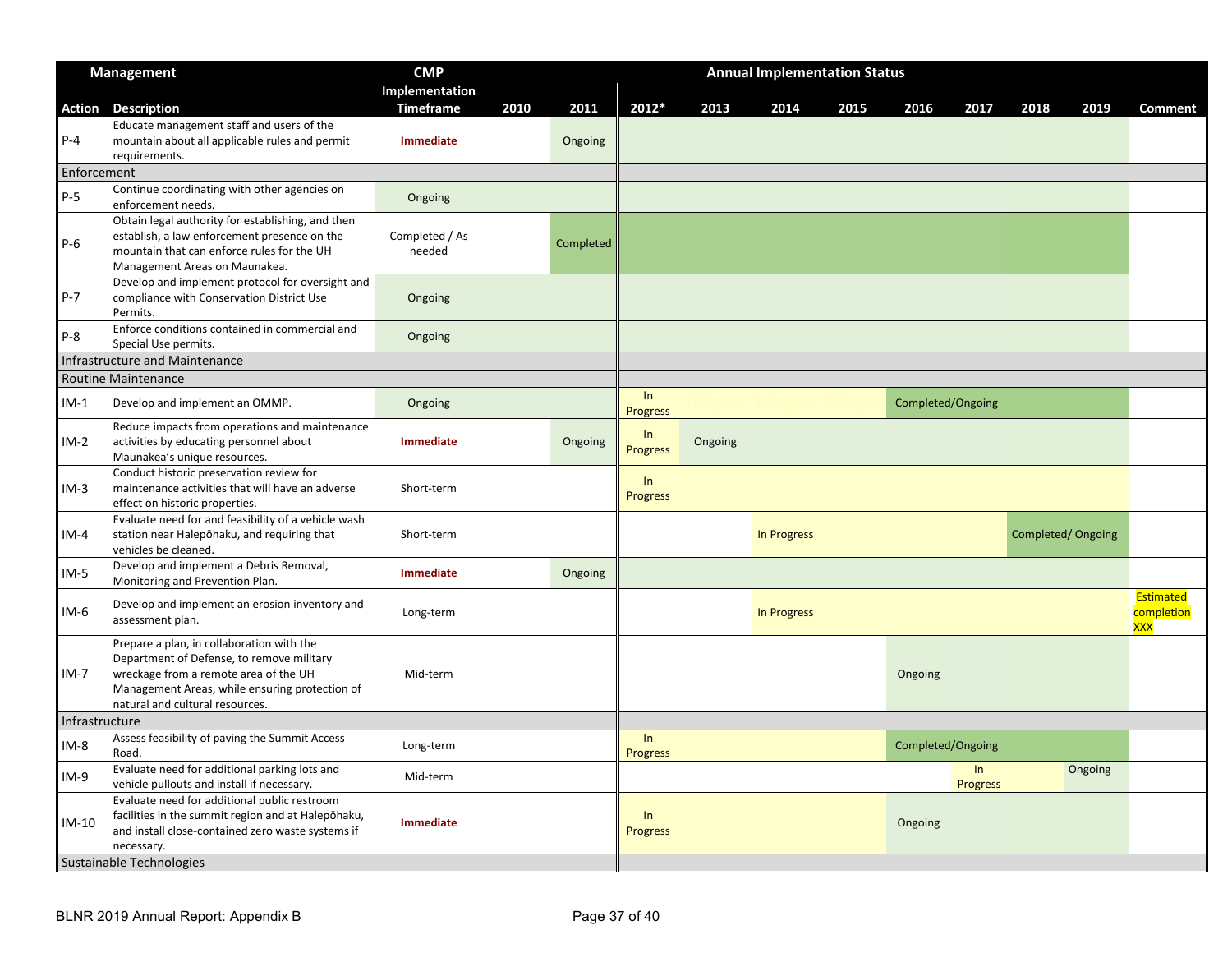|             | <b>Management</b>                                                                                                                                                                                                 | <b>CMP</b>       |      |      |       |      | <b>Annual Implementation Status</b> |      |                     |      |      |      |                |
|-------------|-------------------------------------------------------------------------------------------------------------------------------------------------------------------------------------------------------------------|------------------|------|------|-------|------|-------------------------------------|------|---------------------|------|------|------|----------------|
|             |                                                                                                                                                                                                                   | Implementation   |      |      |       |      |                                     |      |                     |      |      |      |                |
|             | <b>Action Description</b>                                                                                                                                                                                         | <b>Timeframe</b> | 2010 | 2011 | 2012* | 2013 | 2014                                | 2015 | 2016                | 2017 | 2018 | 2019 | <b>Comment</b> |
| IM-11       | Encourage existing facilities and new development<br>to incorporate sustainable technologies, energy<br>efficient technologies, and LEED standards,<br>whenever possible, into facility design and<br>operations. | As needed        |      |      |       |      | Ongoing                             |      |                     |      |      |      |                |
| IM-12       | Conduct energy audits to identify energy use and<br>system inefficiencies, and develop solutions to<br>reduce energy usage.                                                                                       | <b>Immediate</b> |      |      |       |      |                                     |      | Ongoing             |      |      |      |                |
| IM-13       | Conduct feasibility assessment, in consultation<br>with Hawaii Electric Light Company, on developing<br>locally-based alternative energy sources.                                                                 | Mid-term         |      |      |       |      |                                     |      | In Progress Ongoing |      |      |      |                |
| IM-14       | Encourage observatories to investigate options to<br>reduce the use of hazardous materials in telescope<br>operations.                                                                                            | Short-term       |      |      |       |      |                                     |      | Ongoing             |      |      |      |                |
|             | <b>Construction Guidelines</b>                                                                                                                                                                                    |                  |      |      |       |      |                                     |      |                     |      |      |      |                |
|             | <b>General Requirements</b>                                                                                                                                                                                       |                  |      |      |       |      |                                     |      |                     |      |      |      |                |
| $C-1$       | Require an independent construction monitor<br>who has oversight and authority to insure that all<br>aspects of ground based work comply with<br>protocols and permit requirements.                               | As needed        |      |      |       |      | Ongoing                             |      |                     |      |      |      |                |
|             | <b>Best Management Practices</b>                                                                                                                                                                                  |                  |      |      |       |      |                                     |      |                     |      |      |      |                |
| $C-2$       | Require use of Best Management Practices Plan<br>for Construction Practices.                                                                                                                                      | As needed        |      |      |       |      | Ongoing                             |      |                     |      |      |      |                |
| $C-3$       | Develop, prior to construction, a rock movement<br>plan.                                                                                                                                                          | As needed        |      |      |       |      | Ongoing                             |      |                     |      |      |      |                |
| $C-4$       | Require contractors to provide information from<br>construction activities to OMKM for input into<br>OMKM information databases.                                                                                  | As needed        |      |      |       |      | Ongoing                             |      |                     |      |      |      |                |
| $C-5$       | Require on-site monitors (e.g., archaeologist,<br>cultural resources specialist, entomologist) during<br>construction, as determined by the appropriate<br>agency.                                                | As needed        |      |      |       |      | Ongoing                             |      |                     |      |      |      |                |
| C-6         | Conduct required archaeological monitoring<br>during construction projects per SHPD approved<br>plan.                                                                                                             | As needed        |      |      |       |      | Ongoing                             |      |                     |      |      |      |                |
| $C-7$       | Education regarding historical and cultural<br>significance.                                                                                                                                                      | As needed        |      |      |       |      | Ongoing                             |      |                     |      |      |      |                |
| C-8         | Education regarding environment, ecology and<br>natural resources.                                                                                                                                                | As needed        |      |      |       |      | Ongoing                             |      |                     |      |      |      |                |
| $C-9$       | Inspection of construction materials.                                                                                                                                                                             | As needed        |      |      |       |      | Ongoing                             |      |                     |      |      |      |                |
| Restoration | Site Recycling, Decommissioning, Demolition and                                                                                                                                                                   |                  |      |      |       |      |                                     |      |                     |      |      |      |                |
| $SR-1$      | Require observatories to develop plans to recycle<br>or demolish facilities once their useful life has<br>ended, in accordance with their sublease<br>requirements, identifying all proposed actions.             | As needed        |      |      |       |      | Ongoing                             |      |                     |      |      |      |                |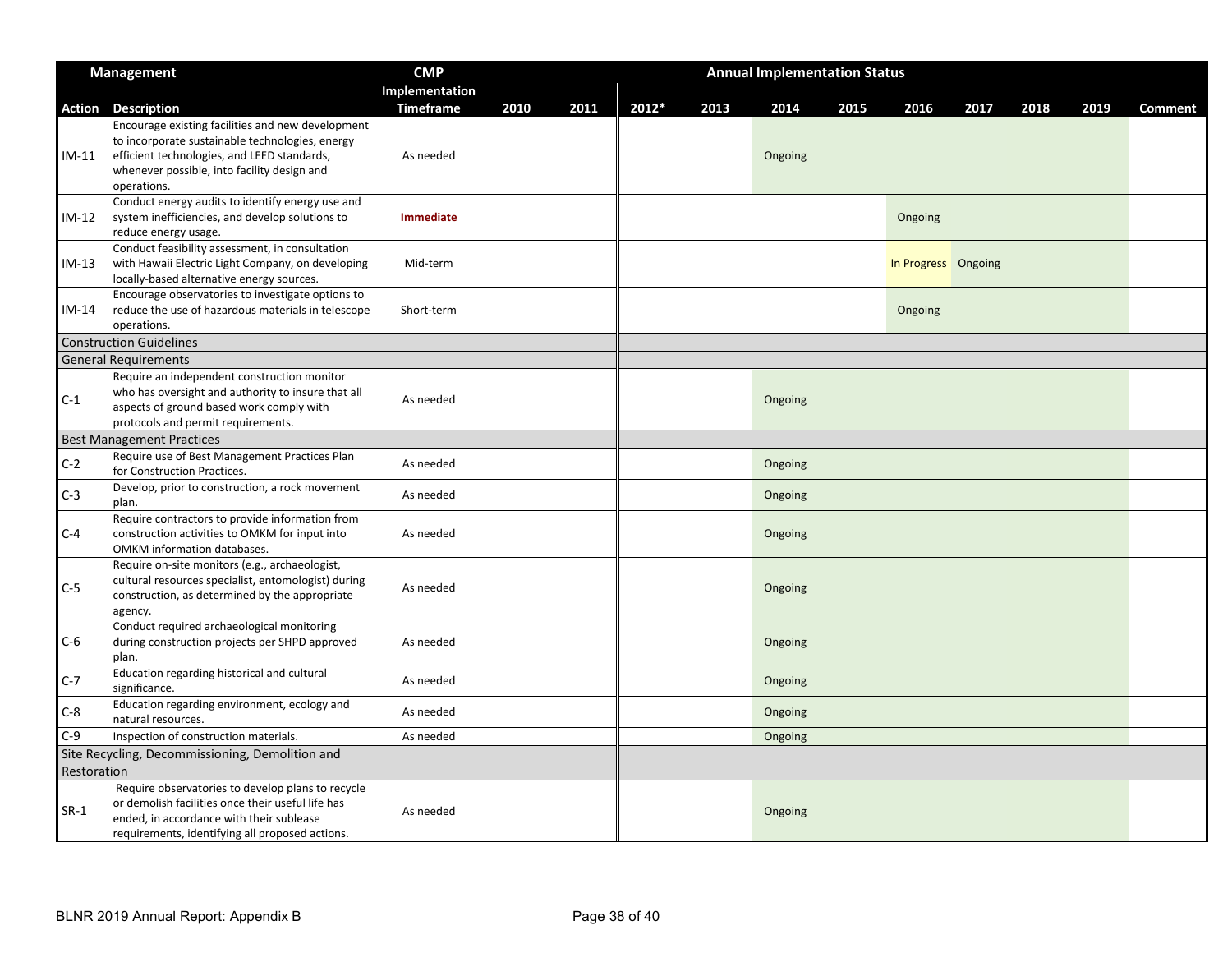|            | <b>Management</b>                                                                                                                                                                                                                                                                                                                                                                                                                                  | <b>CMP</b>       |      |      | <b>Annual Implementation Status</b> |      |         |      |           |         |           |      |                |
|------------|----------------------------------------------------------------------------------------------------------------------------------------------------------------------------------------------------------------------------------------------------------------------------------------------------------------------------------------------------------------------------------------------------------------------------------------------------|------------------|------|------|-------------------------------------|------|---------|------|-----------|---------|-----------|------|----------------|
|            |                                                                                                                                                                                                                                                                                                                                                                                                                                                    | Implementation   |      |      |                                     |      |         |      |           |         |           |      |                |
| Action     | <b>Description</b>                                                                                                                                                                                                                                                                                                                                                                                                                                 | <b>Timeframe</b> | 2010 | 2011 | 2012*                               | 2013 | 2014    | 2015 | 2016      | 2017    | 2018      | 2019 | <b>Comment</b> |
| $SR-2$     | Require observatories to develop a restoration<br>plan in association with decommissioning, to<br>include an environmental cost-benefit analysis and<br>a cultural assessment.                                                                                                                                                                                                                                                                     | As needed        |      |      |                                     |      | Ongoing |      |           |         |           |      |                |
| $SR-3$     | Require any future observatories to consider site<br>restoration during project planning and include<br>provisions in subleases for funding of full<br>restoration.                                                                                                                                                                                                                                                                                | As needed        |      |      |                                     |      | Ongoing |      |           |         |           |      |                |
|            | Considering Future Land Use                                                                                                                                                                                                                                                                                                                                                                                                                        |                  |      |      |                                     |      |         |      |           |         |           |      |                |
|            | <b>Facility Planning Guidelines</b>                                                                                                                                                                                                                                                                                                                                                                                                                |                  |      |      |                                     |      |         |      |           |         |           |      |                |
| $FLU-1$    | Follow design guidelines presented in the 2000<br>Master Plan                                                                                                                                                                                                                                                                                                                                                                                      | As needed        |      |      | Ongoing                             |      |         |      |           |         |           |      |                |
| FLU-2      | Develop a map with land-use zones in the<br>Astronomy Precinct based on updated inventories<br>of cultural and natural resources, to delineate<br>areas where future land use will not be allowed<br>and areas where future land use will be allowed<br>but will require compliance with prerequisite<br>studies or analysis prior to approval of<br><b>Conservation District Use Permit</b><br>Require cataloguing of initial site conditions for | Short-term       |      |      |                                     |      |         |      |           | Ongoing |           |      |                |
| FLU-3      | use when conducting site restoration.                                                                                                                                                                                                                                                                                                                                                                                                              | As needed        |      |      |                                     |      | Ongoing |      |           |         |           |      |                |
| FLU-4      | Require project specific visual rendering of both<br>pre- and post-project settings to facilitate analysis<br>of potential impacts to view planes.                                                                                                                                                                                                                                                                                                 | As needed        |      |      |                                     |      | Ongoing |      |           |         |           |      |                |
| FLU-5      | Require an airflow analysis on the design of<br>proposed structures to assess potential impacts to<br>aeolian ecosystems.                                                                                                                                                                                                                                                                                                                          | As needed        |      |      |                                     |      | Ongoing |      |           |         |           |      |                |
| FLU-6      | Incorporate habitat mitigation plans into project<br>planning process.                                                                                                                                                                                                                                                                                                                                                                             | As needed        |      |      |                                     |      | Ongoing |      |           |         |           |      |                |
| FLU-7      | Require use of close-contained zero-discharge<br>waste systems for any future development in the<br>summit region, from portable toilets to<br>observatory restrooms, if feasible                                                                                                                                                                                                                                                                  | As needed        |      |      |                                     |      | Ongoing |      |           |         |           |      |                |
|            | Operations and Implementation                                                                                                                                                                                                                                                                                                                                                                                                                      |                  |      |      |                                     |      |         |      |           |         |           |      |                |
| Management |                                                                                                                                                                                                                                                                                                                                                                                                                                                    |                  |      |      |                                     |      |         |      |           |         |           |      |                |
| $O-I$      | Maintain OMKM, MKMB, and Kahu Kū Mauna in<br>current roles, with OMKM providing local<br>management of the UH Management Areas, and<br>MKSS providing operational and maintenance<br>services.                                                                                                                                                                                                                                                     | Ongoing          |      |      |                                     |      |         |      |           |         | Completed |      |                |
| $O-I-2$    | Develop training plan for staff and volunteers                                                                                                                                                                                                                                                                                                                                                                                                     | Ongoing          |      |      | In<br>Progress                      |      |         |      | Completed |         |           |      |                |
| $OI-3$     | Maintain and expand regular interaction and<br>dialogue with stakeholders, community members,<br>surrounding landowners, and overseeing agencies<br>to provide a coordinated approach to resource<br>management.                                                                                                                                                                                                                                   | Ongoing          |      |      |                                     |      |         |      |           |         |           |      |                |